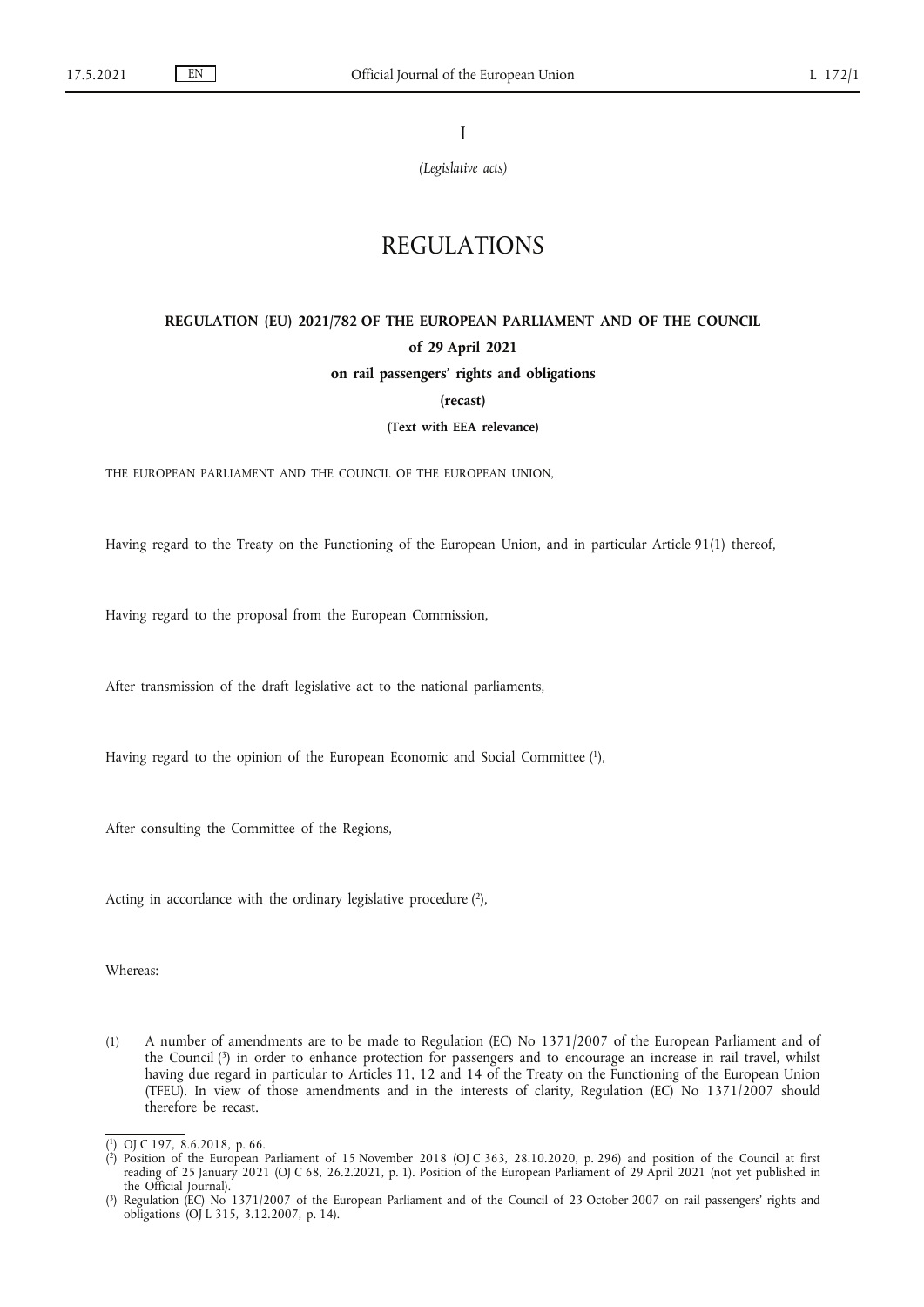- (2) In the framework of the common transport policy, it is important to safeguard users' rights for rail passengers and to improve the quality and effectiveness of rail passenger services in order to help increase the share of rail transport in relation to other modes of transport.
- (3) Despite considerable progress having been made in protecting consumers in the Union, further improvements to the protection of rail passengers' rights still need to be made.
- (4) In particular, since the rail passenger is the weaker party to the transport contract, rail passengers' rights should be safeguarded.
- (5) Granting the same rights to rail passengers taking international and domestic journeys seeks to raise the level of consumer protection in the Union, to ensure a level playing field for railway undertakings and to guarantee a uniform level of passengers' rights. Passengers should receive as precise information as possible on their rights. As certain modern formats of tickets do not physically allow information to be printed on them, it should be possible to provide the information required by this Regulation by other means.
- (6) Rail services offered strictly for historic or touristic use do not usually serve normal transport needs. Such services are usually isolated from the rest of the Union rail system and use technology that may limit their accessibility. With the exception of certain provisions which should apply to all rail passenger services throughout the Union, Member States should be able to grant exemptions from the application of the provisions of this Regulation to rail services offered strictly for historic or touristic use.
- (7) Urban, suburban and regional rail passenger services are different in character from long-distance rail passenger services. Member States should therefore be allowed to exempt such services from certain provisions of this Regulation on passengers' rights. Such exemptions should however not apply to essential rules, in particular not to those provisions relating to non-discriminatory conditions of transport contracts, to the right to purchase rail tickets without undue difficulty, to the railway undertakings' liability in respect of passengers and their luggage, to the requirement that railway undertakings be adequately insured and to the requirement that adequate measures be taken to ensure passengers' personal security in railway stations and on trains. Regional services are more integrated in the rest of the Union rail system and the journeys concerned are longer. For regional rail passenger services, possible exemptions should therefore be restricted even further. As regards regional rail passenger services, exemptions to the provisions of this Regulation that facilitate the use of rail services by persons with disabilities or persons with reduced mobility should be completely phased out, and exemptions should not apply as regards provisions of this Regulation promoting the use of bicycles. In addition, the possibility to exempt regional services from certain obligations as regards the provision of through-tickets and re-routing should be limited in time.
- (8) It is an aim of this Regulation to improve rail passenger services within the Union. Therefore, Member States should be able to grant exemptions for services in regions where a significant part of the service is operated outside the Union.
- (9) Furthermore, to allow a smooth transition from the framework established pursuant to Regulation (EC) No 1371/2007 to the one under this Regulation, earlier national exemptions should be phased out gradually to ensure the necessary legal certainty and continuity. Member States which currently have in place exemptions pursuant to Article 2(4) of Regulation (EC) No 1371/2007 should be allowed to exempt domestic rail passenger services only from the provisions of this Regulation that require significant adaptation and, in any event, only for a limited period in time. Member States should also be allowed, for a transitional period, to grant an exemption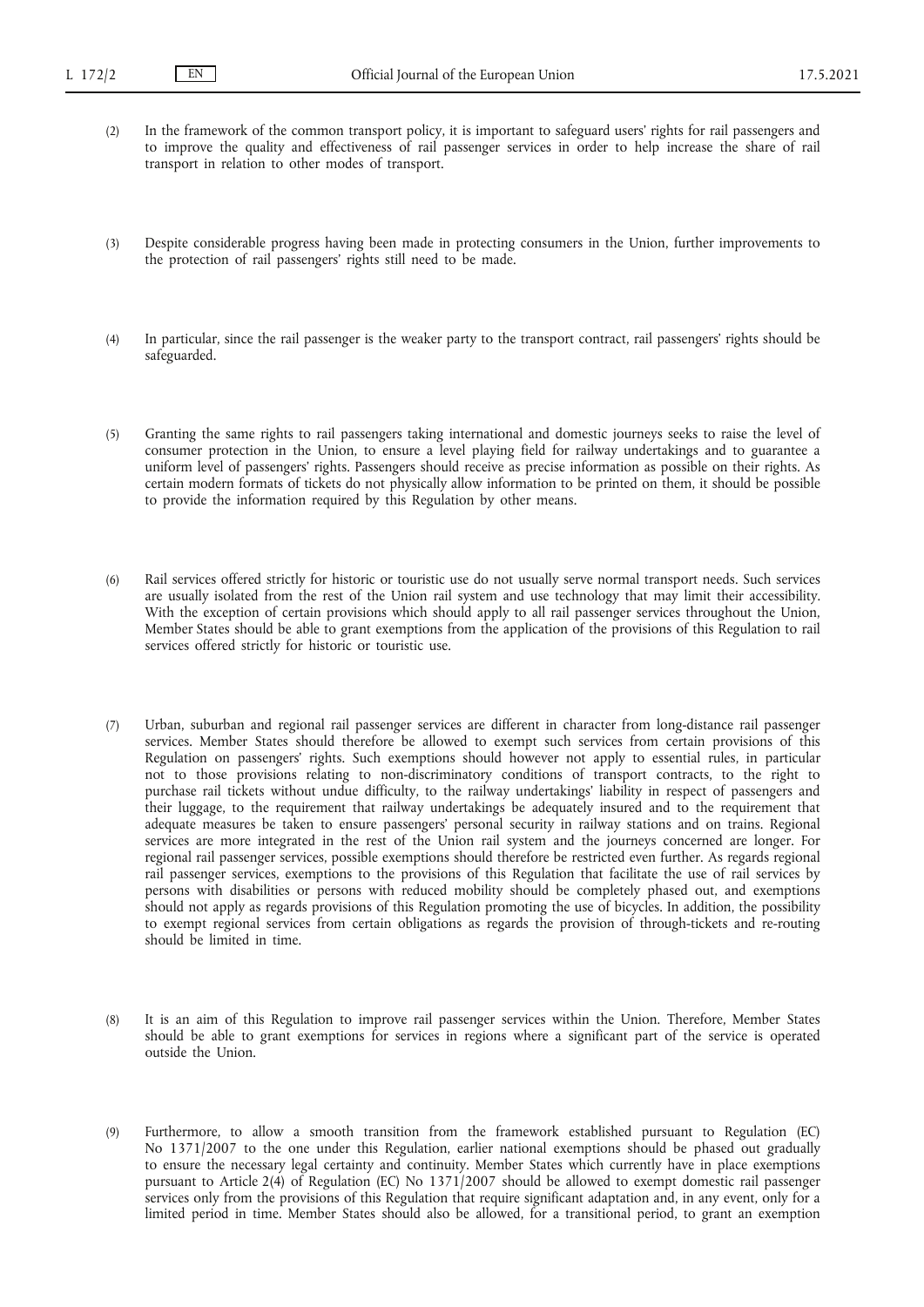from the obligation to distribute traffic and travel information among operators, but only where it is not technically feasible for the infrastructure manager to provide real-time data to any railway undertaking, ticket vendor, tour operator or station manager. An assessment of what is technically feasible should be made at least every two years.

- (10) Member States should inform the Commission when they exempt rail passenger services from the application of certain provisions of this Regulation. When providing this information, Member States should explain the reasons for granting such exemptions and the measures taken or envisaged to comply with the obligations under this Regulation when the exemptions concerned expire.
- (11) Where there are several station managers responsible for one station, Member States should have the possibility to designate the body tasked with the responsibilities referred to in this Regulation.
- (12) Access to real-time travel information, including that on tariffs, makes rail travel more accessible to new customers and provides them with a wider range of journey possibilities and tariffs to choose from. Railway undertakings should provide other railway undertakings, ticket vendors and tour operators that sell their services with access to such travel information and give them the possibility to make and cancel reservations in order to facilitate rail travel. Infrastructure managers should distribute real-time data relating to the arrival and the departure of trains to railway undertaking and station managers, as well as to ticket vendors and tour operators in order to facilitate rail travel.
- <span id="page-2-1"></span>(13) More detailed requirements regarding the provision of travel information are set out in the technical specifications for interoperability referred to in Commission Regulation (EU) No 454/2011 [\(4\)](#page-2-0).
- (14) Strengthening of the rights of rail passengers should build on the existing international law contained in Appendix A – Uniform rules concerning the Contract for International Carriage of Passengers and Luggage by Rail (CIV) – to the Convention concerning International Carriage by Rail (COTIF) of 9 May 1980, as modified by the Protocol for the modification of the Convention concerning International Carriage by Rail of 3 June 1999 (1999 Protocol). However, it is desirabletoextendthescopeofthisRegulationandprotectnotonlyinternationalpassengersbutdomesticpassengerstoo.On 23 February 2013, the Union acceded to the COTIF.
- (15) Member States should prohibit discrimination on the basis of the nationality of the passenger or the place of establishment within the Union of the railway undertaking, ticket vendor or tour operator. However, social tariffs and the encouragement of wider use of public transport should not be prohibited, provided that such measures are proportionate and independent of the nationality of the passenger concerned. Railway undertakings, ticket vendors and tour operators are free to determine their commercial practices, including the use of special offers and the promotion of certain sales channels. In light of the development of online platforms selling passenger transport tickets, Member States should pay special attention to ensuring that no discrimination occurs during the process of accessing online interfaces or purchasing tickets. Furthermore, regardless of how a certain type of a ticket is purchased, the level of protection of the passenger should be the same.
- (16) The increasing popularity of cycling across the Union has implications for overall mobility and tourism. An increase in the use of both railways and cycling in the modal split reduces the environmental impact of transport. Therefore, railway undertakings should facilitate the combination of cycling and train journeys as much as possible. In particular, when acquiring new rolling stock or making a major upgrade to existing rolling stock, they should provide an adequate number of places for bicycles unless the acquisition or upgrade concerns restaurant cars, sleeping cars or couchette cars. In order to avoid a negative impact on the safety performance of the existing rolling stock, that obligation should only apply in cases of a major upgrade requiring a new vehicle authorisation for placement on the market.

<span id="page-2-0"></span>[<sup>\(</sup>](#page-2-1) [4\)](#page-2-1) Commission Regulation (EU) No 454/2011 of 5 May 2011 on the technical specification for interoperability relating to the subsystem 'telematics applications for passenger services' of the trans-European rail system (OJ L 123, 12.5.2011, p. 11).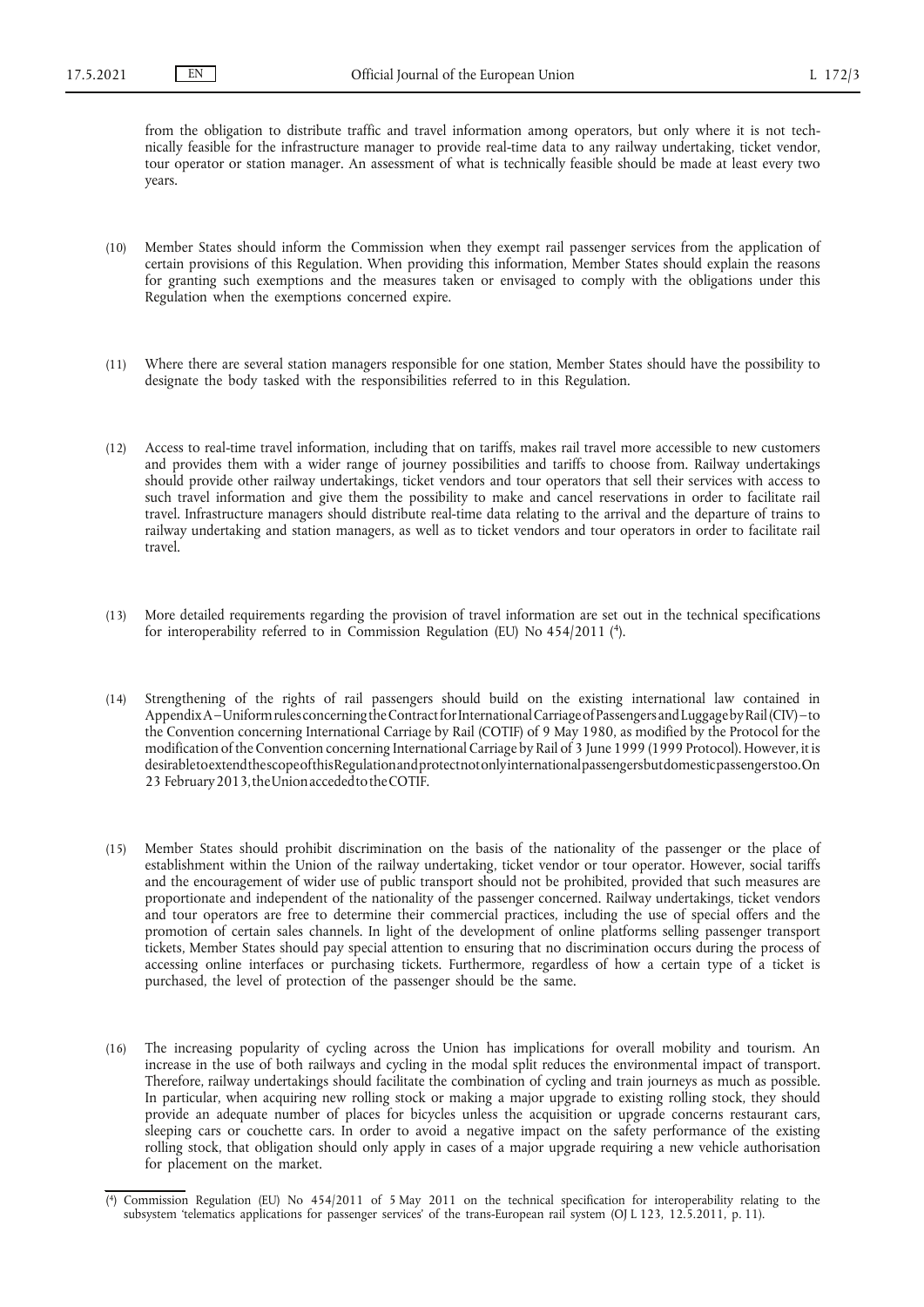- (17) The adequate number of bicycle places for a train composition should be determined taking into consideration the size of train composition, the type of service and the demand for transport of bicycles. Railway undertakings should have the possibility to establish plans with concrete numbers of bicycle places for their services, after consulting the public. Where railway undertakings choose not to establish plans, a statutory number should apply. That statutory number should also serve as guidance by railway undertakings when establishing their plans. A number which is below the statutory number should be considered adequate only where it is justified by special circumstances such as operation of rail services in winter time where there is clearly no or low demand for the transport of bicycles. Furthermore, in some Member States demand for the transport of bicycles is particularly high as regards certain types of services. Therefore, Member States should have the possibility to determine the minimum adequate numbers of bicycle places for certain types of services. These numbers should prevail over the concrete numbers as mentioned in any plans of the railway undertakings. This should not impede the free movement of railway rolling stock within the Union. Passengers should be informed of the space available for bicycles.
- (18) The rights and obligations regarding carriage of bicycles on trains should apply to bicycles that can be readily ridden prior to and after the rail journey. Carriage of bicycles in packages and bags, as applicable, is covered by the provisions of this Regulation relating to luggage.
- (19) Rail passengers' rights to rail services include the receipt of information regarding the service both before and during the journey. Railway undertakings, ticket vendors and tour operators should provide general information on the rail service in advance of travel. That information should be provided in accessible formats for persons with disabilities or persons with reduced mobility. Railway undertakings and, where possible, ticket vendors and tour operators should provide the passenger during the journey with further information required by this Regulation. Where a station manager has such information, he or she should also provide the information to the passengers.
- (20) The size of ticket vendors varies substantially from micro to large enterprises and some ticket vendors offer their services only offline or only online. The obligation to provide travel information to passengers should therefore be proportional to the different sizes, and therefore the different capacities, of the ticket vendors.
- (21) This Regulation should not prevent railway undertakings, tour operators or ticket vendors from offering to passengers more favourable conditions than those laid down in this Regulation. However, this Regulation should not lead to a railway undertaking being bound by more favourable contractual conditions offered by a tour operator or ticket vendor, unless an arrangement between the railway undertaking and the tour operator or the ticket vendor provides otherwise.
- (22) Through-tickets allow seamless journeys for passengers and therefore all reasonable efforts should be made to offer such tickets for long-distance, urban, suburban and regional rail passenger services, whether international or domestic, including rail passenger services exempted under this Regulation. It should be possible, for the purpose of determining the total delay for which compensation is available, to exclude periods of delay that occurred during the parts of the journey relating to rail services exempted under this Regulation.
- (23) Regarding services operated by the same railway undertaking, the transfer of rail passengers from one service to another should be facilitated by the introduction of an obligation to provide through-tickets, since no commercial agreements between railway undertakings are needed. The requirement to provide through-tickets should also apply to services operated by railway undertakings belonging to the same owner or which are wholly-owned subsidiaries of one of the railway undertakings providing rail services comprised in the journey. The railway undertaking should have the possibility to specify on the through-ticket the time of departure of each rail service, including regional services, for which the through-ticket is valid.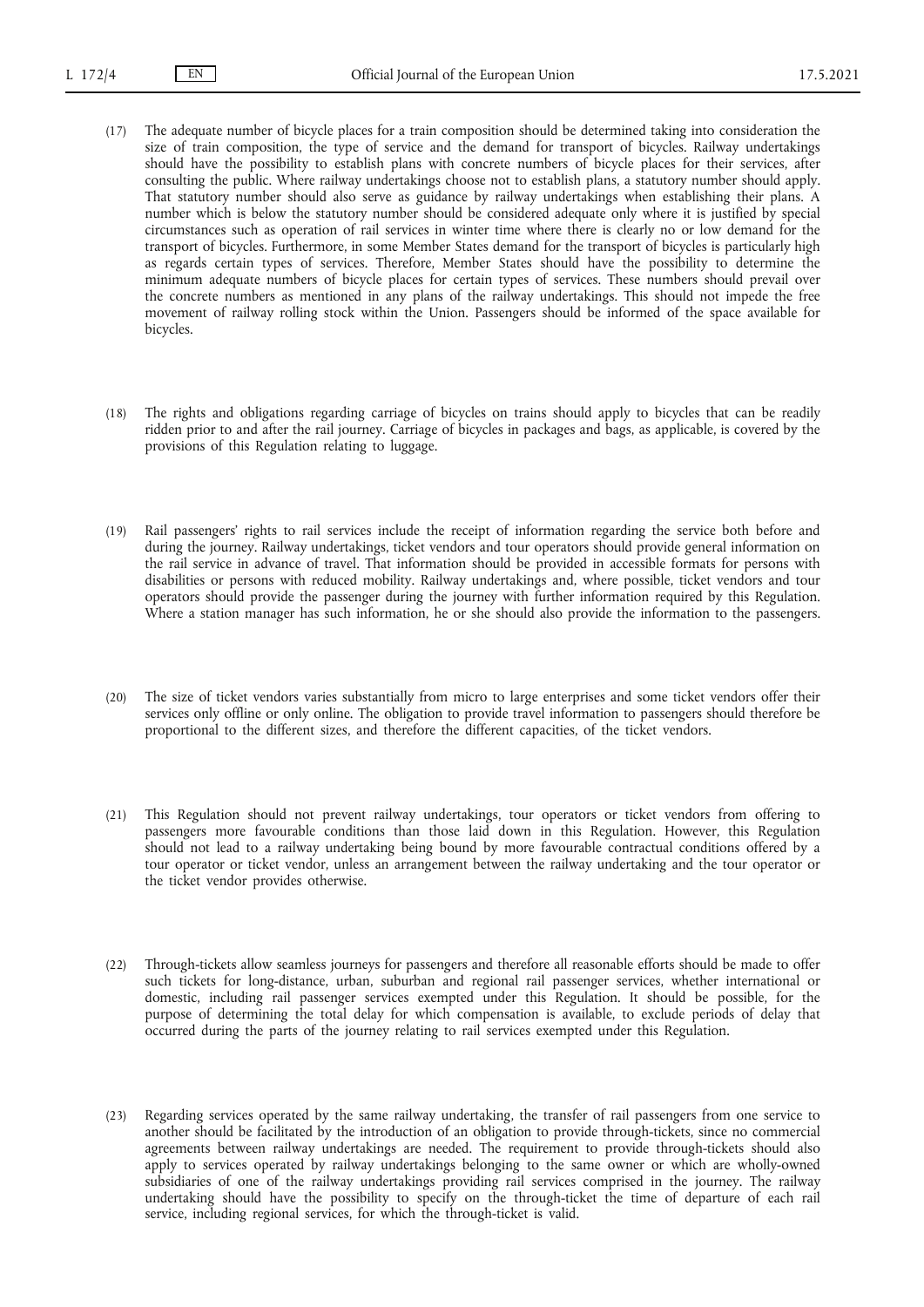- (24) Passengers should be clearly informed whether tickets sold by a railway undertaking in a single commercial transaction constitute a through-ticket. Where passengers are not correctly informed, the railway undertaking should be liable as if those tickets were a through-ticket.
- (25) The offer of through-tickets should be promoted. However, correct information concerning the rail service is essential also when passengers buy tickets from a ticket vendor or a tour operator. Where the ticket vendors or the tour operators sell separate tickets as a bundle, they should clearly inform the passenger that those tickets do not offer the same level of protection as through-tickets and that those tickets have not been issued as through-tickets by the railway undertaking or railway undertakings providing the service. Where ticket vendors or tour operators fail to comply with this requirement, their liability should go beyond the reimbursement of the tickets.
- (26) When offering through-tickets, it is important that the railway undertakings take into account realistic and applicable minimum connection times when originally booked, as well as any relevant factors such as the size and location of the respective stations and platforms.
- (27) In light of the United Nations Convention on the Rights of Persons with Disabilities and in order to give persons with disabilities and persons with reduced mobility opportunities for rail travel comparable to those of other citizens, rules for non-discrimination and assistance during their journey should be established. Persons with disabilities and persons with reduced mobility have the same rights as all other citizens to free movement and to non-discrimination. Inter alia, special attention should be given to the provision of information to persons with disabilities and persons with reduced mobility concerning the accessibility of rail services, access conditions of rolling stock and the facilities on board. In order to provide passengers with sensory impairment with the best information on delays, visual and audible systems should be used, as appropriate. Persons with disabilities should be enabled to buy tickets on board a train without extra charges where there is no accessible means to buy a ticket prior to boarding the train. However, there should be a possibility to limit this right in circumstances relating to security or compulsory train reservation. Staff should be adequately trained to respond to the needs of persons with disabilities and persons with reduced mobility, in particular when providing assistance. To ensure equal travel conditions, assistance should be provided to such persons at stations and on board or, in the absence of trained accompanying staff on board the train and at the station, all reasonable efforts should be taken to allow access to travel by rail.
- (28) Railway undertakings and station managers should actively cooperate with organisations representing people with disabilities in order to improve the quality of accessibility of transport services.
- (29) In order to facilitate access to rail passenger services for persons with disabilities and persons with reduced mobility, Member States should have the possibility to require railway undertakings and station managers to set up national Single Points of Contact to coordinate information and assistance.
- (30) In order to ensure that assistance to persons with disabilities and persons with reduced mobility is provided, for practical reasons it is necessary to notify the railway undertaking, the station manager, the ticket vendor or the tour operator in advance of the need for assistance. While this Regulation establishes a common maximum time period for such pre-notifications, voluntary arrangements providing for shorter periods are valuable where they improve the mobility of persons with disabilities and persons with reduced mobility. To guarantee the widest possible distribution of information concerning such reduced time periods, it is important that the Commission includes in its report on the implementation and results of this Regulation information on the development of reduced pre-notification arrangements and related dissemination of information.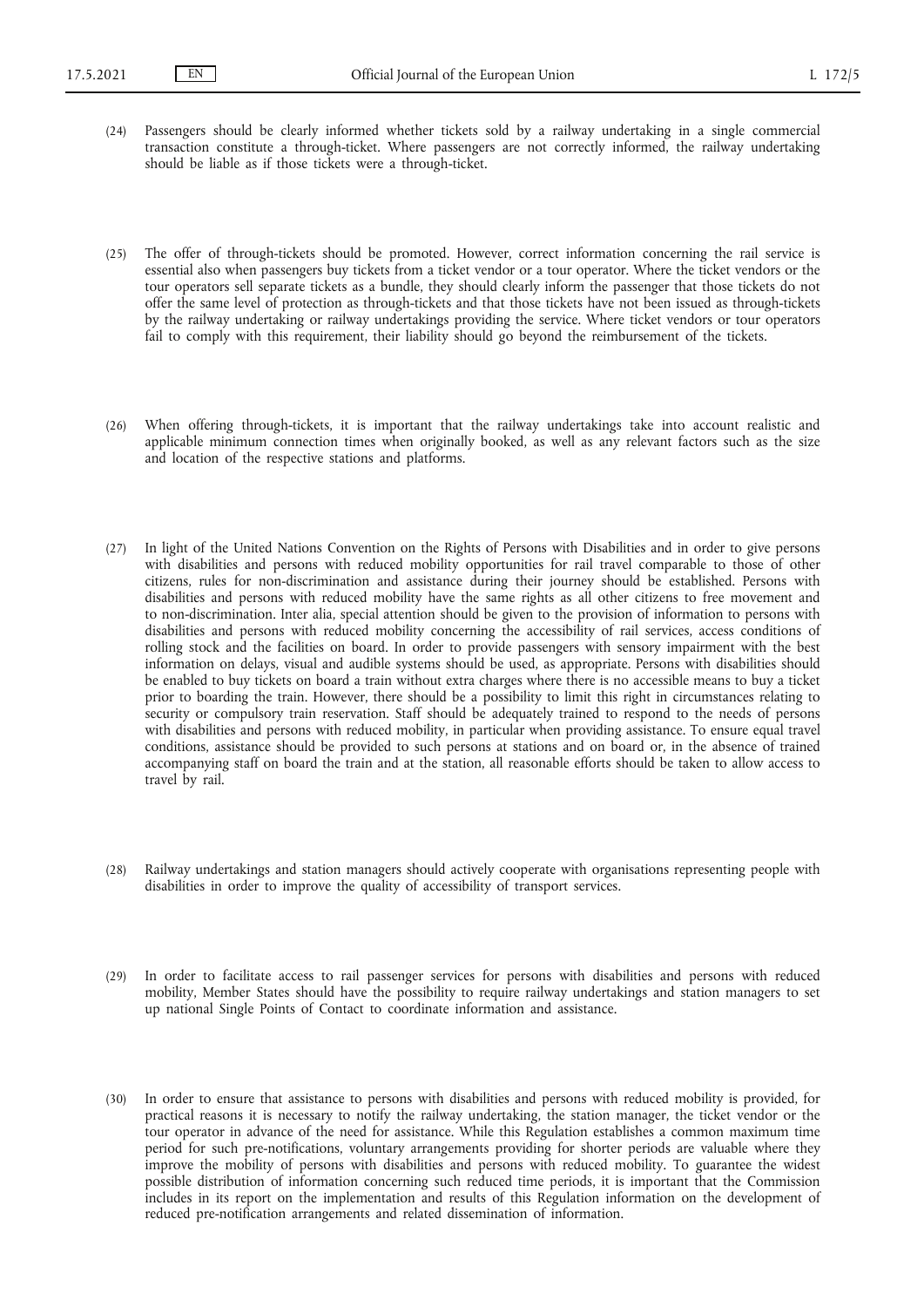- <span id="page-5-2"></span>(31) Railway undertakings and station managers should take into account the needs of persons with disabilities and persons with reduced mobility, through compliance with Directive (EU) 2019/882 of the European Parliament and of the Counci[l \(5\)](#page-5-0) and Commission Regulation (EU) No 1300/2014 [\(6\).](#page-5-1) Where this Regulation refers to provisions of Directive (EU) 2019/882, those provisions should be applied by the Member States from 28 June 2025 and in accordance with the transitional measures laid down in Article 32 of that Directive. With regard to rail passenger services, the scope of those provisions is set out in point (c) of Article 2(2) of that Directive.
- (32) Certain animals are trained to assist persons with disabilities to enable them to be independently mobile. For such mobility it is essential that those animals can be taken on board trains. This Regulation establishes common rights and obligations as regards assistance dogs. However, Member States should have the possibility to conduct trials using other mobility assistance animals and to allow them on board trains in their domestic rail services. It is important that the Commission monitors the development regarding this matter in view of future work on mobility assistance animals.
- (33) It is desirable that this Regulation creates a system of compensation for passengers in the case of delay, including in cases where the delay is caused by a cancellation of a service or a missed connection. In the event of a delay of a rail passenger service, railway undertakings should provide passengers with compensation based on a percentage of the ticket price.
- (34) Railway undertakings should be obliged to be insured, or to have adequate guarantees, for their liability to rail passengers in the event of accident.
- (35) Strengthened rights of compensation and assistance in the event of delay, missed connection or cancellation of a service should lead to greater incentives for the rail passenger market, to the benefit of passengers.
- (36) In the event of delay, passengers should be provided with continued or re-routed transport options under comparable transport conditions. The needs of persons with disabilities and persons with reduced mobility should be taken into account in such an event.
- (37) However, a railway undertaking should not be obliged to pay compensation if it can prove that the delay was caused by extraordinary circumstances such as extreme weather conditions or major natural disasters endangering the safe operation of the service. Any such event should have the character of an exceptional natural catastrophe, as distinct from normal seasonal weather conditions such as autumnal storms or regularly-occurring urban flooding caused by tides or snowmelt. In addition, a railway undertaking should not be obliged to pay compensation if it can prove that the delay was caused by a major public health crisis, such as a pandemic. Furthermore, where the delay is caused by the passenger or by certain acts of third parties, the railway undertaking should not be obliged to provide compensation for the delay. Railway undertakings should prove that they could neither foresee nor avoid such events, nor could they prevent the delay, even if all reasonable measures had been taken, including appropriate preventive maintenance of their rolling stock. Strikes by the personnel of the railway undertaking, and actions or omissions by other railway operators using the same infrastructure, infrastructure manager

<span id="page-5-0"></span>[<sup>\(</sup>](#page-5-2) [5\)](#page-5-2) Directive (EU) 2019/882 of the European Parliament and of the Council of 17 April 2019 on the accessibility requirements for products and services (OJ L 151, 7.6.2019, p. 70).

<span id="page-5-1"></span>[<sup>\(</sup>](#page-5-2) Commission Regulation (EU) No 1300/2014 of 18 November 2014 on the technical specifications for interoperability relating to accessibility of the Union's rail system for persons with disabilities and persons with reduced mobility (OJ L 356, 12.12.2014, p. 110).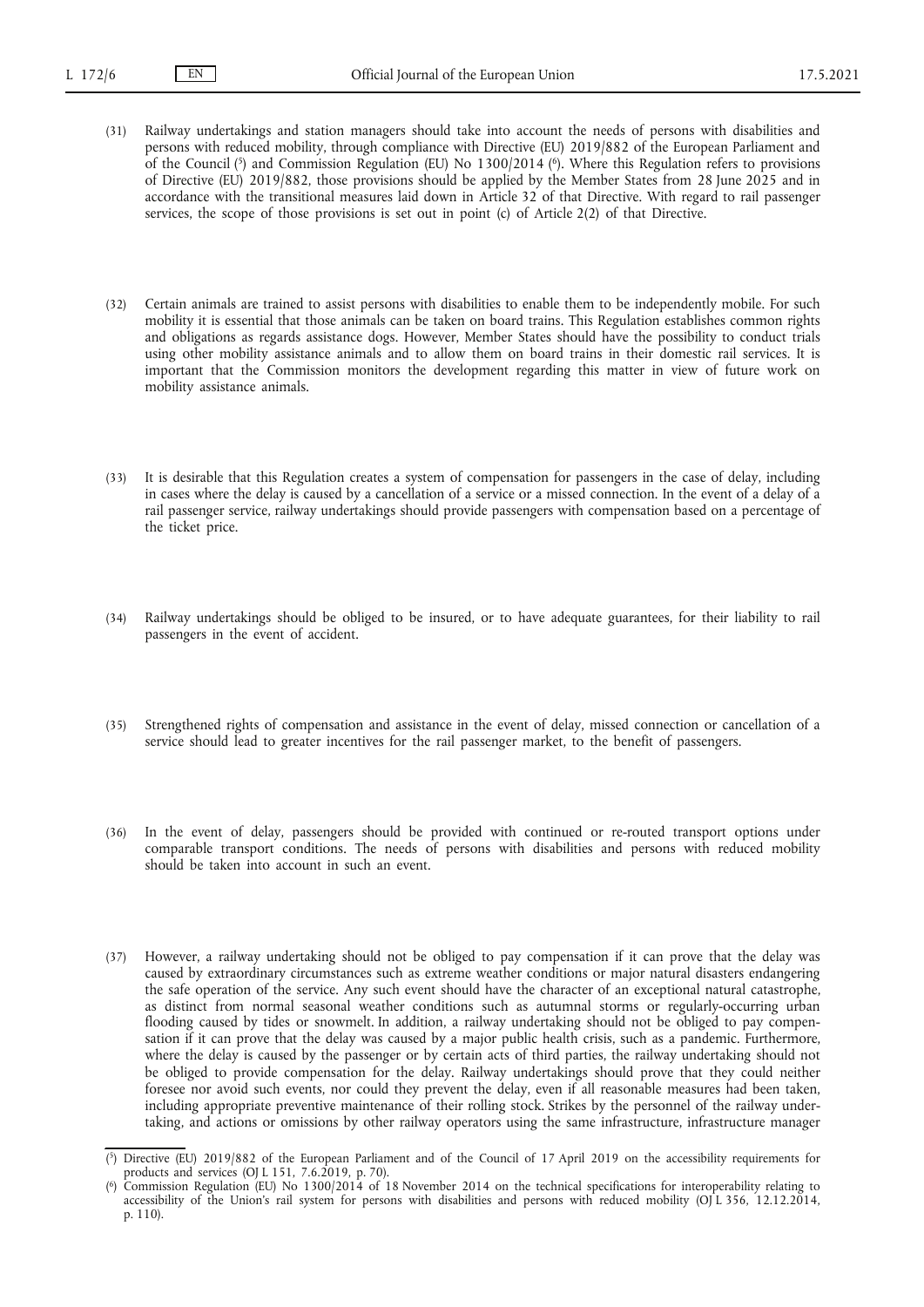or station manager, should not affect the liability for delays. The circumstances in which railway undertakings are not obliged to pay compensation should be objectively justified. Where a communication or a document of the railway infrastructure manager, a public authority or other body independent from the railway undertakings, indicating the circumstances on which the railway undertaking relies in order to be exempt from the obligation to pay compensation, is available to railway undertakings, they should bring such communications or documents to the attention of passengers and, where relevant, to that of the authorities concerned.

- (38) Railway undertakings should be encouraged to simplify the procedure for passengers to apply for compensation or reimbursement. In particular, Member States should have the possibility to require that railway undertakings accept applications by certain means of communication, such as on websites or by using mobile applications, provided that such requirements are not discriminatory.
- (39) In order to make it easier for passengers to request reimbursement or compensation in accordance with this Regulation, forms that are valid throughout the Union should be established for such requests. Passengers should have the possibility to submit their requests by using such a form.
- (40) In cooperation with infrastructure managers and station managers, railway undertakings should prepare contingency plans to minimise the impact of major disruptions by providing stranded passengers with adequate information and care.
- (41) It is also desirable to relieve accident victims and their dependants of short-term financial concerns in the period immediately after an accident.
- (42) It is in the interests of rail passengers that adequate measures be taken, in agreement with public authorities, to ensure their personal security at stations as well as on board trains.
- (43) Rail passengers should be able to submit a complaint to any railway undertaking involved, to the station managers of certain stations or, where appropriate, to ticket vendors and tour operators regarding their respective fields of responsibilities on the rights and obligations conferred by this Regulation. Rail passengers should be entitled to receive a response within a reasonable period of time.
- (44) In the interest of efficient handling of complaints, railway undertakings and station managers should have the right to establish joint customer services and complaint-handling mechanisms. Information on the complaint-handling procedures should be publicly available and easily accessible to all passengers.
- (45) This Regulation should not affect the rights of passengers to file a complaint with a national body or to seek legal redress through national procedures.
- (46) Railway undertakings and station managers should define, manage and monitor service quality standards for rail passenger services. Railway undertakings should also make information on their service quality performance publicly available.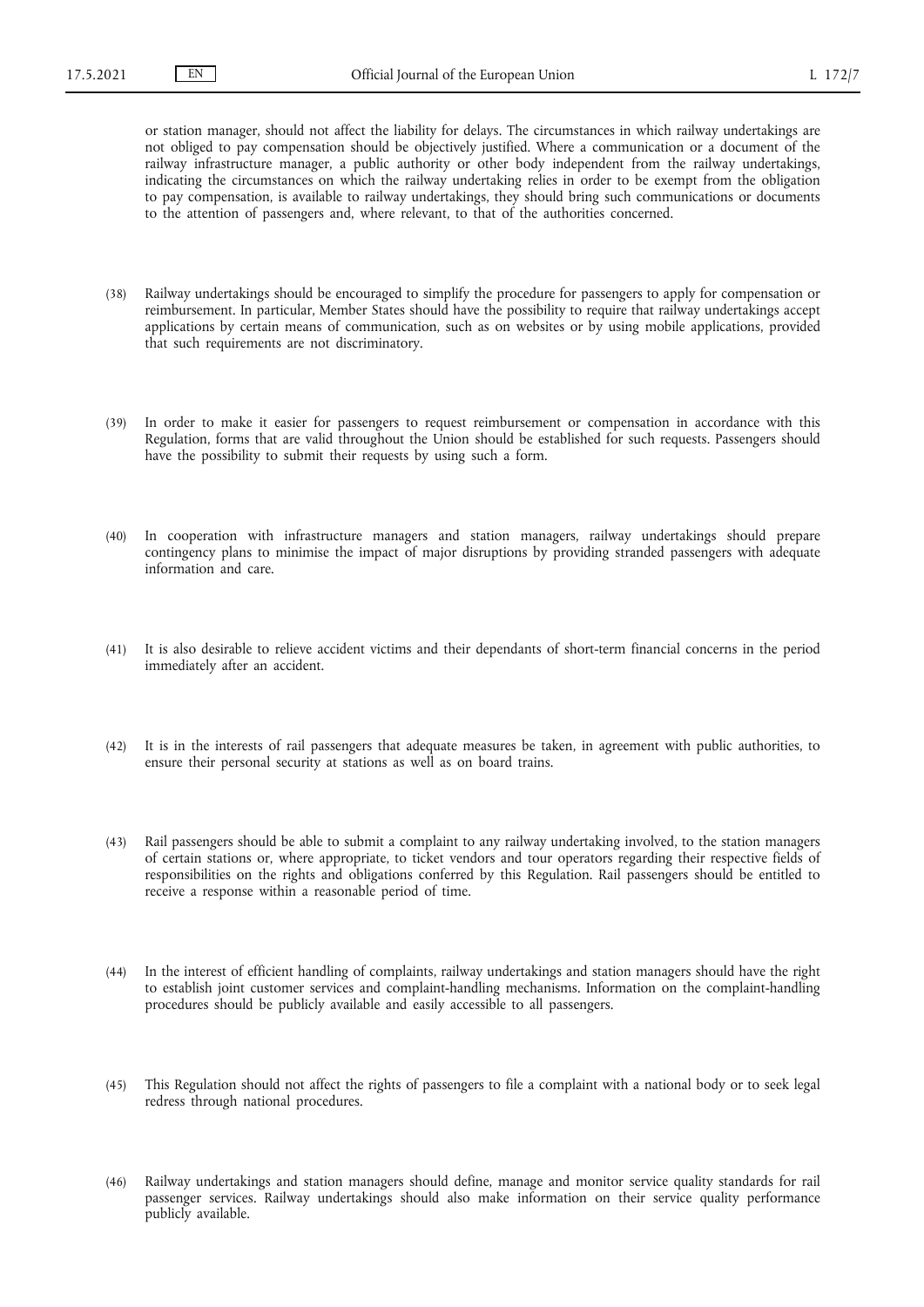- (47) In order to maintain a high level of consumer protection in rail transport, Member States should be required to designate national enforcement bodies to monitor closely the application of this Regulation and to enforce it at national level. Those bodies should be able to take a variety of enforcement measures. Passengers should be able to complain to those bodies about alleged infringements of the Regulation. To ensure the satisfactory handling of such complaints, the bodies should also cooperate with the national enforcement bodies of other Member States.
- (48) Member States which have no railway system, and no immediate prospect of having one, would bear a disproportionate and pointless burden if they were subject to the enforcement obligations as regards station managers and infrastructure managers provided for by this Regulation. The same applies to enforcement obligations as regards railway undertakings for as long as a Member State has not licensed any railway undertaking. Therefore, such Member States should be exempted from those obligations.
- <span id="page-7-3"></span>(49) Processing of personal data should be carried out in accordance with Union law on the protection of personal data, in particular with Regulation (EU) 2016/679 of the European Parliament and of the Council [\(7\)](#page-7-0).
- (50) Member States should lay down penalties applicable to infringements of this Regulation and ensure that these penalties are applied. The penalties, which might include the payment of compensation to the person in question, should be effective, proportionate and dissuasive.
- (51) Since the objectives of this Regulation, namely the development of the Union's railways and the strengthening of rail passengers' rights, cannot be sufficiently achieved by the Member States, and can therefore be better achieved at Union level, the Union may adopt measures, in accordance with the principle of subsidiarity as set out in Article 5 of the Treaty on European Union. In accordance with the principle of proportionality, as set out in that Article, this Regulation does not go beyond what is necessary in order to achieve those objectives.
- <span id="page-7-4"></span>(52) In order to ensure a high level of passenger protection, the power to adopt acts in accordance with Article 290 TFEU should be delegated to the Commission to amend Annex I in respect of the CIV Uniform Rules and to adjust the minimum amount of the advance payment in the event of death of a passenger in view of changes in the EUwide Harmonised Index of Consumer Prices. It is of particular importance that the Commission carry out appropriate consultations during its preparatory work, including at expert level, and that those consultations be conducted in accordance with the principles laid down in the Interinstitutional Agreement of 13 April 2016 on Better Law-Making [\(8\).](#page-7-1) In particular, to ensure equal participation in the preparation of delegated acts, the European Parliament and the Council receive all documents at the same time as Member States' experts, and their experts systematically have access to meetings of Commission expert groups dealing with the preparation of delegated acts.
- <span id="page-7-5"></span>(53) In order to ensure uniform conditions for the implementation of this Regulation, implementing powers should be conferred on the Commission. Those powers should be exercised in accordance with Regulation (EU) No 182/2011 of the European Parliament and of the Council [\(9\)](#page-7-2).

<span id="page-7-0"></span>[<sup>\(</sup>](#page-7-3) [7\)](#page-7-3) Regulation (EU) 2016/679 of the European Parliament and of the Council of 27 April 2016 on the protection of natural persons with regard to the processing of personal data and on the free movement of such data, and repealing Directive 95/46/EC (General Data Protection Regulation) (OJ L 119, 4.5.2016, p. 1).

<span id="page-7-1"></span>[<sup>\(</sup>](#page-7-4) [8\)](#page-7-4) OJ L 123, 12.5.2016, p. 1.

<span id="page-7-2"></span>[<sup>\(</sup>](#page-7-5) [9\)](#page-7-5) Regulation (EU) No 182/2011 of the European Parliament and of the Council of 16 February 2011 laying down the rules and general principles concerning mechanisms for control by the Member States of the Commission's exercise of implementing powers (OJ L 55, 28.2.2011, p. 13).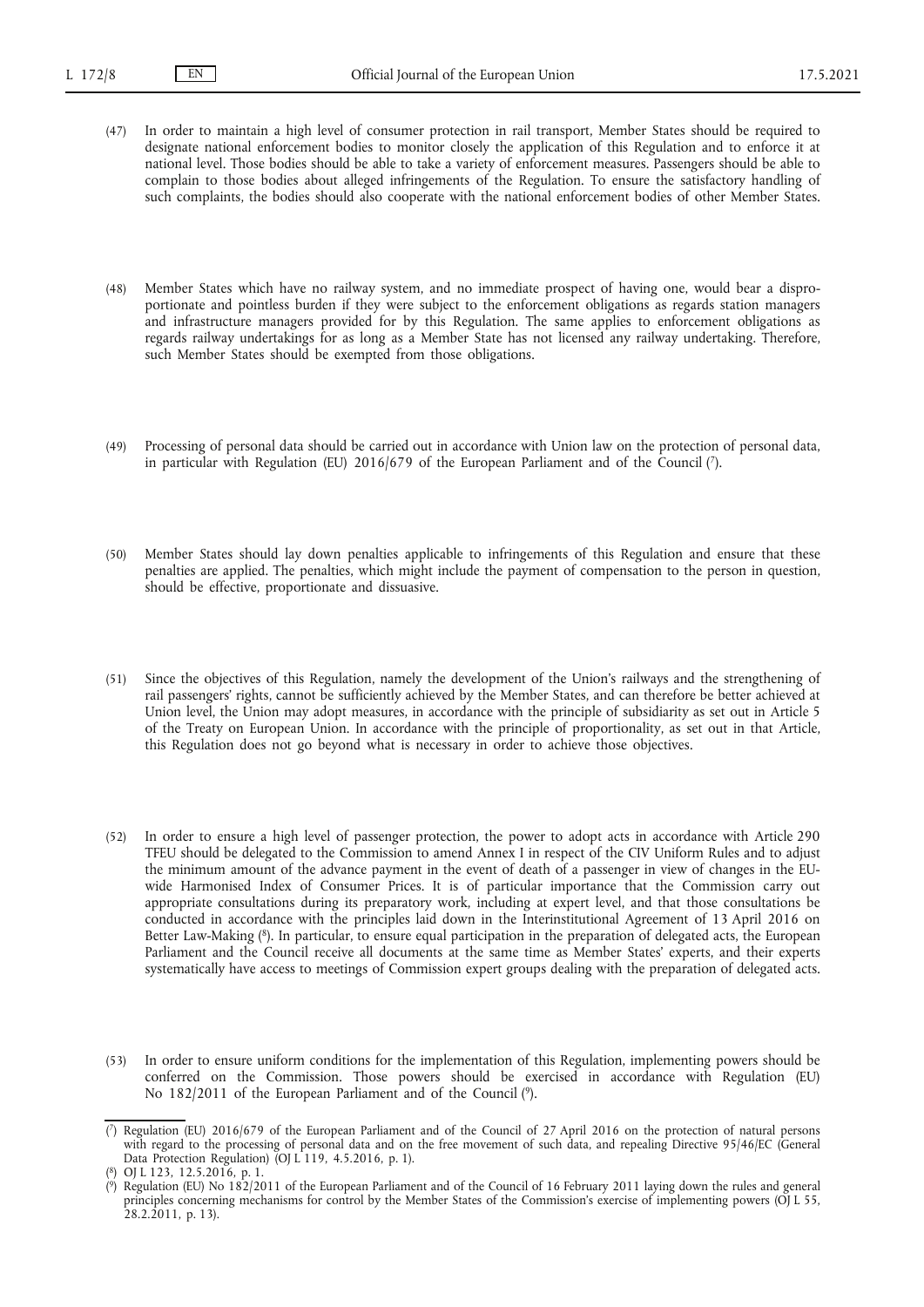(54) This Regulation respects fundamental rights and observes the principles recognised in the Charter of Fundamental Rights of the European Union, in particular Articles 21, 26, 38 and 47 concerning, respectively, the prohibition of any form of discrimination, the integration of persons with disabilities, the ensuring of a high level of consumer protection, and the right to an effective remedy and to a fair trial. The Member States' courts must apply this Regulation in a manner consistent with these rights and principles,

HAVE ADOPTED THIS REGULATION:

# CHAPTER I

#### **GENERAL PROVISIONS**

# *Article 1*

## **Subject matter and objectives**

In order to provide for effective protection of passengers and encourage rail travel, this Regulation establishes rules applicable to rail transport as regards the following:

- (a) non-discrimination between passengers with regard to transport conditions and the provision of tickets;
- (b) the liability of railway undertakings and their insurance obligations for passengers and their luggage;
- (c) passengers' rights in the event of an accident arising from the use of railway services and resulting in death, personal injury or loss of, or damage to, their luggage;
- (d) passengers' rights in the event of disruption, such as cancellation or delay, including their right to compensation;
- (e) minimum and accurate information, including on the issuing of tickets, to be provided in an accessible format and in a timely manner to passengers;
- (f) non-discrimination against, and assistance for, persons with disabilities and persons with reduced mobility;
- (g) the definition and monitoring of service quality standards and the management of risks to the personal security of passengers;
- (h) the handling of complaints;
- (i) general rules on enforcement.

#### *Article 2*

#### **Scope**

<span id="page-8-1"></span>1. This Regulation shall apply to international and domestic rail journeys and services throughout the Union provided by one or more railway undertakings licensed in accordance with Directive 2012/34/EU of the European Parliament and of the Council [\(10\).](#page-8-0)

2. Member States may exempt from the application of this Regulation services which are operated strictly for historical or touristic use. That exemption does not apply in relation to Articles 13 and 14.

<span id="page-8-0"></span>[<sup>\(</sup>](#page-8-1) [10\)](#page-8-1) Directive 2012/34/EU of the European Parliament and of the Council of 21 November 2012 establishing a single European railway area (OJ L 343, 14.12.2012, p. 32).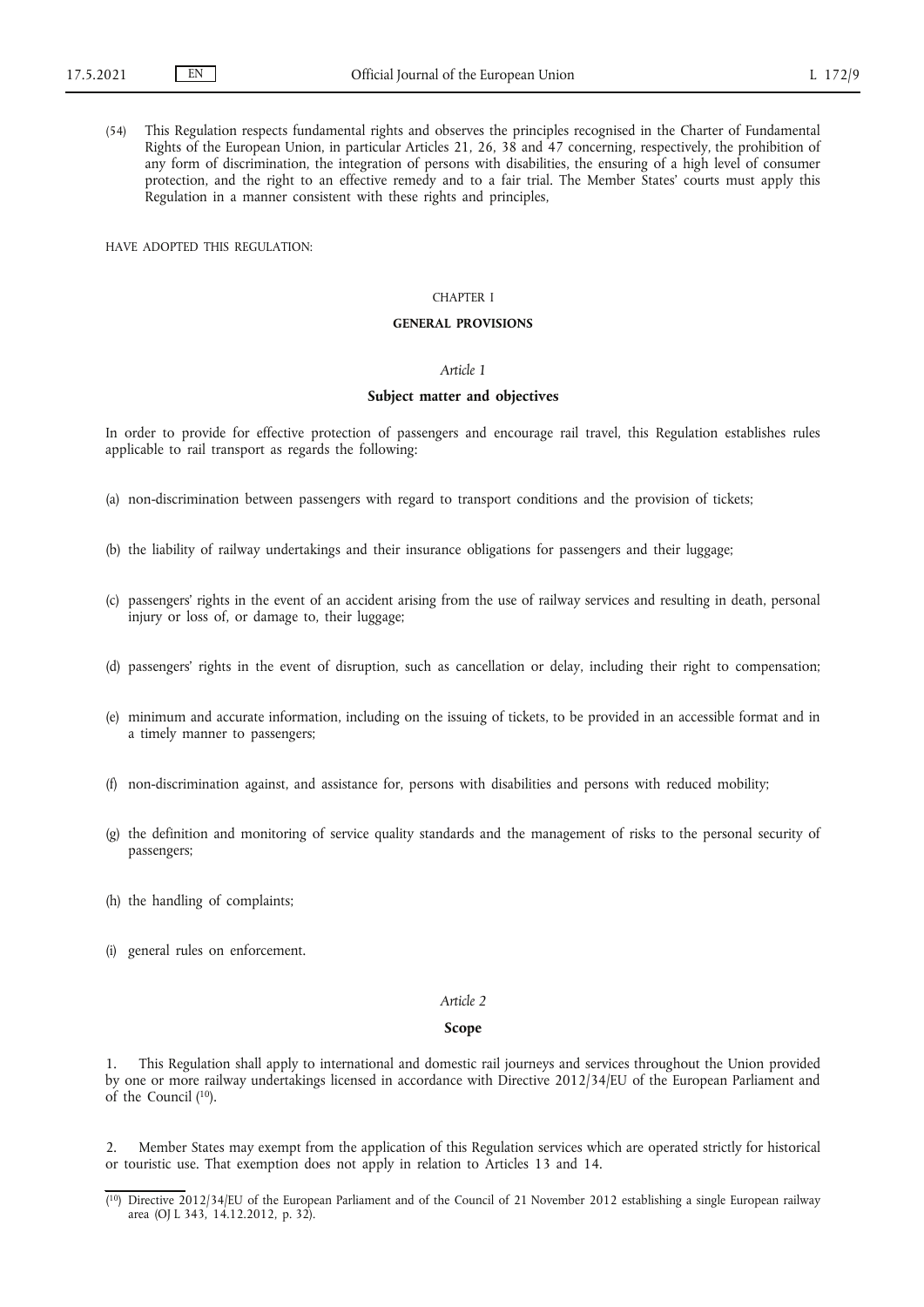Exemptions granted in accordance with Article 2(4) and (6) of Regulation (EC) No 1371/2007 before 6 June 2021 shall remain valid until the date that those exemptions expire. Exemptions granted in accordance with Article 2(5) of Regulation (EC) No 1371/2007 before 6 June 2021 shall remain valid until 7 June 2023.

4. Before the expiry of an exemption to the domestic rail passenger services granted pursuant to Article 2(4) of Regulation (EC) No 1371/2007, Member States may exempt such domestic rail passenger services from the application of Articles 15, 17 and 19, points (a) and (b) of Article 20(2) and Article 30(2) of this Regulation for an additional period of no more than five years.

5. Until 7 June 2030 Member States may provide that Article 10 shall not apply where it is not technically feasible for an infrastructure manager to distribute real-time data within the meaning of Article 10(1) to any railway undertaking, ticket vendor, tour operator or station manager. At least every two years, the Member States shall reassess the extent to which it is technically feasible to distribute such data.

6. Subject to paragraph 8, Member States may exempt the following services from the application of this Regulation:

- (a) urban, suburban and regional rail passenger services;
- (b) international rail passenger services of which a significant part, including at least one scheduled station stop, is operated outside the Union.

7. Member States shall inform the Commission of exemptions granted pursuant to paragraphs 2, 4, 5 and 6 and shall present the reasons for those exemptions.

Exemptions granted in accordance with point (a) of paragraph 6 shall not apply in relation to Articles 5, 11, 13, 14, 21, 22, 27 and 28.

Where those exemptions concern regional rail passenger services, they shall also not apply in relation to Articles 6 and 12, Article 18(3) and Chapter V.

Notwithstanding the second subparagraph of this paragraph, exemptions concerning regional rail passenger services to the application of Articles 12(1) and 18(3) may apply until 7 June 2028.

#### *Article 3*

# **Definitions**

For the purposes of this Regulation the following definitions apply:

- (1) 'railway undertaking' means a railway undertaking as defined in point (1) of Article 3 of Directive 2012/34/EU;
- (2) 'infrastructure manager' means an infrastructure manager as defined in point (2) of Article 3 of Directive 2012/34/EU;
- (3) 'station manager' means an organisational entity in a Member State, which has been made responsible for the management of one or more railway stations and which may be the infrastructure manager;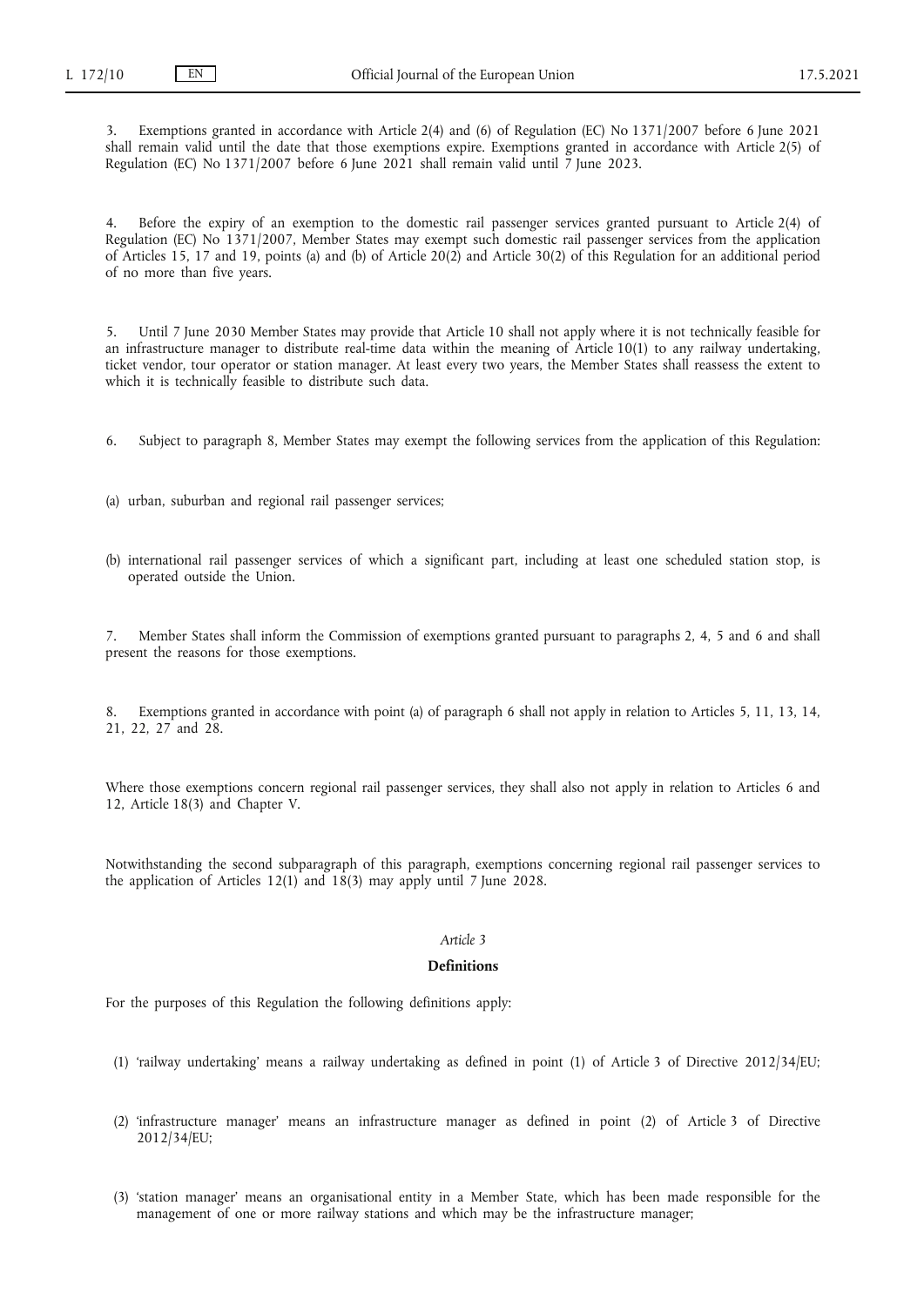- <span id="page-10-1"></span>(4) 'tour operator' means an organiser or retailer as defined in points (8) and (9) respectively of Article 3 of Directive (EU)  $2015/2302$  of the European Parliament and of the Council (<sup>11</sup>) other than a railway undertaking;
- (5) 'ticket vendor' means any retailer of rail transport services selling tickets, including through-tickets, on the basis of a contract or other arrangement between the retailer and one or more railway undertakings;
- (6) 'transport contract' means a contract of rail carriage for reward or free of charge between a railway undertaking and a passenger for the provision of one or more transport services;
- (7) 'ticket' means valid evidence, regardless of its form, of the conclusion of a transport contract;
- (8) 'reservation' means an authorisation, on paper or in electronic form, giving entitlement to transportation subject to previously confirmed personalised transport arrangements;
- (9) 'through-ticket' means a through-ticket as defined in point (35) of Article 3 of Directive 2012/34/EU;
- (10) 'service' means a passenger rail transport service that operates between rail stations according to a timetable, including transport services offered for re-routing;
- (11) 'journey' means the carriage of a passenger between a station of departure and a station of arrival;
- (12) 'domestic rail passenger service' means a rail passenger service which does not cross a border of a Member State;
- (13) 'urban and suburban rail passenger service' means a rail passenger service within the meaning of point (6) of Article 3 of Directive 2012/34/EU;
- (14) 'regional rail passenger service' means a rail passenger service within the meaning of point (7) of Article 3 of Directive 2012/34/EU;
- (15) 'long-distance rail passenger service' means a rail passenger service which is not an urban, a suburban or a regional rail passenger service;
- (16) 'international rail passenger service' means a rail passenger service crossing at least one border of a Member State the principal purpose of which is to carry passengers between stations located in different Member States or in a Member State and a third country;
- (17) 'delay' means the time difference between the time the passenger was scheduled to arrive in accordance with the published timetable and the time of his or her actual or expected arrival at the station of final destination;
- (18) 'arrival' means the moment when the doors of the train are opened on the destination platform and disembarkation is allowed;

<span id="page-10-0"></span>[<sup>\(</sup>](#page-10-1) [11\)](#page-10-1) Directive (EU) 2015/2302 of the European Parliament and of the Council of 25 November 2015 on package travel and linked travel arrangements, amending Regulation (EC) No 2006/2004 and Directive 2011/83/EU of the European Parliament and of the Council and repealing Council Directive 90/314/EEC (OJ L 326, 11.12.2015, p. 1).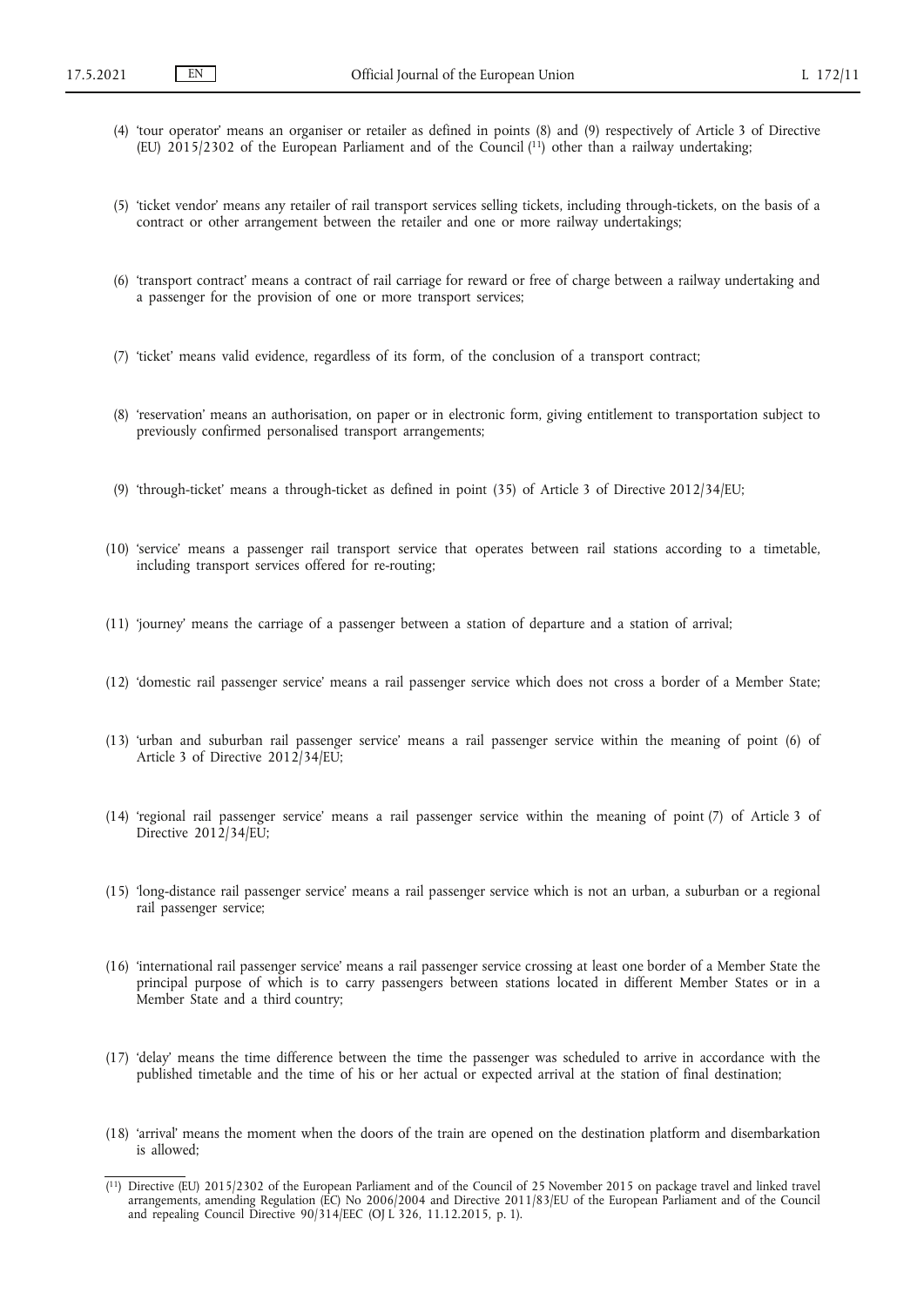- (19) 'travel pass' or 'season ticket' means a ticket for an unlimited number of journeys which provides the authorised holder with rail travel on a particular route or network during a specified period;
- (20) 'missed connection' means a situation where a passenger misses one or more services in the course of a rail journey, sold in the form of a through-ticket, as a result of the delay or cancellation of one or more previous services, or of the departure of a service before the scheduled departure time;
- (21) 'person with disabilities' and 'person with reduced mobility' mean any person who has a permanent or temporary physical, mental, intellectual or sensory impairment which, in interaction with various barriers, may hinder his or her full and effective use of transport on an equal basis with other passengers or whose mobility when using transport is reduced due to age;
- (22) 'station' means a location on a railway where a rail passenger service can start, stop or end.

# CHAPTER II

#### **TRANSPORT CONTRACT, INFORMATION AND TICKETS**

#### *Article 4*

#### **Transport contract**

Subject to the provisions of this Chapter, the conclusion and performance of a transport contract and the provision of information and tickets shall be governed by the provisions of Title II and Title III of Annex I.

# *Article 5*

# **Non-discriminatory contract conditions and tariffs**

Without prejudice to social tariffs, railway undertakings, ticket vendors or tour operators shall offer contract conditions and tariffs to the general public without direct or indirect discrimination on the basis of the passenger's nationality or of the place of establishment within the Union of the railway undertaking, ticket vendor or tour operator.

The first paragraph of this Article also applies to railway undertakings and ticket vendors when accepting reservations from passengers in accordance with Article 11.

#### *Article 6*

#### **Bicycles**

1. Subject to the limitations set out in paragraph 3, and where appropriate for a reasonable fee, passengers shall be entitled to take bicycles on board the train.

On trains for which a reservation is required, it shall be possible to make a reservation for the carriage of a bicycle.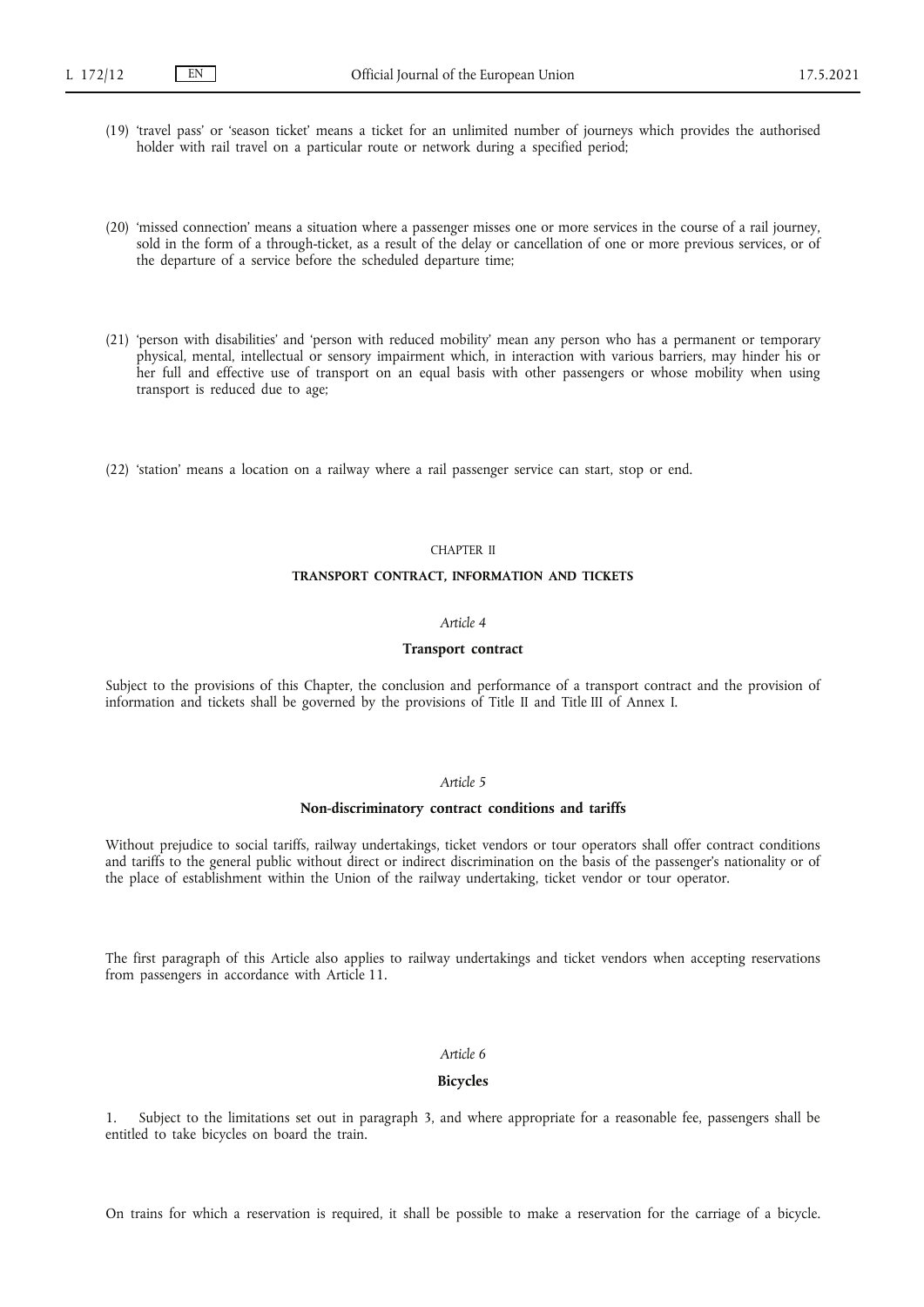Where a passenger has made a reservation for a bicycle and the carriage of that bicycle is refused without a duly justified reason, the passenger shall be entitled to re-routing or reimbursement in accordance with Article 18, compensation in accordance with Article 19 and assistance in accordance with Article 20(2).

Where designated places for bicycles are available on board the train, passengers shall stow their bicycles in such places. Where such places are not available, passengers shall keep their bicycles under supervision, and shall make all reasonable efforts to ensure that their bicycles cause no harm or damage to other passengers, mobility equipment, luggage or rail operations.

3. Railway undertakings may restrict the right of passengers to take bicycles on board the train for safety or operational reasons, in particular as a result of capacity limits applicable during peak hours, or where rolling stock does not permit it. Railway undertakings may also restrict the carriage of bicycles based on the weights and dimensions of the bicycles concerned. They shall publish their conditions for the transport of bicycles, including up-to-date information on the availability of capacity, by using the telematics applications referred to in Regulation (EU) No 454/2011 on their official websites.

<span id="page-12-2"></span>4. When initiating procurement procedures for new rolling stock, or when performing a major upgrade of existing rolling stock resulting in the need for a new vehicle authorisation for placing on the market pursuant to Article 21(12) of Directive (EU) 2016/797 of the European Parliament and of the Council (<sup>12</sup>), railway undertakings shall ensure that train compositions, in which that rolling stock is used, are equipped with an adequate number of places for bicycles. This subparagraph shall not apply in relation to restaurant cars, sleeping cars or couchette cars.

Railway undertakings shall determine an adequate number of places for bicycles taking into consideration the size of train composition, the type of service and the demand for transport of bicycles. The adequate number of places for bicycles shall be defined in plans referred to in paragraph 5. Where there are no such plans or the plans do not determine such a number, each train composition shall have at least four places for bicycles.

Member States may set a number higher than four as the minimum adequate number for certain types of services, in which case that number shall apply instead of the number identified in accordance with the second subparagraph.

5. Railway undertakings may establish, and keep up-to-date, plans on how to increase and improve the transport of bicycles, and on other solutions encouraging combined use of railways and bicycles.

<span id="page-12-3"></span>The competent authorities, as defined in point (b) of Article 2 of Regulation (EC) No 1370/2007 of the European Parliament and of the Council (<sup>13</sup>), may establish such plans for services provided under public service contracts. Member States may require that such plans are established by those competent authorities or by railway undertakings operating on their territory.

The plans referred to in paragraph 5 shall be established following consultation of the public and relevant representative organisations. Those plans shall be published on the website of the railway undertaking or the competent authority, as appropriate.

<span id="page-12-0"></span>[<sup>\(</sup>](#page-12-2) [12\)](#page-12-2) Directive (EU) 2016/797 of the European Parliament and of the Council of 11 May 2016 on the interoperability of the rail system within the European Union (OJ L 138, 26.5.2016, p. 44).

<span id="page-12-1"></span>[<sup>\(</sup>](#page-12-3) [13\)](#page-12-3) Regulation (EC) No 1370/2007 of the European Parliament and of the Council of 23 October 2007 on public passenger transport services by rail and by road and repealing Council Regulations (EEC) Nos 1191/69 and 1107/70 (OJ L 315, 3.12.2007, p. 1).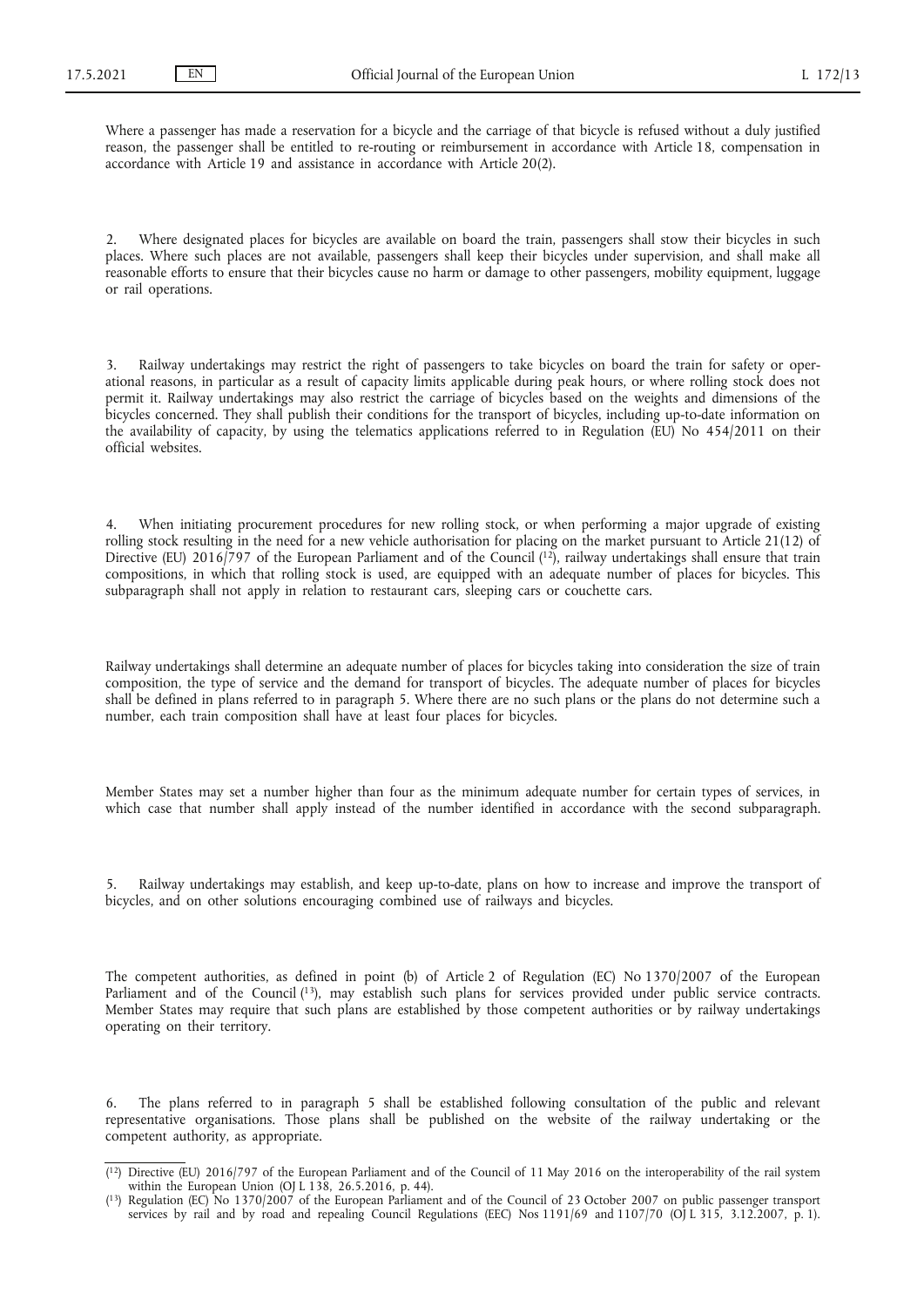#### *Article 7*

# **Exclusion of waiver and stipulation of limits**

1. Obligations towards passengers pursuant to this Regulation may not be limited or waived, notably by a derogation or restrictive clause in the transport contract. Any contractual conditions which purport directly or indirectly to waive, derogate from or restrict the rights resulting from this Regulation shall not be binding on the passenger.

2. Railway undertakings, tour operators or ticket vendors may offer contractual conditions which are more favourable for the passenger than the conditions laid down in this Regulation.

#### *Article 8*

#### **Obligation to provide information concerning discontinuation of services**

Railway undertakings or, where appropriate, competent authorities responsible for a public service railway contract shall make public by appropriate means, including in accessible formats in accordance with the provisions of Directive (EU) 2019/882 and Regulations (EU) No 454/2011 and (EU) No 1300/2014, and before their implementation, decisions to discontinue services either permanently or temporarily.

#### *Article 9*

# **Travel information**

1. Railway undertakings, tour operators and ticket vendors offering transport contracts on behalf of one or more railway undertakings shall provide the passenger, upon request, with at least the information set out in Annex II, Part I in relation to the journeys for which a transport contract is offered by the railway undertaking concerned.

2. Railway undertakings and, where possible, ticket vendors and tour operators shall provide the passenger during the journey with at least the information set out in Annex II, Part II. Where a station manager has such information, he or she shall also provide the information to the passenger.

3. The information referred to in paragraphs 1 and 2 shall be provided in the most appropriate format, where possible based on real-time travel information, including by using appropriate communication technologies. Particular attention shall be paid to ensuring that this information is accessible in accordance with the provisions of Directive (EU) 2019/ 882 and Regulations (EU) No 454/2011 and (EU) No 1300/2014.

# *Article 10*

# **Access to traffic and travel information**

1. Infrastructure managers shall distribute real-time data relating to the arrival and the departure of trains to railway undertakings, ticket vendors, tour operators and station managers.

2. Railway undertakings shall provide other railway undertakings, ticket vendors and tour operators that sell their services with access to minimum travel information set out in Annex II, Parts I and II, and to the operations on reservation systems referred to in Annex II, Part III.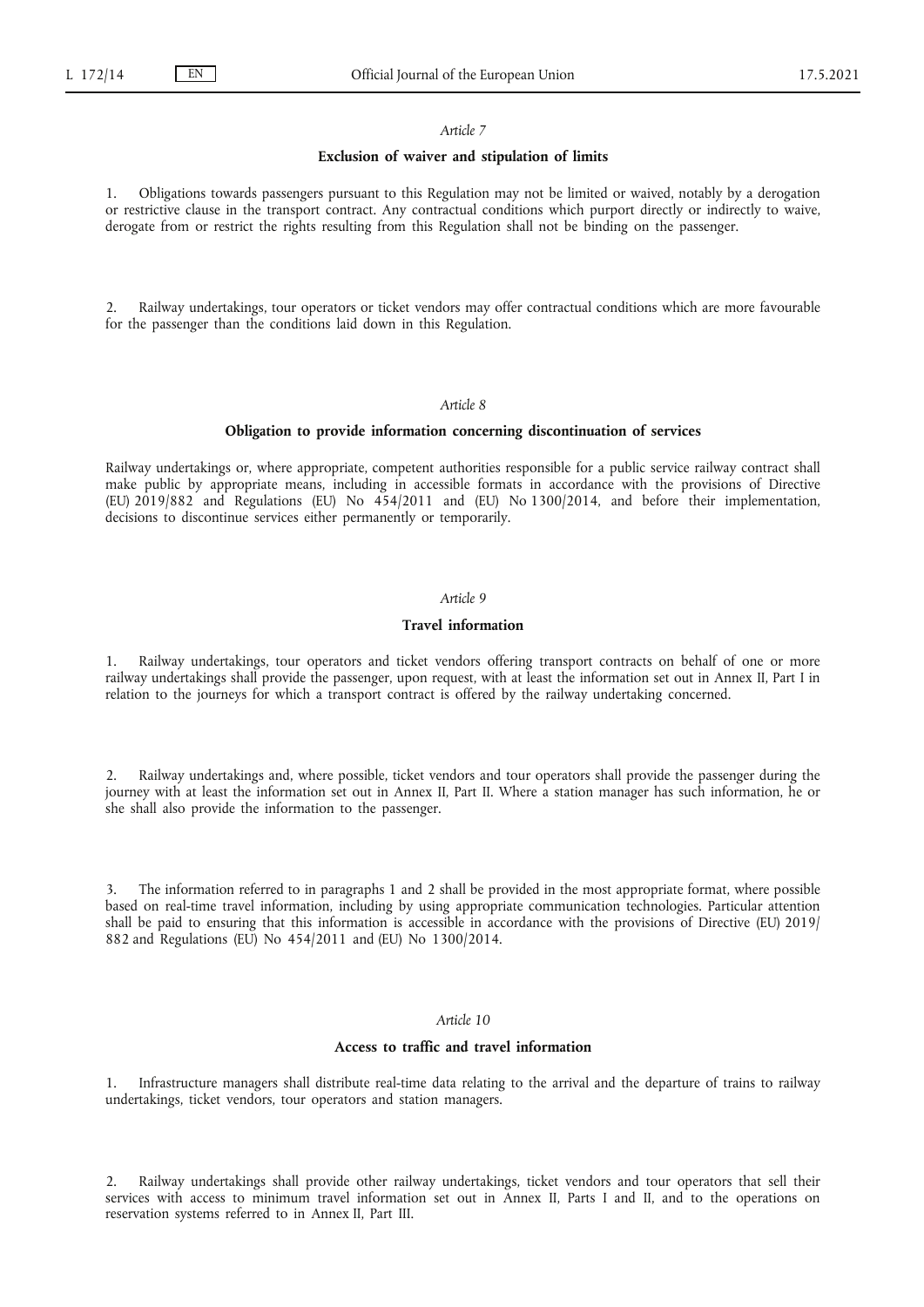Information shall be distributed and access shall be granted in a non-discriminatory manner and without undue delay. A one-off request shall be sufficient to have continuous access to information. The infrastructure manager and the railway undertaking obliged to make available information in accordance with paragraphs 1 and 2 may request the conclusion of a contract or other arrangement on whose basis information is distributed or access is granted.

The terms and conditions of any contract or arrangement for the use of the information shall not unnecessarily restrict possibilities for its reuse or be used to restrict competition.

Railway undertakings may require from other railway undertakings, tour operators and ticket vendors a fair, reasonable and proportionate financial compensation for the costs incurred in providing the access, and infrastructure managers may require compensation in accordance with the applicable rules.

4. Information shall be distributed and access shall be provided by appropriate technical means, such as application programming interfaces.

<span id="page-14-1"></span>5. To the extent that the information covered by paragraphs 1 or 2 is provided in accordance with other Union legal acts, in particular Commission Delegated Regulation (EU) 2017/1926 ( $^{14}$ ), the corresponding obligations under this Article shall be deemed to have been complied with.

# *Article 11*

# **Availability of tickets and reservations**

1. Railway undertakings, ticket vendors and tour operators shall offer tickets and, where available, through-tickets and reservations.

2. Without prejudice to paragraphs 3 and 4, railway undertakings shall sell, either directly or through ticket vendors or tour operators, tickets to passengers via at least one of the following means of sale:

- (a) ticket offices, other points of sale or ticketing machines;
- (b) telephone, the internet or any other widely available information technology;
- (c) on board trains.

The competent authorities, as defined in point (b) of Article 2 of Regulation (EC) No 1370/2007, may require railway undertakings to offer tickets for services provided under public service contracts via more than one means of sale.

3. Where there is no ticket office or ticketing machine in the station of departure, passengers shall be informed at the station of:

- (a) the possibility of purchasing tickets via telephone or the Internet or on board the train, and of the procedure for such purchase;
- (b) the nearest railway station or place at which ticket offices or ticketing machines are available.

<span id="page-14-0"></span>[<sup>\(</sup>](#page-14-1) [14\)](#page-14-1) Commission Delegated Regulation (EU) 2017/1926 of 31 May 2017 supplementing Directive 2010/40/EU of the European Parliament and of the Council with regard to the provision of EU-wide multimodal travel information services (OJ L 272, 21.10.2017, p. 1).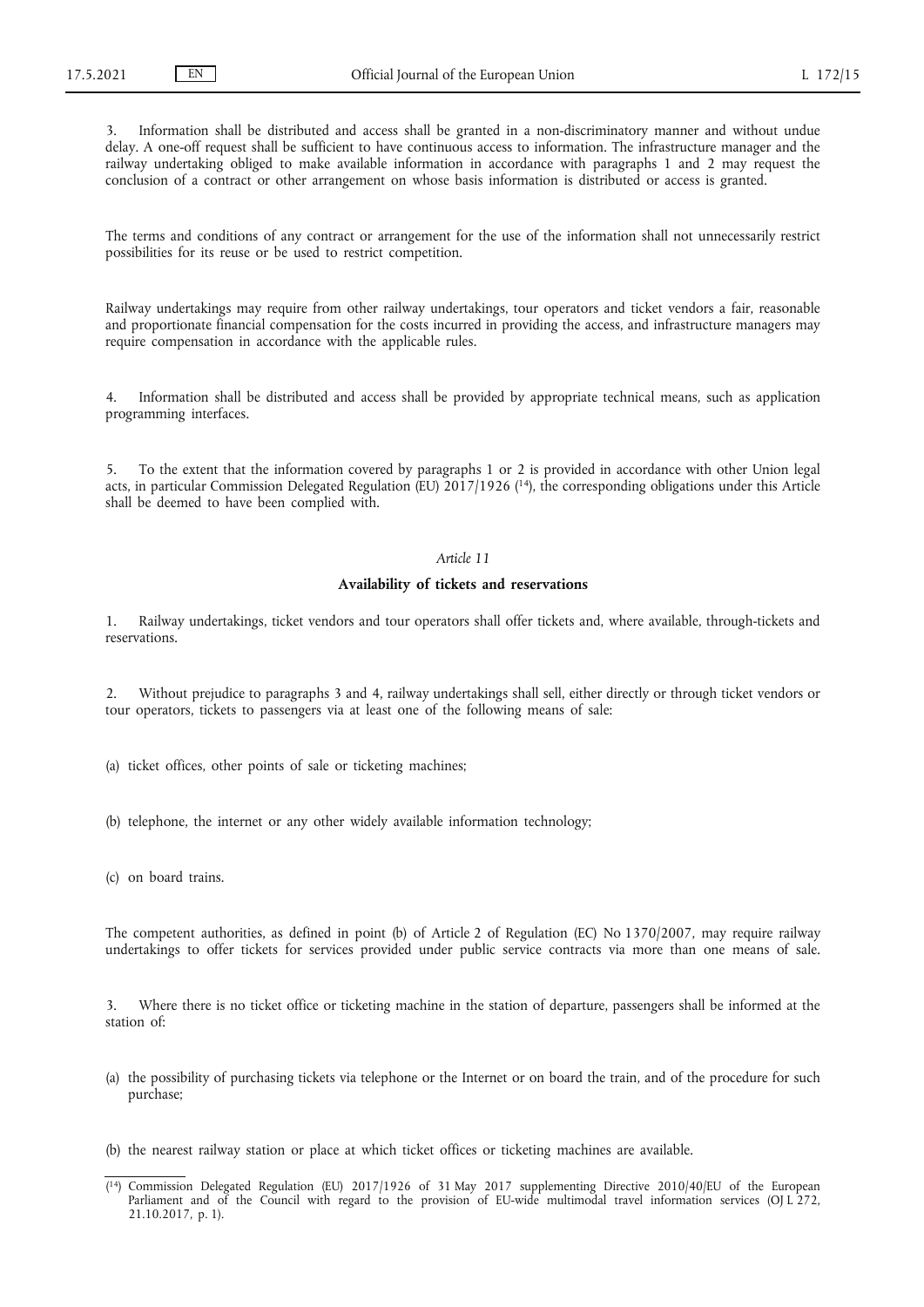Where there is no ticket office or no accessible ticketing machine in the station of departure and no other accessible means to purchase a ticket in advance, persons with disabilities shall be permitted to buy tickets on board the train at no extra cost. Railway undertakings may limit or deny this right on justifiable grounds related to security or compulsory train reservation.

Where there is no staff on board the train, the railway undertaking shall advise the persons with disabilities whether to and inform them on how to purchase the ticket.

Member States may allow railway undertakings to require that persons with disabilities are recognised as such in accordance with the relevant national law and practices of the country of their residence.

Member States may extend the right referred to in the first subparagraph to all passengers. Where Member States apply this option, they shall inform the Commission accordingly. The European Union Agency for Railways shall publish the information on its website relating to the implementation of Regulations (EU) No 454/2011 and (EU) No 1300/2014.

# *Article 12*

#### **Through-tickets**

1. Where long-distance or regional rail passenger services are operated by a sole railway undertaking, that undertaking shall offer a through-ticket for those services. For other rail passenger services, railway undertakings shall make all reasonable efforts to offer through-tickets and shall cooperate to that end among themselves.

For the purpose of the first subparagraph the term 'sole railway undertaking' shall also include all railway undertakings which are either wholly owned by the same owner or which are wholly-owned subsidiary undertakings of one of the railway undertakings involved.

2. For journeys including one or more connections, the passenger shall be informed prior to purchasing a ticket or tickets whether that ticket or those tickets constitute a through-ticket.

3. For journeys including one or more connections, a ticket or tickets, purchased in a single commercial transaction from a railway undertaking, shall constitute a through-ticket and the railway undertaking shall be liable in accordance with Articles 18, 19 and 20 if the passenger misses one or more connections.

4. Where a ticket or tickets are purchased in a single commercial transaction and the ticket vendor or tour operator has combined the tickets on its own initiative, the ticket vendor or tour operator that sold the ticket or tickets shall be liable to reimburse the total amount paid for that transaction for the ticket or tickets and, moreover, to pay compensation equivalent to 75 % of that amount in the event that the passenger misses one or more connections.

The right to reimbursement or to compensation referred to in the first subparagraph is without prejudice to applicable national law granting passengers further compensation for damage.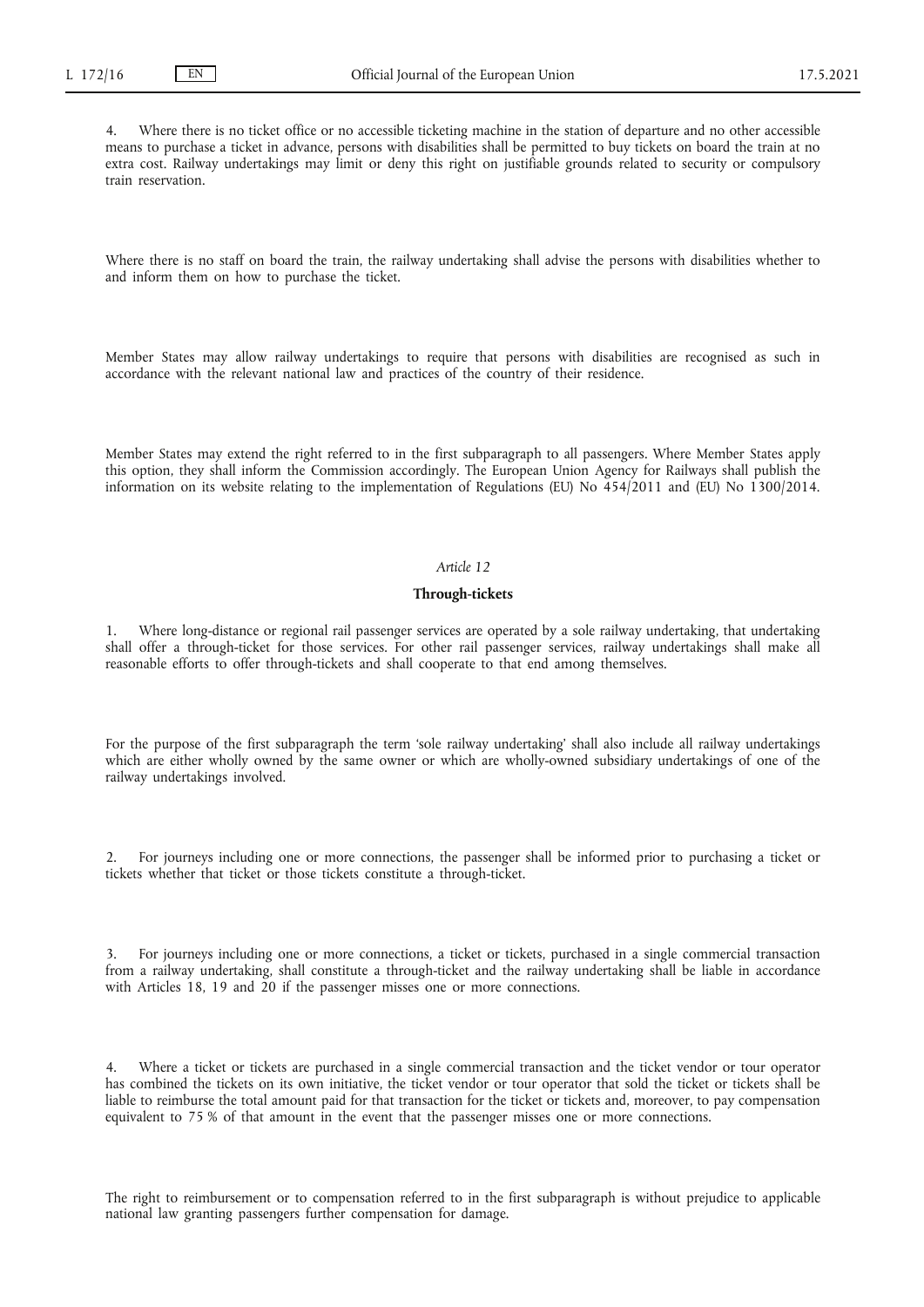5. The liabilities set out in paragraphs 3 and 4 shall not apply if it is mentioned on the tickets, or on another document or electronically in such a manner that allows the passenger to reproduce the information for future reference, that the tickets represent separate transport contracts, and the passenger was informed of this prior to the purchase.

6. The burden of proof that the passenger was provided with the information referred to in this Article shall lie with the railway undertaking, tour operator or ticket vendor that sold the ticket or tickets.

The ticket vendors or the tour operators shall be responsible for handling requests and possible complaints of the passenger under paragraph 4. The reimbursement and the compensation referred to in paragraph 4 shall be paid within 30 days after the receipt of the request.

#### CHAPTER III

#### **LIABILITY OF RAILWAY UNDERTAKINGS FOR PASSENGERS AND THEIR LUGGAGE**

#### *Article 13*

#### **Liability for passengers and luggage**

Subject to the provisions of this Chapter, and without prejudice to applicable national law granting passengers further compensation for damages, the liability of railway undertakings in respect of passengers and their luggage shall be governed by Chapters I, III and IV of Title IV, Title VI and Title VII of Annex I.

#### *Article 14*

#### **Insurance and coverage of liability**

A railway undertaking shall be adequately insured or have adequate guarantees under market conditions to cover its liabilities, in accordance with Article 22 of Directive 2012/34/EU.

#### *Article 15*

#### **Advance payments**

1. If a passenger is killed or injured, the railway undertaking as referred to in Article 26(5) of Annex I shall without delay, and in any event not later than 15 days after the establishment of the identity of the natural person entitled to compensation, make such advance payments as may be required to meet immediate economic needs on a basis proportional to the damage suffered.

2. Without prejudice to paragraph 1, an advance payment shall not be less than EUR 21 000 per passenger in the event of death.

3. An advance payment shall not constitute recognition of liability and may be offset against any subsequent sums paid on the basis of this Regulation but is not returnable, except where damage was caused by the negligence or fault of the passenger or where the person who received the advance payment was not the person entitled to compensation.

#### *Article 16*

#### **Contestation of liability**

Even if the railway undertaking contests its responsibility for physical injury to a passenger whom it conveys, it shall make every reasonable effort to assist the passenger with his or her claim for compensation for damage from third parties.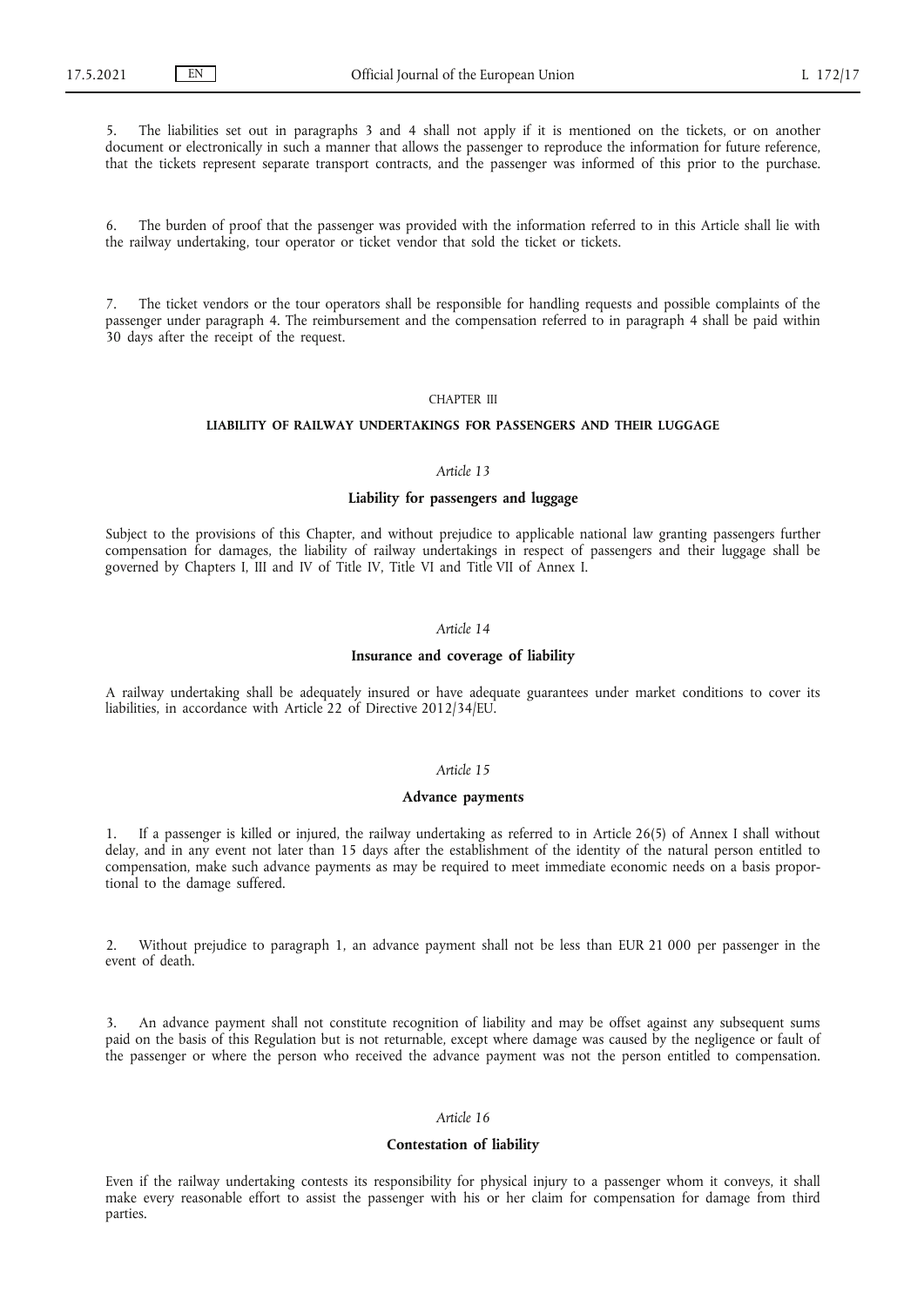#### CHAPTER IV

#### **DELAYS, MISSED CONNECTIONS AND CANCELLATIONS**

#### *Article 17*

#### **Liability for delays, missed connections and cancellations**

Subject to the provisions of this Chapter, the liability of railway undertakings in respect of delays, missed connections and cancellations shall be governed by Chapter II of Title IV of Annex I.

#### *Article 18*

#### **Reimbursement and re-routing**

Where it is reasonably to be expected, either at departure or in the event of a missed connection or a cancellation, that arrival at the final destination under the transport contract will be subject to a delay of 60 minutes or more, the railway undertaking operating the delayed or cancelled service shall immediately offer the passenger the choice between one of the following options, and shall make the necessary arrangements:

- (a) reimbursement of the full cost of the ticket, under the conditions by which it was paid, for the part or parts of his or her journey not made and for the part or parts already made if the journey is no longer serving any purpose in relation to the passenger's original travel plan, together with, when relevant, a return service to the first point of departure at the earliest opportunity;
- (b) continuation or re-routing, under comparable transport conditions, to the final destination at the earliest opportunity;
- (c) continuation or re-routing, under comparable transport conditions, to the final destination at a later date at the passenger's convenience.

2. Where, for the purposes of points (b) and (c) of paragraph 1, comparable re-routing is operated by the same railway undertaking or another undertaking is commissioned to perform the re-routing, this shall not generate additional costs to the passenger. This requirement also applies where the re-routing involves the use of transport of a higher service class and alternative modes of transport. Railway undertakings shall make reasonable efforts to avoid additional connections and to ensure that delay in the total travel time is as short as possible. Passengers shall not be downgraded to transport facilities of a lower class unless such facilities are the only re-routing means available.

3. Without prejudice to paragraph 2, the railway undertaking may allow the passenger, at his or her request, to conclude contracts with other providers of transport services which enable the passenger to reach the final destination under comparable conditions, in which case the railway undertaking shall reimburse the passenger for the costs that he or she incurs.

Where the available re-routing options are not communicated to the passenger within 100 minutes from the scheduled departure time of the delayed or cancelled service or the missed connection, the passenger shall be entitled to conclude such a contract with other providers of public transport services by rail, coach or bus. The railway undertaking shall reimburse the passenger for the necessary, appropriate and reasonable costs that he or she incurs.

This paragraph shall not affect national laws, regulations or administrative provisions which grant more favourable rerouting conditions to passengers.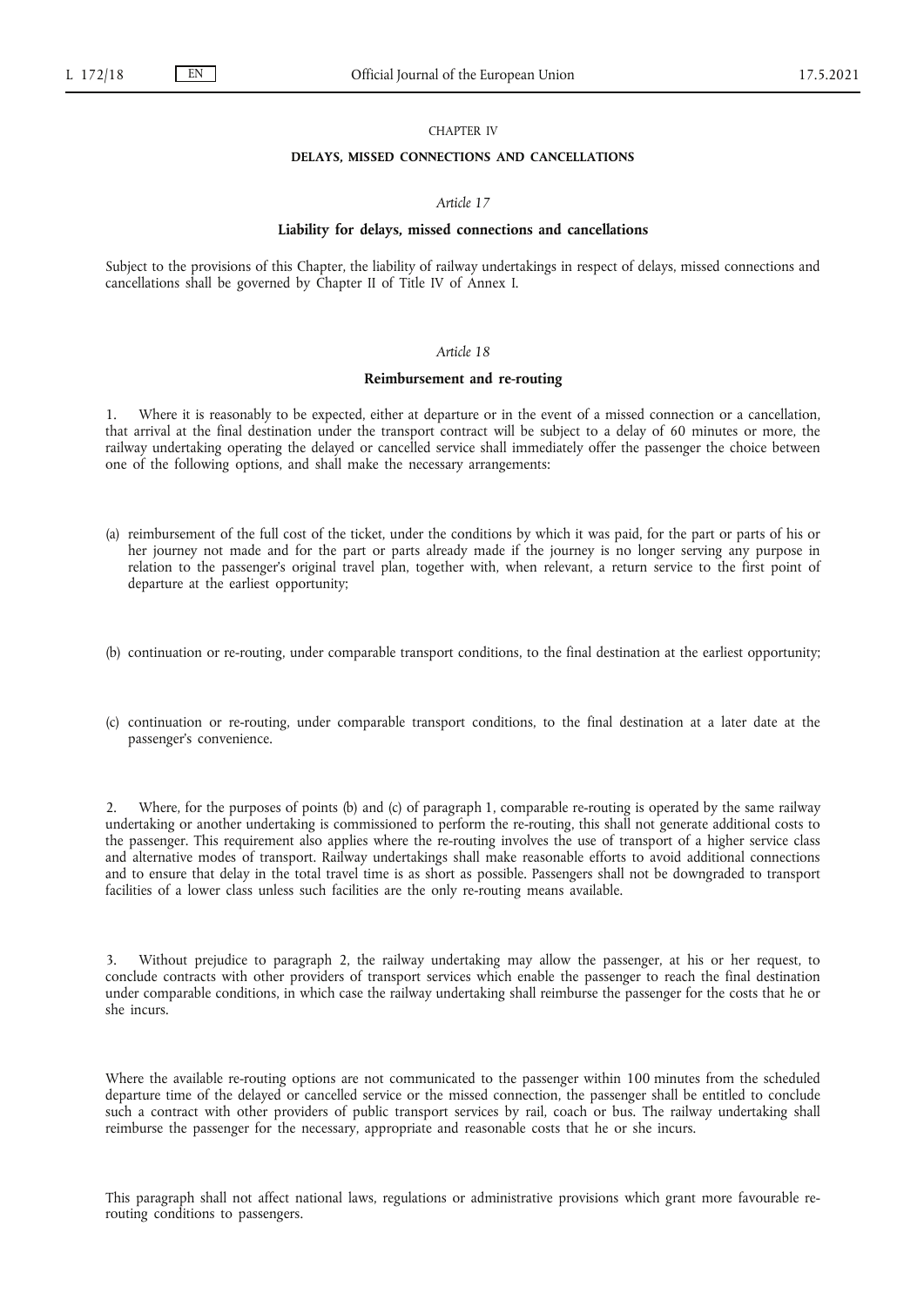4. Re-routing transport service providers shall provide persons with disabilities and persons with reduced mobility with a comparable level of assistance and accessibility when offering an alternative service. Re-routing transport service providers may provide persons with disabilities and persons with reduced mobility with alternative services which are appropriate to their needs and which differ from those offered to other passengers.

5. The reimbursements referred to in point (a) of paragraph 1 and in paragraph 3 shall be paid within 30 days after the receipt of the request. Member States may require railway undertakings to accept such requests by particular means of communication, provided that the request does not create discriminatory effects. The reimbursement may take the form of vouchers and/or the provision of other services provided that the terms of those vouchers and/or services are sufficiently flexible, in particular regarding the validity period and destination, and that the passenger agrees to accept those vouchers and/or services. The reimbursement of the ticket price shall not be reduced by financial transaction costs such as fees, telephone costs or stamps.

6. The Commission shall adopt an implementing act establishing a common form for reimbursement requests under this Regulation by 7 June 2023. That common form shall be established in a format which is accessible to persons with disabilities and persons with reduced mobility. That implementing act shall be adopted in accordance with the examination procedure referred to in Article 38(2).

7. Passengers shall have the right to submit their requests using the common form referred to in paragraph 6. Railway undertakings shall not reject a request for reimbursement solely on the grounds that the passenger has not used that form. If a request is not sufficiently precise, the railway undertaking shall ask the passenger to clarify the request and shall assist the passenger to do so.

#### *Article 19*

#### **Compensation**

Without losing the right of transport, a passenger is entitled to compensation for delays from the railway undertaking if he or she is facing a delay between the places of departure and final destination stated in the ticket or throughticket for which the cost has not been reimbursed in accordance with Article 18. The minimum compensation for delays shall be as follows:

(a) 25 % of the ticket price for a delay of 60 to 119 minutes;

(b) 50 % of the ticket price for a delay of 120 minutes or more.

2. Paragraph 1 shall also apply to passengers who hold a travel pass or season ticket. If those passengers encounter recurrent delays or cancellations during the period of validity of the travel pass or season ticket, they shall be entitled to adequate compensation in accordance with the railway undertaking's compensation arrangements. These arrangements shall state the criteria for determining delay and for the calculation of the compensation. Where delays of less than 60 minutes occur repeatedly during the period of validity of the travel pass or season ticket, the delays may be counted cumulatively and passengers may be compensated in accordance with the railway undertaking's compensation arrangements.

3. Without prejudice to paragraph 2, compensation for delay shall be calculated in relation to the full price which the passenger actually paid for the delayed service. Where the transport contract is for a return journey, compensation for delay on either the outward or the return leg shall be calculated in relation to the price indicated for that leg of the journey on the ticket. Where there is no such indication of the price of the individual legs of the journey, the compensation shall be calculated in relation to half of the price paid for the ticket. In the same way, the price for a delayed service provided under any other form of transport contract entitling the passenger to travel for two or more subsequent legs shall be calculated in proportion to the full price.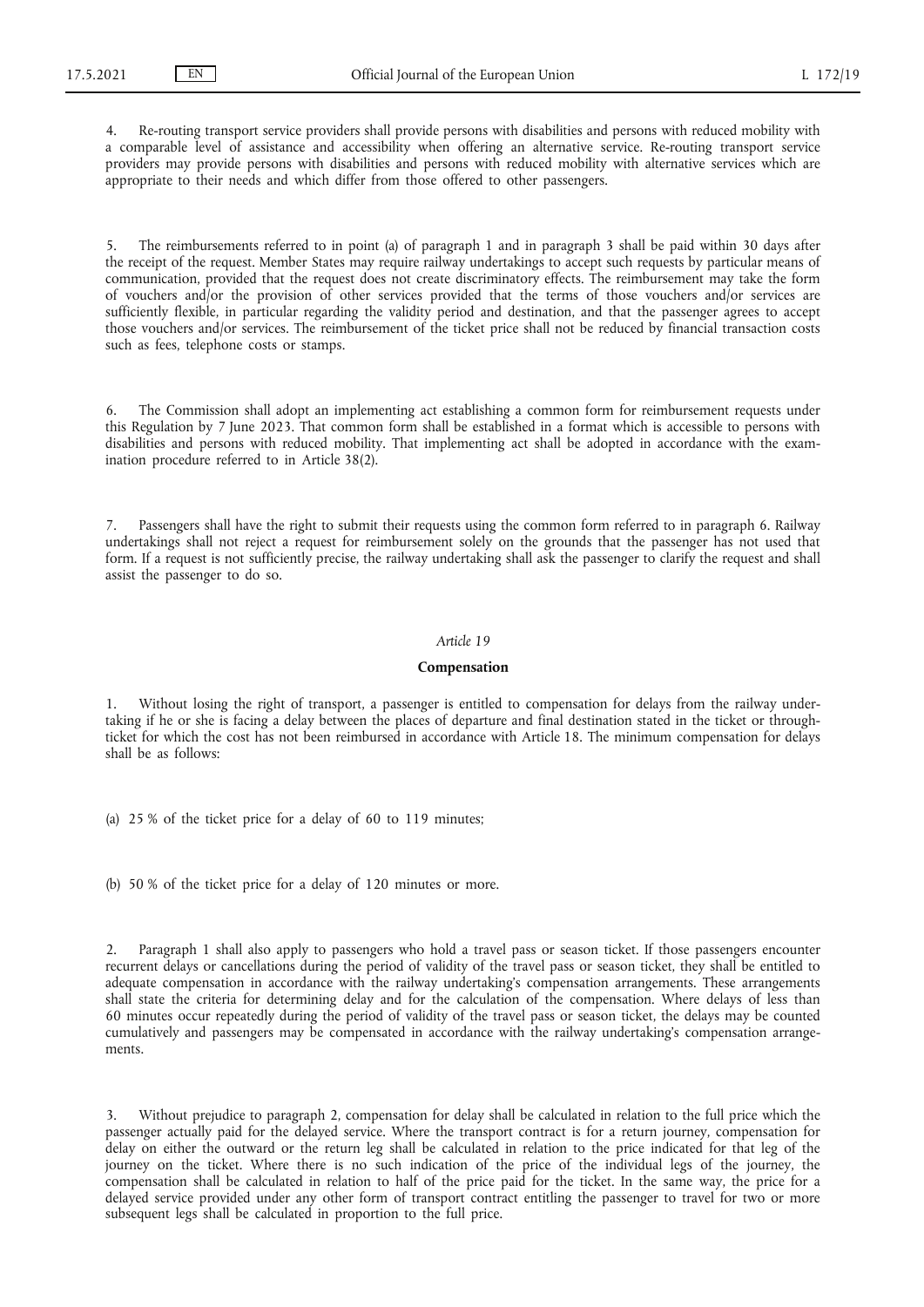The calculation of the period of delay shall not take into account any delay that the railway undertaking can demonstrate as having occurred outside the Union.

5. The Commission shall adopt an implementing act establishing a common form for compensation requests under this Regulation by 7 June 2023. That common form shall be established in a format which is accessible to persons with disabilities and persons with reduced mobility. That implementing act shall be adopted in accordance with the examination procedure referred to in Article 38(2).

6. Member States may require railway undertakings to accept requests for compensation by particular means of communication, provided that the request does not create discriminatory effects. Passengers shall have the right to submit their requests using the common form referred to in paragraph 5. Railway undertakings shall not reject a request for compensation solely on the grounds that the passenger has not used that form. If a request is not sufficiently precise, the railway undertaking shall ask the passenger to clarify the request and shall assist the passenger to do so.

7. The compensation of the ticket price shall be paid within one month after the submission of the request for compensation. The compensation may be paid in vouchers and/or other services if the terms are flexible, in particular regarding the validity period and destination. The compensation shall be paid in money at the request of the passenger.

8. The compensation of the ticket price shall not be reduced by financial transaction costs such as fees, telephone costs or stamps. Railway undertakings may introduce a minimum threshold under which payments for compensation will not be paid. This threshold shall not exceed EUR 4 per ticket.

9. Passengers shall not have any right to compensation if they are informed of a delay before buying a ticket, or if a delay due to continuation on a different service or re-routing remains below 60 minutes.

10. A railway undertaking shall not be obliged to pay compensation if it can prove that the delay, missed connection or cancellation was caused directly by, or was inherently linked with:

- (a) extraordinary circumstances not connected with the operation of the railway, such as extreme weather conditions, major natural disasters or major public health crises, which the railway undertaking, in spite of having taken the care required in the particular circumstances of the case, was unable to avoid and the consequences of which it was unable to prevent;
- (b) fault on the part of the passenger; or
- (c) the behaviour of a third party which the railway undertaking, in spite of having taken the care required in the particular circumstances of the case, was unable to avoid and the consequences of which it was unable to prevent, such as persons on the track, cable theft, on-board emergencies, law enforcement activities, sabotage or terrorism.

Strikes by the personnel of the railway undertaking, acts or omissions by another undertaking using the same railway infrastructure and acts or omissions of the infrastructure and station managers are not covered by the exemption referred to in point (c) of the first subparagraph.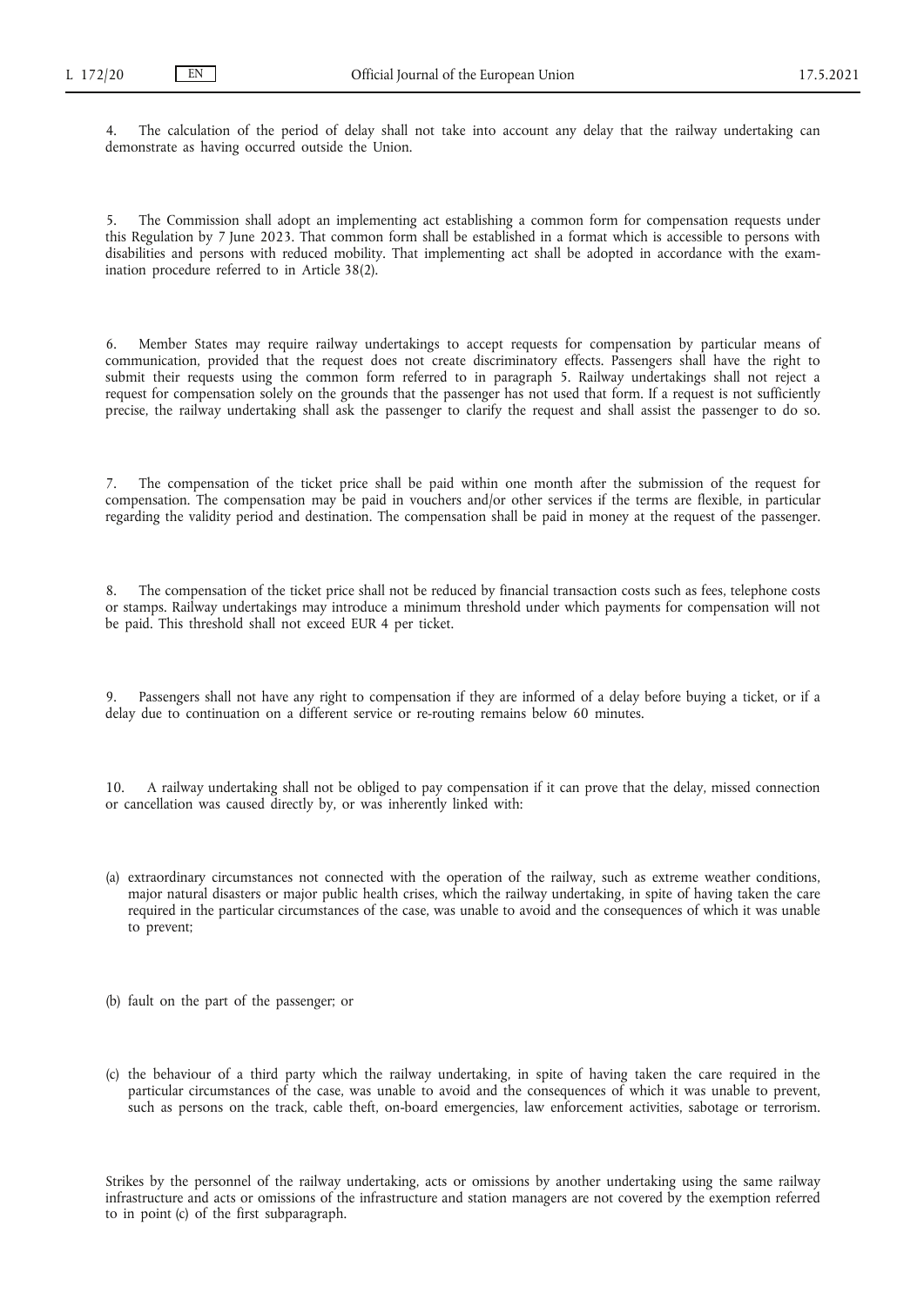# *Article 20*

#### **Assistance**

1. In the case of a delay in arrival or departure, or cancellation of a service, passengers shall be kept informed of the situation and of the estimated departure time and estimated arrival time of the service or the replacement service by the railway undertaking or by the station manager as soon as such information is available. Where ticket vendors and tour operators have such information, they shall also provide it to the passenger.

Where the delay referred to in paragraph 1 amounts to 60 minutes or more, or the service is cancelled, the railway undertaking operating the delayed or cancelled service shall offer the passengers the following, free of charge:

- (a) meals and refreshments in reasonable relation to the waiting time, if they are available on the train or in the station, or can reasonably be supplied, taking into account criteria such as the distance from the supplier, the time required for delivery and the cost;
- (b) hotel or other accommodation, and transport between the railway station and place of accommodation, in cases where a stay of one or more nights becomes necessary or an additional stay becomes necessary, where and when physically possible. In cases where such a stay becomes necessary due to the circumstances referred to in Article 19(10), the railway undertaking may limit the duration of accommodation to a maximum of three nights. The access requirements of persons with disabilities and persons with reduced mobility and the needs of assistance dogs shall be taken into account, whenever possible;
- (c) if the train is blocked on the track, transport from the train to the railway station, to the alternative departure point or to the final destination of the service, where and when physically possible.

3. If the railway service is interrupted and cannot be continued anymore or cannot be continued within a reasonable period, railway undertakings shall provide passengers as soon as possible with alternative transport services and make the necessary arrangements.

4. Railway undertakings shall inform affected passengers how to request certification that the rail service has suffered a delay, led to a missed connection or that it has been cancelled. This certification shall also apply in connection with the provisions laid down in Article 19.

5. In applying paragraphs 1 to 4, the operating railway undertaking shall pay particular attention to the needs of persons with disabilities and persons with reduced mobility, as well as to those of any accompanying persons and assistance dogs.

Where contingency plans are established pursuant to Article 13a(3) of Directive 2012/34/EU, the railway undertakings shall coordinate with the station manager and infrastructure manager in order to prepare them for the possibility of major disruption and long delays leading to a considerable number of passengers being stranded in the station. Such contingency plans shall include requirements for the accessibility of alert and information systems.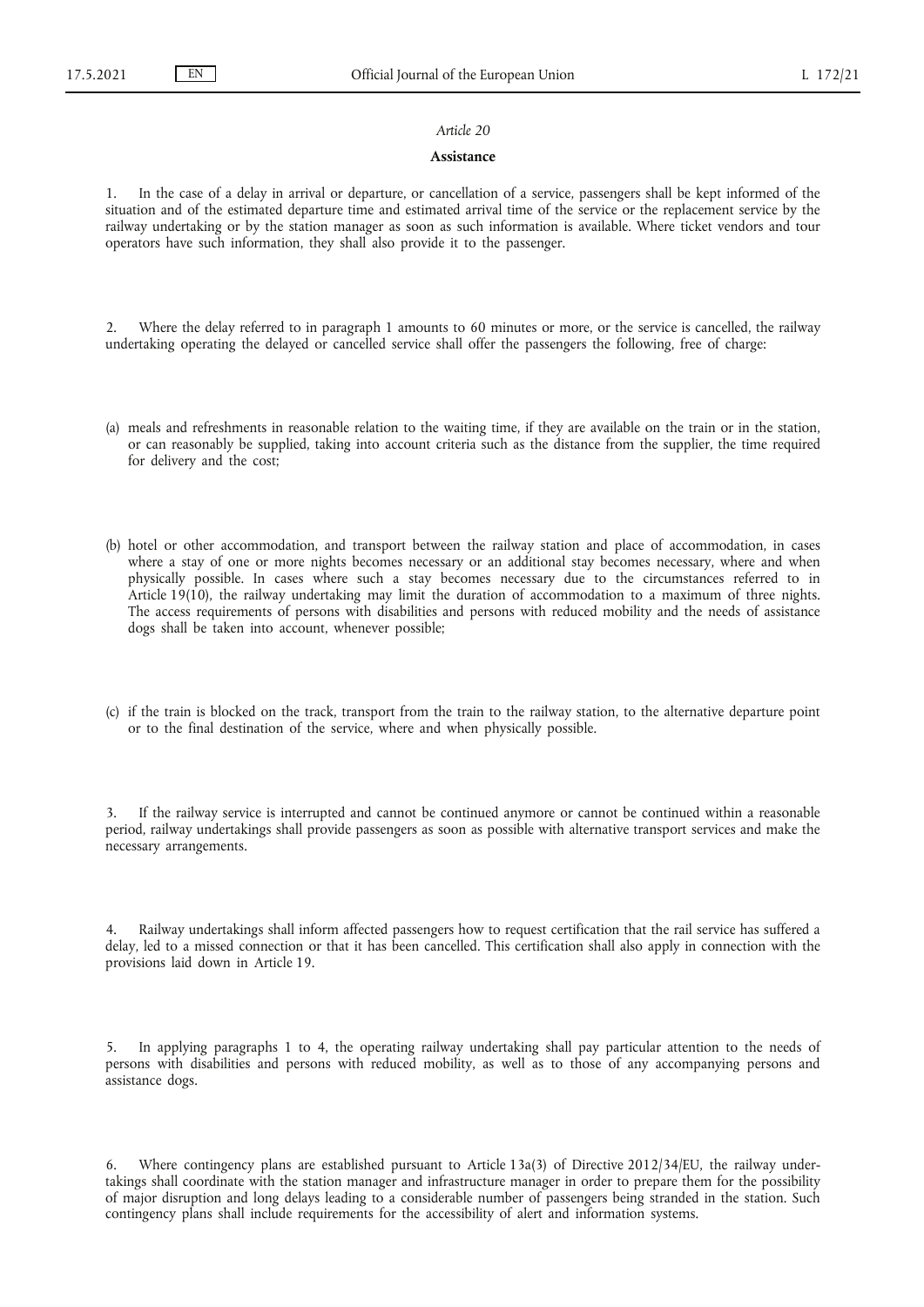#### CHAPTER V

# **PERSONS WITH DISABILITIES AND PERSONS WITH REDUCED MOBILITY**

# *Article 21*

#### **Right to transport**

Railway undertakings and station managers shall, with the active involvement of representative organisations and, where relevant, representatives of persons with disabilities and persons with reduced mobility, establish or have in place non-discriminatory access rules for the transport of persons with disabilities, including their personal assistants recognised as such in accordance with national practices, and persons with reduced mobility. Those rules shall take into account the agreements referred to in point 4.4.3 of the Annex to Regulation (EU) No 1300/2014, in particular with regard to the entity responsible for providing assistance to persons with disabilities and persons with reduced mobility.

2. Reservations and tickets shall be offered to persons with disabilities and persons with reduced mobility at no additional cost. A railway undertaking, ticket vendor or tour operator may not refuse to accept a reservation from, or to issue a ticket to, a person with disabilities or a person with reduced mobility, or require that such person be accompanied by another person, unless this is strictly necessary in order to comply with the access rules referred to in paragraph 1.

# *Article 22*

#### **Information to persons with disabilities and persons with reduced mobility**

1. Upon request, a station manager, a railway undertaking, a ticket vendor or a tour operator shall provide persons with disabilities and persons with reduced mobility with information, including in accessible formats in accordance with the provisions of Regulations (EU) No 454/2011 and (EU) No 1300/2014 and Directive (EU) 2019/882, on the accessibility of the station and associated facilities, and of rail services and on the access conditions of rolling stock in accordance with the access rules referred to in Article 21(1) and shall inform persons with disabilities and persons with reduced mobility about facilities on board.

2. When a railway undertaking, ticket vendor or tour operator makes use of the derogation provided for in Article 21(2), it shall upon request inform in writing the person with disabilities or person with reduced mobility concerned of its reasons for doing so within five working days of the refusal to accept the reservation or to issue the ticket or of the imposition of the condition of being accompanied. The railway undertaking, ticket vendor or tour operator shall make reasonable efforts to propose acceptable alternative transport to the person in question taking into account his or her accessibility needs.

3. In unstaffed stations, railway undertakings and station managers shall ensure that easily available information, including in accessible formats in accordance with the provisions of Regulations (EU) No 454/2011 and (EU) No 1300/2014 and Directive (EU) 2019/882, is displayed in accordance with the access rules referred to in Article 21(1) regarding the nearest staffed stations and regarding directly available assistance for persons with disabilities and persons with reduced mobility.

# *Article 23*

# **Assistance at railway stations and on board**

- 1. Persons with disabilities or persons with reduced mobility shall be assisted as follows:
- (a) the personal assistant, recognised as such in accordance with national practices, may travel with a special tariff and, if applicable, free of charge and be seated, where practicable, next to the person with disabilities;
- (b) where a railway undertaking requires that a passenger needs to be accompanied on board the train in accordance with Article 21(2), the accompanying person shall be entitled to travel free of charge and to be seated, where practicable, next to the person with disabilities or to the person with reduced mobility;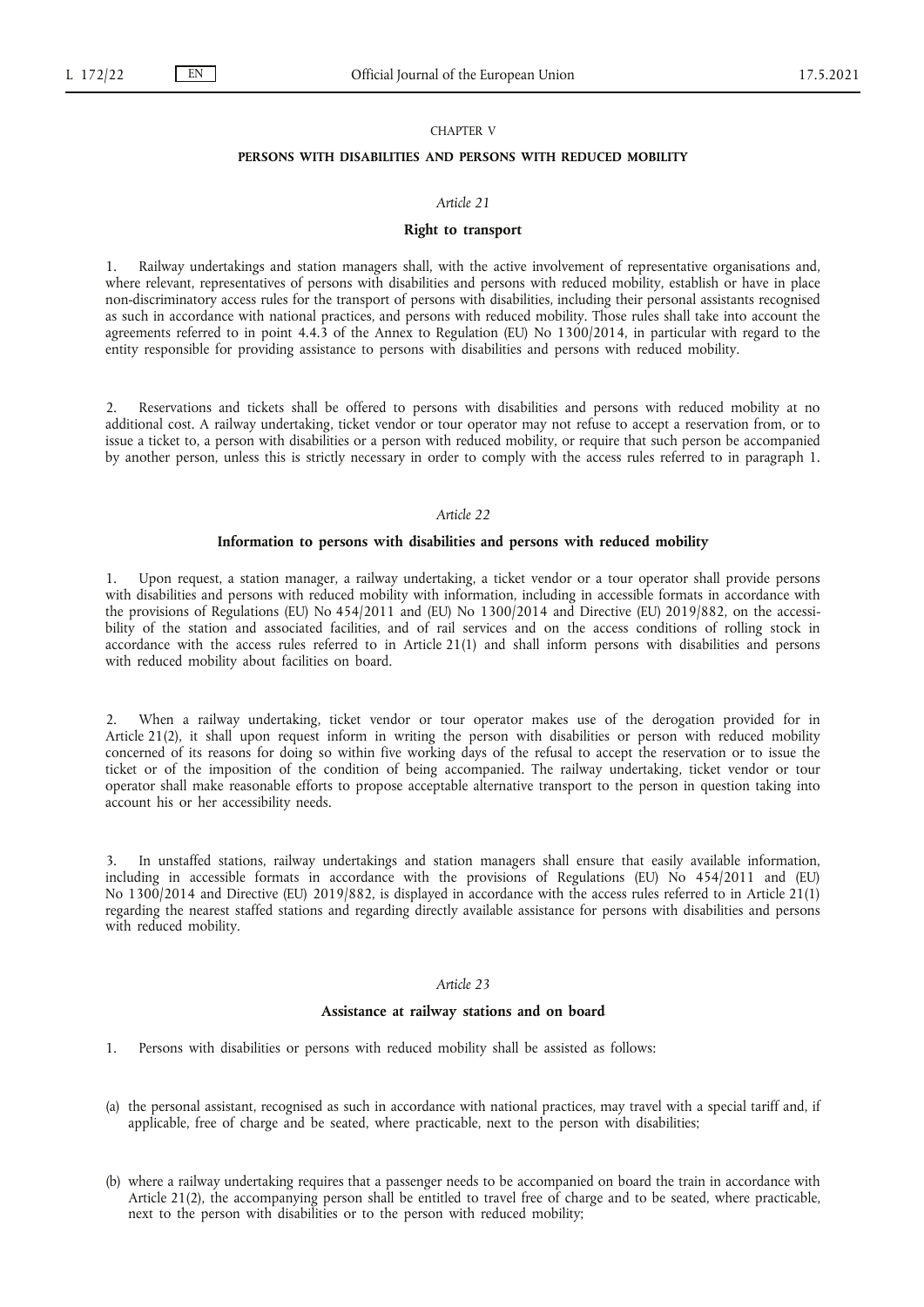- (c) an assistance dog shall be permitted to accompany them in accordance with any relevant national law;
- (d) for unstaffed trains, station managers or railway undertakings shall provide assistance free of charge, in conformity with the access rules referred to in Article 21(1), during boarding and alighting from a train when there is trained staff on duty at the station;
- (e) on departure from, transit through or arrival at a staffed railway station, the station manager or the railway undertaking shall provide assistance free of charge in such a way that that person is able to board the train, to transfer to a connecting rail service for which he or she has a ticket, or to alight from the train, provided there is trained staff on duty. Where the need for assistance has been notified in advance in accordance with point (a) of Article 24, the station manager or the railway undertaking shall ensure that assistance is provided as requested;
- (f) at unstaffed stations, railway undertakings shall provide assistance free of charge on board a train and during boarding and alighting from a train if the train is accompanied by trained staff;
- (g) in the absence of trained accompanying staff on board a train and at a station, station managers or railway undertakings shall make all reasonable efforts to enable persons with disabilities or persons with reduced mobility to have access to travel by rail;
- (h) railway undertakings shall make all reasonable efforts to provide persons with disabilities or persons with reduced mobility with access to the same on-board services as other passengers, where these persons cannot have access to those services independently and safely.

2. The rules referred to in Article 21(1) shall establish the arrangements for the exercise of the rights referred to in paragraph 1 of this Article.

#### *Article 24*

#### **Conditions under which assistance is provided**

Railway undertakings, station managers, ticket vendors and tour operators shall cooperate in order to provide assistance free of charge to persons with disabilities and persons with reduced mobility, as specified in Articles 21 and 23, offering a single notification mechanism, in accordance with the following points:

(a) assistance shall be provided on condition that the railway undertaking, the station manager, the ticket vendor or the tour operator with which the ticket was purchased, or the Single Point of Contact referred to in point (f), where applicable, is notified of the passenger's need for such assistance at least 24 hours before the assistance is needed. A single notification per journey shall be sufficient. Such notifications shall be forwarded to all railway undertakings and station managers involved in the journey.

Such notifications shall be accepted without additional costs, irrespective of the means of communication being used.

Where a ticket or season ticket permits multiple journeys, one notification shall be sufficient provided that adequate information on the timing of subsequent journeys is provided, and in any case at least 24 hours before the first time the assistance is needed. The passenger or his/her representative shall make all reasonable efforts to inform of any annulation of such subsequent journeys at least 12 hours in advance.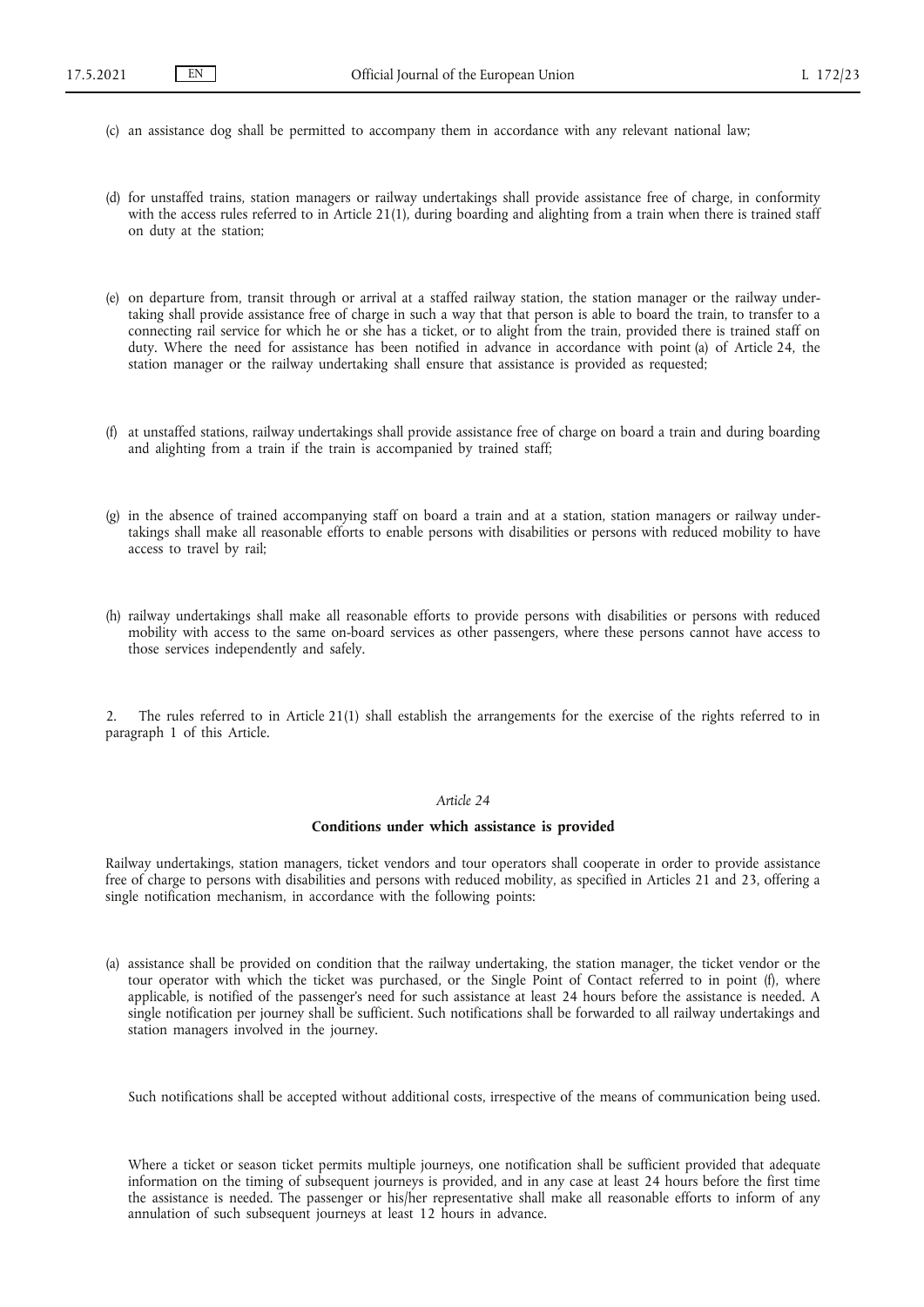Member States may allow the 24-hour period for notifications referred to in the first, second and third subparagraphs to be extended up to 36 hours, but not beyond 30 June 2026. In such cases, Member States shall notify the Commission of that permission and provide information on the measures taken or envisaged to reduce the period;

- (b) railway undertakings, station managers, ticket vendors and tour operators shall take all measures necessary for the reception of notifications. Where ticket vendors are unable to process such notifications, they shall indicate alternative points of purchase or alternative means to make the notification;
- (c) if no notification is made in accordance with point (a), the railway undertaking and the station manager shall make all reasonable efforts to provide assistance in such a way that the person with disabilities or person with reduced mobility may travel;
- (d) without prejudice to point (f) of this Article, the station manager or any other authorised person shall designate points at which persons with disabilities and persons with reduced mobility can make their arrival at the railway station known and request assistance. The responsibilities regarding the designation of such points and the provision of information about them shall be established in the access rules referred to in Article 21(1);
- (e) assistance shall be provided on condition that the person with disabilities or person with reduced mobility presents him or herself at the designated point at a time stipulated by the railway undertaking or station manager providing such assistance. Any time stipulated shall not be more than 60 minutes before the published departure time or the time at which all passengers are asked to check in. If no time is stipulated by which the person with disabilities or person with reduced mobility is required to present him or herself, the person shall present him or herself at the designated point at least 30 minutes before the published departure time or before the time at which all passengers are asked to check in;
- (f) Member States may require that station managers and railway undertakings on their territory cooperate to establish and to operate Single Points of Contact for persons with disabilities and persons with reduced mobility. The terms for the operation of the Single Points of Contact shall be established in the access rules referred to in Article 21(1). Those Single Points of Contact have the responsibility to:
	- (i) accept requests for assistance at stations;
	- (ii) communicate individual requests for assistance to station managers and railway undertakings; and
	- (iii) provide information on accessibility.

# *Article 25*

#### **Compensation in respect of mobility equipment, assistive devices and assistance dogs**

Where railway undertakings and station managers cause the loss of, or damage to, mobility equipment, including wheelchairs, and assistive devices, or the loss of, or injury to, assistance dogs used by persons with disabilities and persons with reduced mobility, they shall be liable for that loss, damage or injury, and provide compensation without undue delay. That compensation shall comprise:

(a) the cost of replacement or repair of the mobility equipment or assistive devices lost or damaged;

(b) the cost of replacement or the treatment of the injury of an assistance dog that was lost or injured; and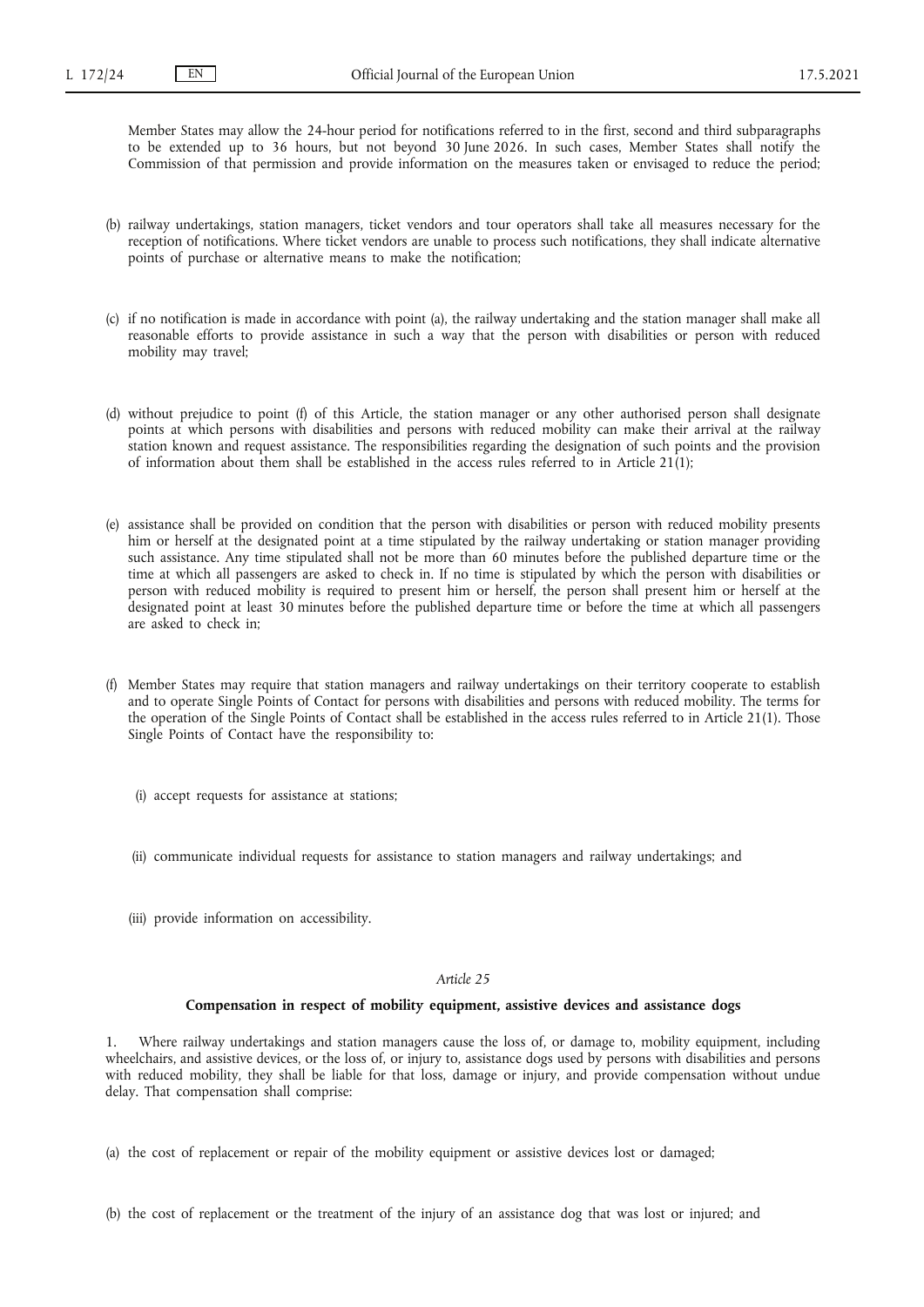(c) reasonable costs of temporary replacement for mobility equipment, assistive devices or assistance dogs where such replacement is not provided by the railway undertaking or the station manager in accordance with paragraph 2.

2. Where paragraph 1 applies, railway undertakings and station managers shall rapidly make all reasonable efforts to provide immediately needed temporary replacements for mobility equipment or assistive devices. The person with disabilities or the person with reduced mobility shall be permitted to keep that temporary replacement equipment or device until the compensation referred to in paragraph 1 has been paid.

# *Article 26*

# **Staff training**

Railway undertakings and station managers shall ensure that all staff, including those newly recruited, providing, in their regular duties, direct assistance to persons with disabilities and persons with reduced mobility, receive disabilityrelated training in order to know how to meet the needs of persons with disabilities and of persons with reduced mobility.

They shall also provide all staff, working at the station or on board trains, who deal directly with the travelling public with training and regular refresher training courses to raise awareness of the needs of persons with disabilities and persons with reduced mobility.

2. Railway undertakings and station managers may accept the participation, in the training referred to in paragraph 1, of employees with disabilities, and may consider the participation of passengers with disabilities and passengers with reduced mobility, and/or organisations representing them.

# CHAPTER VI

# **SECURITY, COMPLAINTS AND QUALITY OF SERVICE**

#### *Article 27*

# **Personal security of passengers**

In agreement with public authorities, railway undertakings, infrastructure managers and station managers shall take adequate measures in their respective fields of responsibility and adapt them to the level of security defined by the public authorities to ensure passengers' personal security in railway stations and on trains and to manage risks. They shall cooperate and exchange information on best practices concerning the prevention of acts which are likely to deteriorate the level of security.

#### *Article 28*

# **Complaints**

1. Each railway undertaking and station manager of a station handling on average more than 10 000 passengers per day over a year shall set up a complaint-handling mechanism for the rights and obligations covered by this Regulation in their respective fields of responsibility. They shall make their contact details and working language, or languages, widely known to passengers. This mechanism shall not apply for the purposes of Chapter III.

2. Passengers may submit a complaint to any railway undertaking or station manager regarding their respective fields of responsibility via the mechanisms referred to in paragraph 1. Such a complaint shall be submitted within three months of the incident that it concerns. Within one month of receiving the complaint, the addressee shall either give a reasoned reply or, in justified cases, inform the passenger that he or she will receive a reply within a period of less than three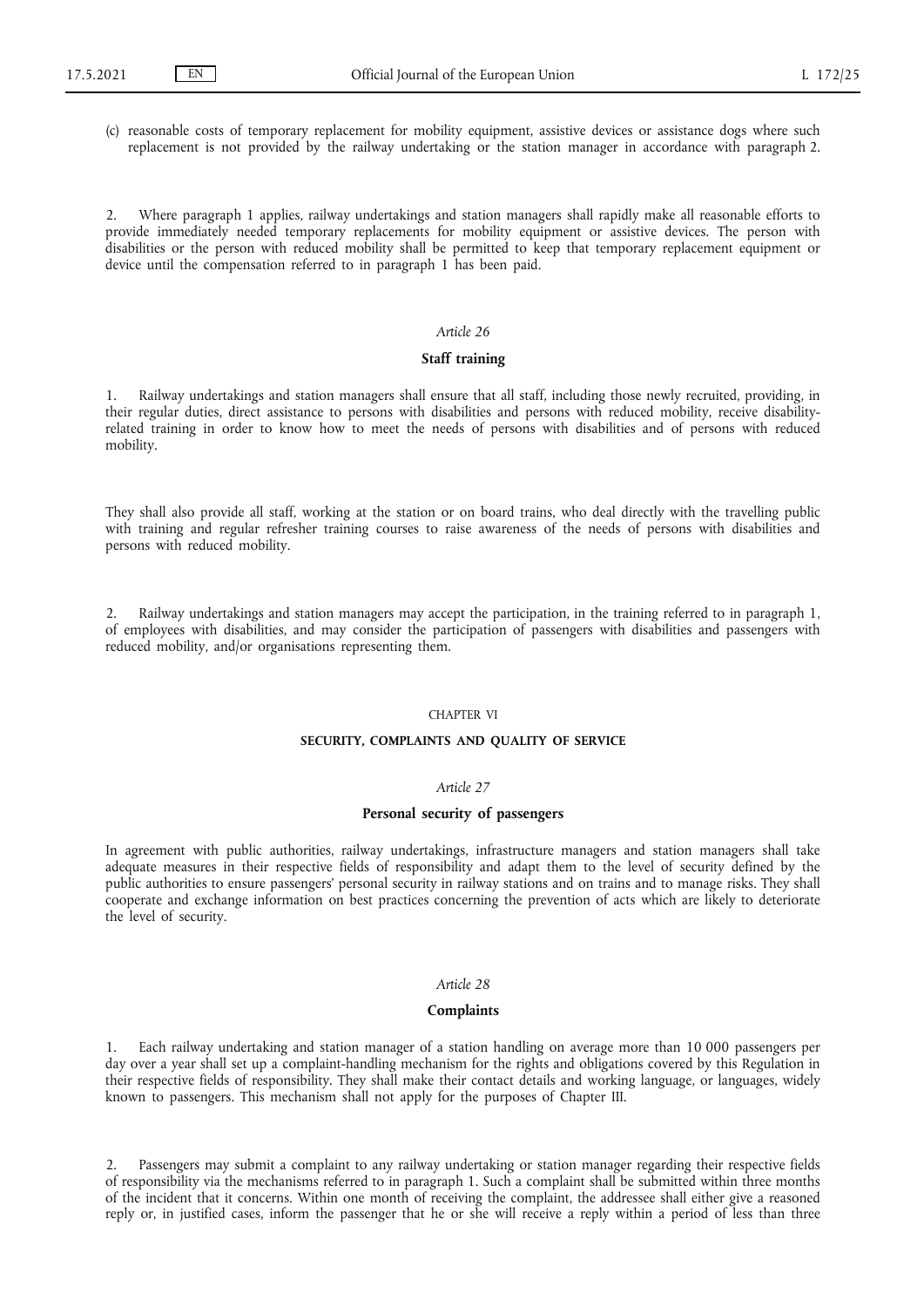months from the date of receipt of the complaint. Railway undertakings and station managers shall keep the data necessary to assess the complaint for the duration of the entire complaint-handling procedure, including the complaint-handling procedures referred to in Articles 33 and 34, and shall make that data available to national enforcement bodies upon request.

3. Details of the complaint-handling procedure shall be accessible to the public, including to persons with disabilities and to persons with reduced mobility. This information shall be available upon request at least in the official language or languages of the Member State in which the railway undertaking is operating.

4. The railway undertaking shall publish in the report referred to in Article 29(2) the number and categories of received complaints and of processed complaints, the response time and the possible improvement actions undertaken.

# *Article 29*

#### **Service quality standards**

1. Railway undertakings shall establish service quality standards and implement a quality management system to maintain service quality. The service quality standards shall at least cover the items listed in Annex III.

2. Railway undertakings shall monitor their own performance as reflected in the service quality standards. By 30 June 2023, and every two years thereafter, they shall publish a report on their service quality performance on their website. Such reports shall also be made available on the website of the European Union Agency for Railways.

3. Station managers shall establish service quality standards based on the relevant items listed in Annex III. They shall monitor their performance pursuant to those standards and provide access to the information on their performance to the national public authorities on request.

#### CHAPTER VII

# **INFORMATION AND ENFORCEMENT**

#### *Article 30*

#### **Information to passengers about their rights**

1. When selling tickets for journeys by rail, railway undertakings, station managers, ticket vendors and tour operators shall inform passengers of their rights and obligations under this Regulation. In order to comply with this information requirement, they may use a summary of the provisions of this Regulation prepared by the Commission in all official languages of the Union and made available to them. They shall provide that information, in either paper or electronic format, or by any other means, including in accessible formats in accordance with the provisions of Directive (EU) 2019/882 and Regulation (EU) No 1300/2014. They shall specify where, in the event of cancellation, missed connection or long delay, such information can be obtained.

2. Railway undertakings and station managers shall inform passengers in an appropriate manner, including in accessible formats in accordance with the provisions of Directive (EU) 2019/882 and Regulation (EU) No 1300/2014, at the station, on the train and on their website, of their rights and obligations under this Regulation, and of the contact details of the body or bodies designated by Member States pursuant to Article 31.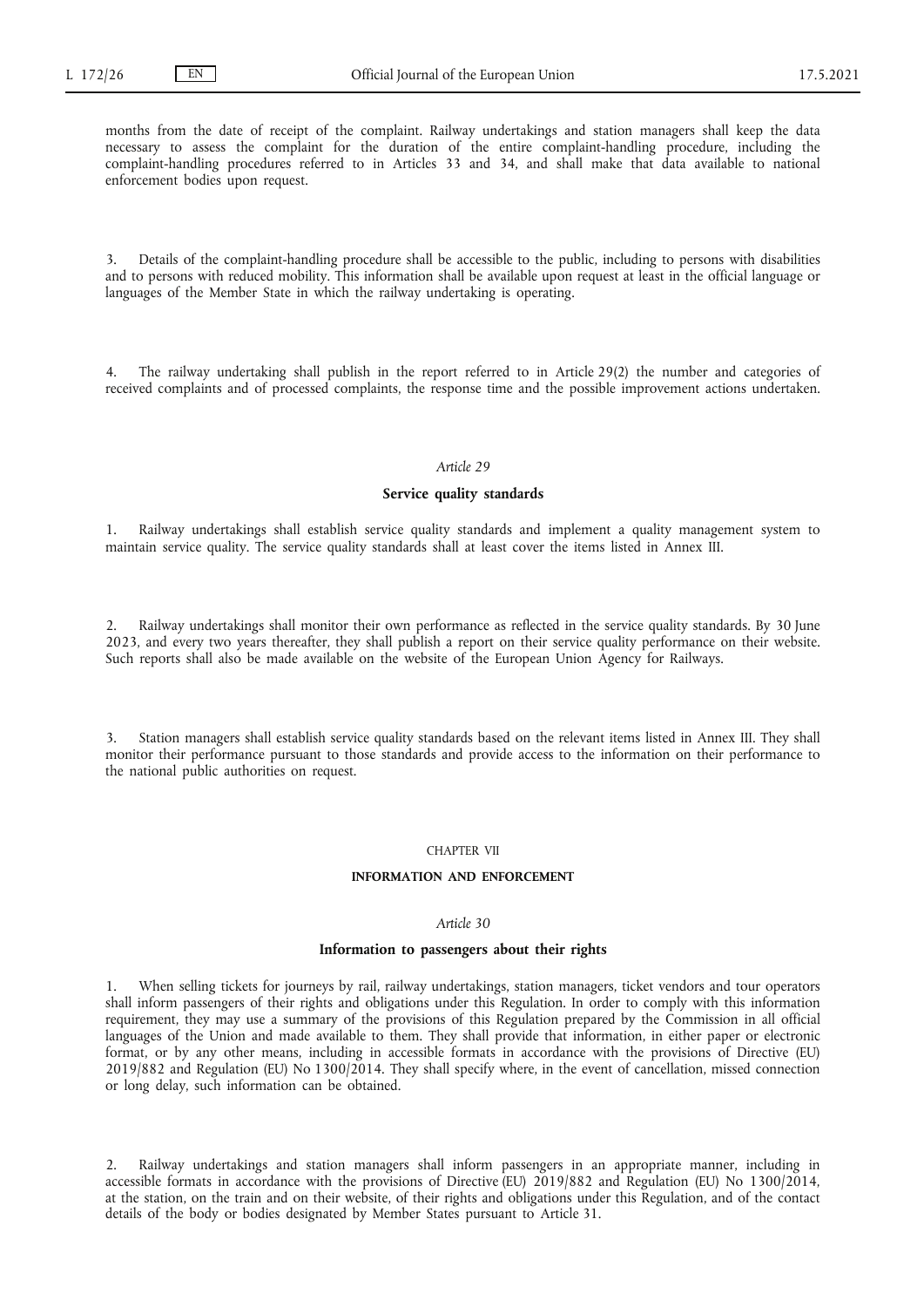#### *Article 31*

# **Designation of national enforcement bodies**

1. Each Member State shall designate a body or bodies responsible for the enforcement of this Regulation. Each body shall take the measures necessary to ensure that the rights of passengers are respected.

2. Each body shall be independent in its organisation, funding decisions, legal structure and decision-making of any infrastructure manager, charging body, allocation body or railway undertaking.

3. Member States shall inform the Commission of the body or bodies designated in accordance with this Article and of its or their respective responsibilities. The Commission and the bodies designated shall publish that information on their websites.

4. The enforcement obligations as regards station managers and infrastructure managers provided for in this Chapter shall not apply to Cyprus or Malta for as long as no railway system is established within their respective territories and as regards railway undertakings for as long as no railway undertaking has been licensed by a licensing authority designated by Cyprus or Malta in accordance with Article 2(1).

#### *Article 32*

#### **Enforcement tasks**

1. The national enforcement bodies shall closely monitor compliance with this Regulation, including with Regulations (EU) No 454/2011 and (EU) No 1300/2014 as far as those Regulations are referred to in this Regulation, and shall take the measures necessary to ensure that the rights of passengers are upheld.

2. For the purpose of paragraph 1, railway undertakings, station managers, infrastructure managers, ticket vendors and tour operators shall provide the national enforcement bodies with relevant documents and information at their request without undue delay and, in any event, within one month from the receipt of the request. In complex cases, the national enforcement body may extend this period to a maximum of three months from the receipt of the request. In carrying out their functions, the national enforcement bodies shall take account of the information submitted to them by the body designated under Article 33 to handle complaints, if this is a different body. They may also decide on enforcement actions based on individual complaints transmitted by such a body.

Every two years, the national enforcement bodies shall publish reports with statistics on their activity, including on penalties applied by 30 June of the following calendar year. Those reports shall be made available on the website of the European Union Agency for Railways.

4. Railway undertakings shall give their contact details to the national enforcement body or bodies of the Member States in which they operate.

# *Article 33*

# **Complaint handling by national enforcement bodies and other bodies**

<span id="page-26-1"></span>1. Without prejudice to the rights of consumers to seek alternative redress pursuant to Directive 2013/11/EU of the European Parliament and of the Council (<sup>15</sup>), after having complained unsuccessfully to the railway undertaking or station manager pursuant to Article 28 the passenger may complain to the national enforcement body or any other body designated under paragraph 2 of this Article within three months from receiving information on the rejection of the original complaint. Where no reply is received within three months from making the original complaint, the passenger shall have the right to complain to the national enforcement body or any other body designated under paragraph 2. Where necessary, that body shall inform the complainant about his or her right to complain to alternative dispute resolution bodies to seek individual redress.

<span id="page-26-0"></span>[<sup>\(</sup>](#page-26-1) [15\)](#page-26-1) Directive 2013/11/EU of the European Parliament and of the Council of 21 May 2013 on alternative dispute resolution for consumer disputes and amending Regulation (EC) No 2006/2004 and Directive 2009/22/EC (OJ L 165, 18.6.2013, p. 63).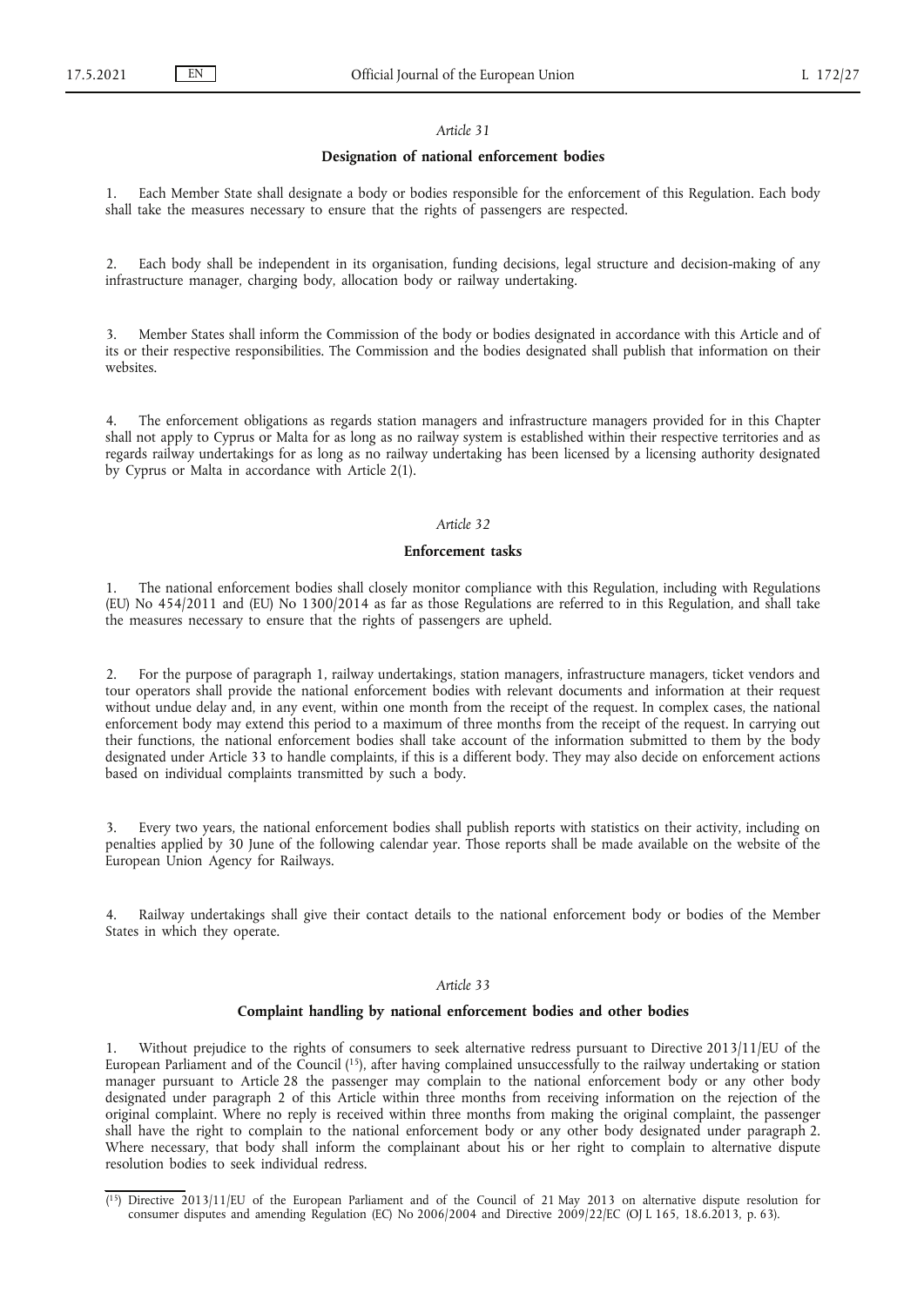2. Any passenger may complain about an alleged infringement of this Regulation either to the national enforcement body, or to any other body designated by a Member State for that purpose.

The national enforcement body or any other body designated under paragraph 2 shall acknowledge receipt of the complaint within two weeks of receiving it. The complaint-handling procedure shall take a maximum of three months from the date of the establishment of the complaint file. For complex cases, that body may extend that period to six months. In such a case, it shall inform the passenger of the reasons for the extension and of the expected time needed to conclude the procedure. Only those cases that involve legal proceedings may take longer than six months. Where that body is also an alternative dispute resolution body within the meaning of Directive 2013/11/EU, the time limits laid down in that Directive shall prevail.

The complaint-handling procedure shall be made accessible to persons with disabilities and to persons with reduced mobility.

4. Passenger complaints about an incident involving a railway undertaking shall be handled by the national enforcement body or any other body designated under paragraph 2 of the Member State that granted that undertaking's licence.

5. Where a complaint relates to alleged infringements by station or infrastructure managers, the complaint shall be handled by the national enforcement body or any other body designated under paragraph 2 of the Member State on whose territory the incident occurred.

In the framework of cooperation pursuant to Article 34, the national enforcement bodies may derogate from paragraphs 4 or 5 of this Article, or both of them, where for justified reasons, in particular those related to language or place of residence, this is in the passenger's interest.

#### *Article 34*

# **Exchange of information and cross-border cooperation between national enforcement bodies**

1. Where different bodies are designated under Articles 31 and 33, reporting mechanisms shall be set up to ensure the exchange of information between them, in accordance with Regulation (EU) 2016/679, in order to help the national enforcement body to carry out its tasks of supervision and enforcement, and so that the complaint-handling body designated under Article 33 can collect the information necessary to examine individual complaints.

2. National enforcement bodies shall exchange information on their work and decision-making principles and practices for the purpose of coordination. The Commission shall support them in that task.

In complex cases such as those involving multiple complaints or a number of operators, cross-border travel or accidents on the territory of a Member State other than that which granted the undertaking's licence, and in particular where it is unclear which national enforcement body is competent, or where it would facilitate or accelerate the resolution of the complaint, national enforcement bodies shall cooperate to identify a lead body, which shall serve as a single point of contact for passengers. All national enforcement bodies involved shall cooperate to facilitate the resolution of the complaint, including by sharing information, assisting with the translation of documents and providing information on the circumstances of incidents. Passengers shall be informed which body is acting as lead body.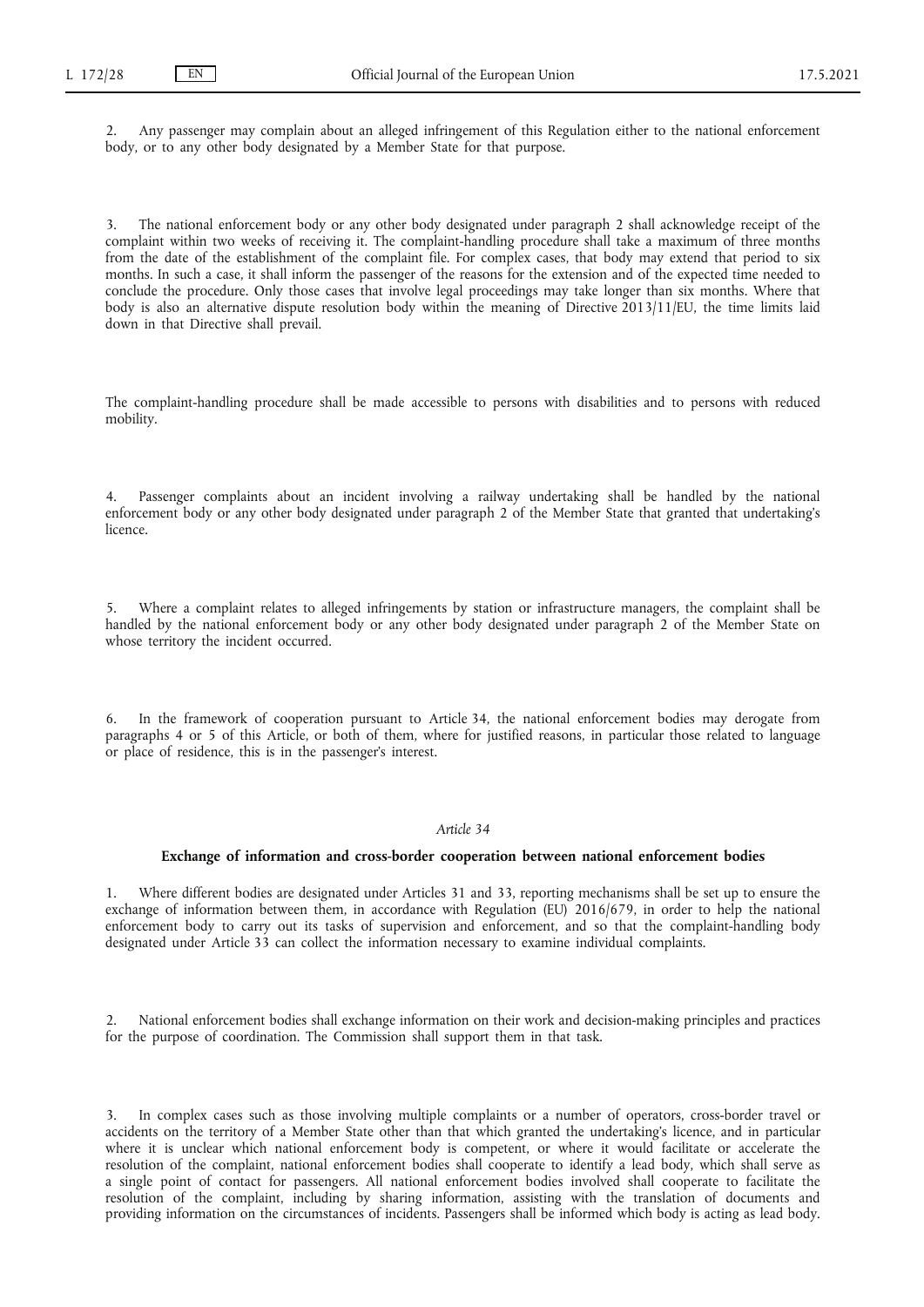#### CHAPTER VIII

#### **FINAL PROVISIONS**

## *Article 35*

#### **Penalties**

1. Member States shall lay down the rules on penalties applicable to infringements of this Regulation and shall take all measures necessary to ensure that they are implemented. The penalties provided for shall be effective, proportionate and dissuasive. Member States shall notify the Commission of those rules and measures and shall notify it without delay of any subsequent amendment affecting them.

2. In the framework of cooperation referred to in Article 34 the national enforcement body which is competent for the purposes of Article 33(4) or (5) shall, at the request of the national enforcement body handling the complaint, investigate the infringement of this Regulation identified by that body and, if necessary, impose penalties.

## *Article 36*

#### **Delegated acts**

The Commission is empowered to adopt delegated acts in accordance with Article 37 amending this Regulation in order to:

- (a) adjust the financial amount stated in Article 15(2) to take account of changes in the EU-wide Harmonised Index of Consumer Prices excluding energy and unprocessed food, as published by the Commission (Eurostat);
- (b) modify Annex I in order to take account of amendments to the Uniform Rules concerning the Contract for International Carriage of Passengers and Luggage by Rail (CIV), as set out in Appendix A to the Convention concerning International Carriage by Rail (COTIF).

# *Article 37*

# **Exercise of the delegation**

1. The power to adopt delegated acts is conferred on the Commission subject to the conditions laid down in this Article.

2. The power to adopt delegated acts referred to in Article 36 shall be conferred on the Commission for a period of five years from 6 June 2021. The Commission shall draw up a report in respect of the delegation of power not later than nine months before the end of the five-year period. The delegation of power shall be tacitly extended for periods of an identical duration, unless the European Parliament or the Council opposes such extension not later than three months before the end of each period.

3. The delegation of power referred to in Article 36 may be revoked at any time by the European Parliament or by the Council. A decision to revoke shall put an end to the delegation of the power specified in that decision. It shall take effect on the day following that of its publication in the *Official Journal of the European Union* or at a later date specified therein. It shall not affect the validity of any delegated acts already in force.

4. Before adopting a delegated act, the Commission shall consult experts designated by each Member State in accordance with the principles laid down in the Interinstitutional Agreement of 13 April 2016 on Better Law-Making.

5. As soon as it adopts a delegated act, the Commission shall notify it simultaneously to the European Parliament and to the Council.

6. A delegated act adopted pursuant to Article 36 shall enter into force only if no objection has been expressed either by the European Parliament or by the Council within a period of two months from notification of that act to the European Parliament and the Council or if, before the expiry of that period, the European Parliament and the Council have both informed the Commission that they will not object. That period shall be extended by two months at the initiative of the European Parliament or of the Council.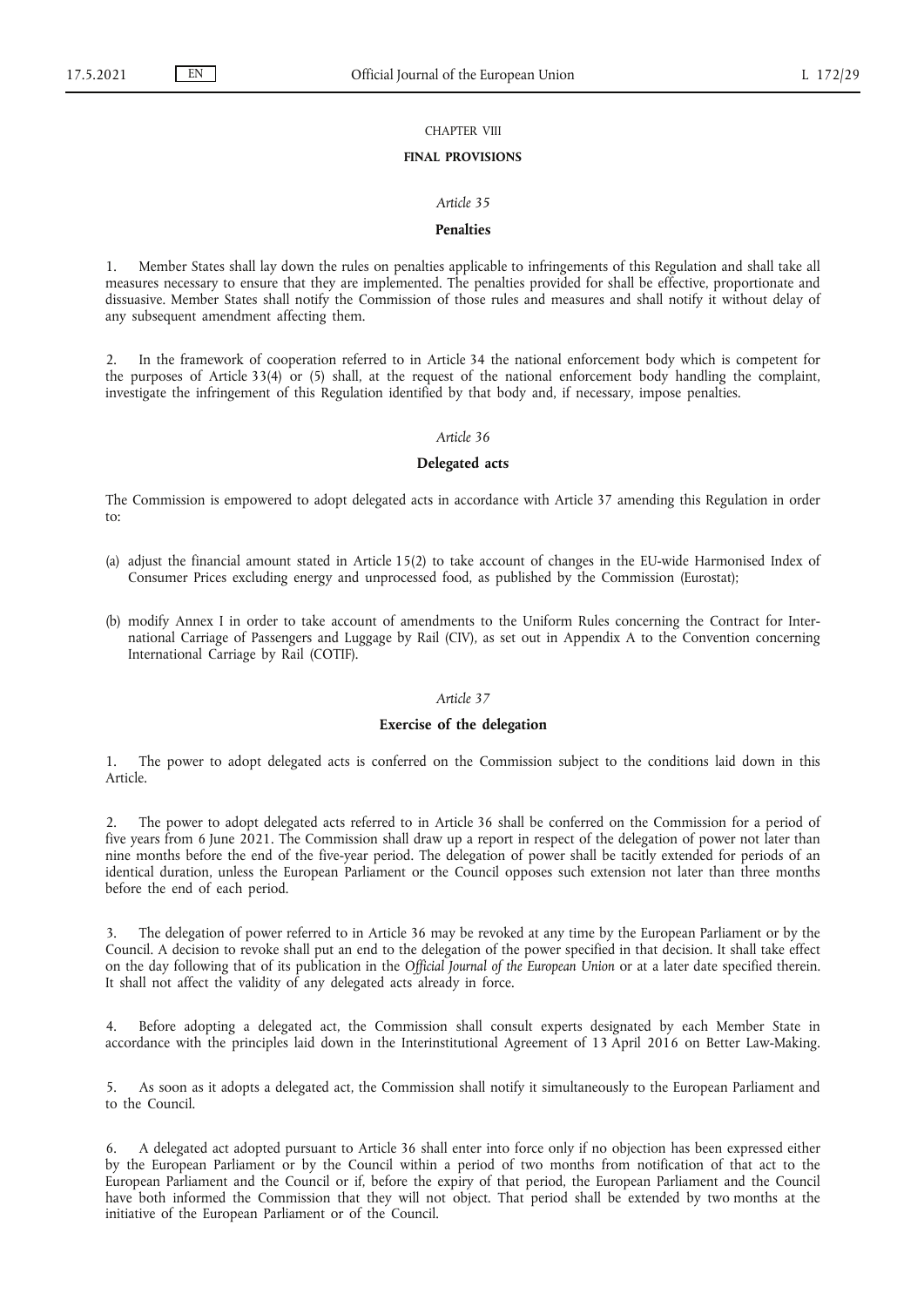#### *Article 38*

# **Committee procedure**

1. The Commission shall be assisted by a committee. That committee shall be a committee within the meaning of Regulation (EU) No 182/2011.

2. Where reference is made to this paragraph, Article 5 of Regulation (EU) No 182/2011 shall apply.

# *Article 39*

# **Report**

By 7 June 2026, the Commission shall report to the European Parliament and the Council on the implementation and the results of this Regulation.

The report shall be based on information to be provided pursuant to this Regulation. The report shall, where necessary, be accompanied by appropriate proposals.

# *Article 40*

# **Repeal**

Regulation (EC) No 1371/2007 is repealed with effect from 7 June 2023.

References to the repealed Regulation shall be construed as references to this Regulation and shall be read in accordance with the correlation table in Annex IV.

# *Article 41*

# **Entry into force**

This Regulation shall enter into force on the twentieth day following that of its publication in the *Official Journal of the European Union.*

It shall apply from 7 June 2023.

However, Article 6(4) shall apply 7 June 2025.

This Regulation shall be binding in its entirety and directly applicable in all Member States.

Done at Brussels, 29 April 2021.

*For the European Parliament The President* D.M. SASSOLI

*For the Council The President* A.P. ZACARIAS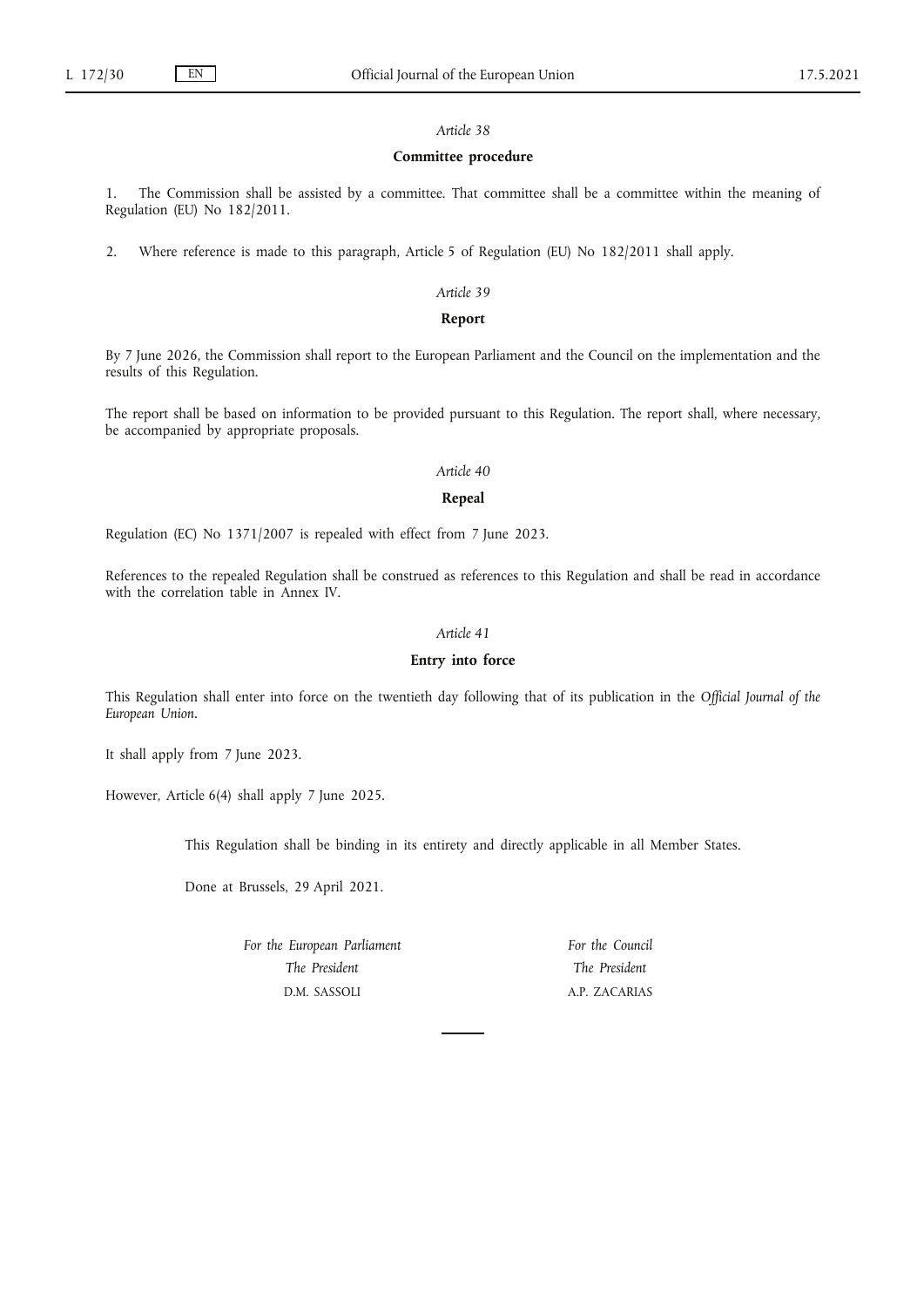# *ANNEX I*

# EXTRACT FROM THE UNIFORM RULES CONCERNING THE CONTRACT FOR INTERNATIONAL CARRIAGE OF PASSENGERS AND LUGGAGE BY RAIL (CIV)

Appendix A to the Convention Concerning International Carriage by Rail (COTIF) of 9 May 1980, as modified by the Protocol for the modification of the Convention Concerning International Carriage by Rail of 3 June 1999

#### TITLE I

#### **GENERAL PROVISIONS**

*Article 3*

#### **Definitions**

For purposes of these Uniform Rules, the term:

- (a) 'carrier' means the contractual carrier with whom the passenger has concluded the contract of carriage pursuant to these Uniform Rules, or a successive carrier who is liable on the basis of this contract;
- (b) 'substitute carrier' means a carrier, who has not concluded the contract of carriage with the passenger, but to whom the carrier referred to in letter (a) has entrusted, in whole or in part, the performance of the carriage by rail;
- (c) 'General Conditions of Carriage' means the conditions of the carrier in the form of general conditions or tariffs legally in force in each Member State and which have become, by the conclusion of the contract of carriage, an integral part of it;
- (d) 'vehicle' means a motor vehicle or a trailer carried on the occasion of the carriage of passengers.

#### TITI E II

#### **CONCLUSION AND PERFORMANCE OF THE CONTRACT OF CARRIAGE**

# *Article 6*

#### **Contract of carriage**

1. By the contract of carriage the carrier shall undertake to carry the passenger as well as, where appropriate, luggage and vehicles to the place of destination and to deliver the luggage and vehicles at the place of destination.

2. The contract of carriage must be confirmed by one or more tickets issued to the passenger. However, subject to Article 9 the absence, irregularity or loss of the ticket shall not affect the existence or validity of the contract which shall remain subject to these Uniform Rules.

3. The ticket shall be prima facie evidence of the conclusion and the contents of the contract of carriage.

# *Article 7*

# **Ticket**

1. The General Conditions of Carriage shall determine the form and content of tickets as well as the language and characters in which they are to be printed and made out.

- 2. The following, at least, must be entered on the ticket:
- (a) the carrier or carriers;
- (b) a statement that the carriage is subject, notwithstanding any clause to the contrary, to these Uniform Rules; this may be indicated by the acronym CIV;
- (c) any other statement necessary to prove the conclusion and contents of the contract of carriage and enabling the passenger to assert the rights resulting from this contract.
- 3. The passenger must ensure, on receipt of the ticket, that it has been made out in accordance with his instructions.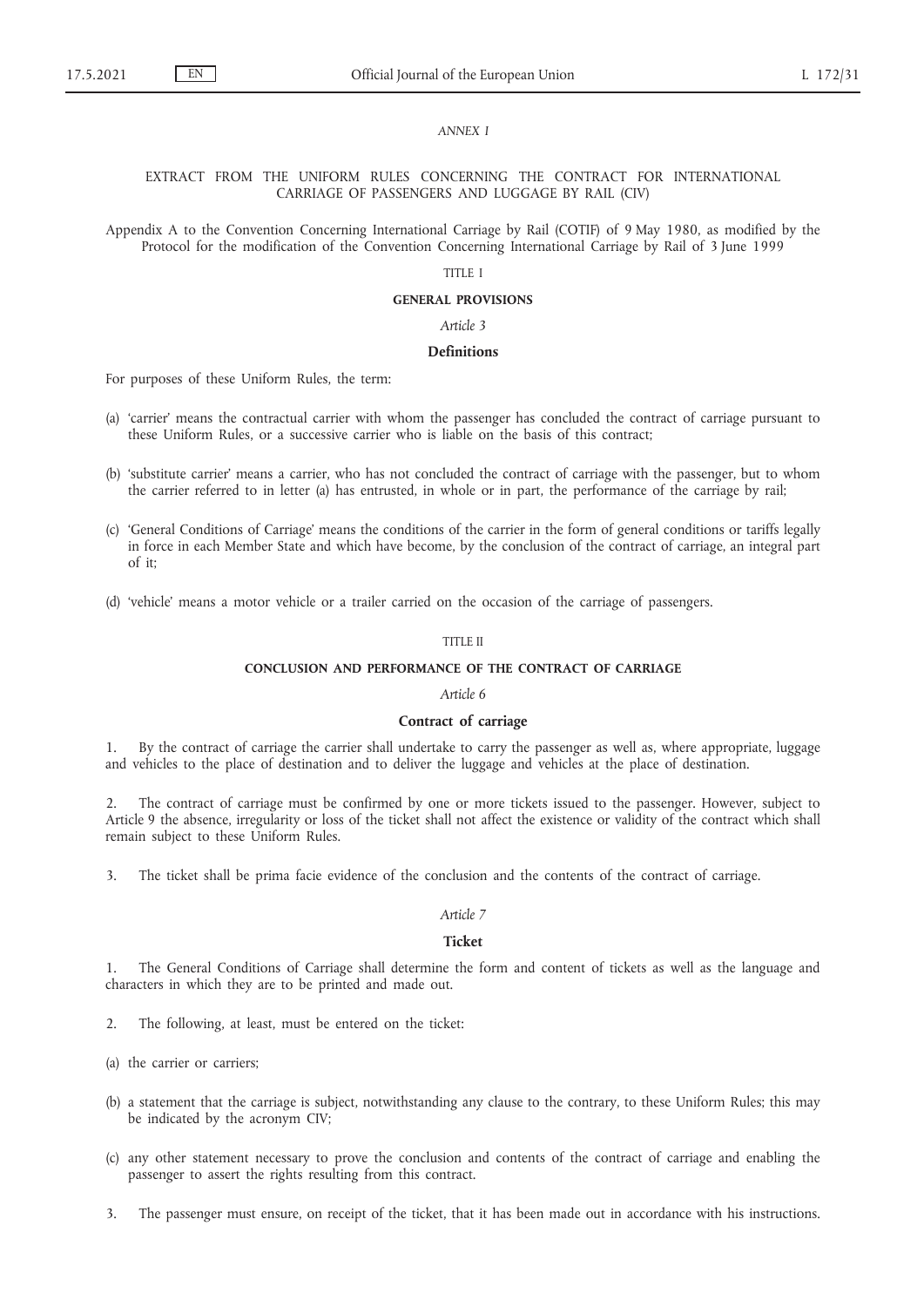4. The ticket shall be transferable if it has not been made out in the passenger's name and if the journey has not begun.

5. The ticket may be established in the form of electronic data registration, which can be transformed into legible written symbols. The procedure used for the registration and treatment of data must be equivalent from the functional point of view, particularly so far as concerns the evidential value of the ticket represented by those data.

# *Article 8*

# **Payment and refund of the carriage charge**

1. Subject to a contrary agreement between the passenger and the carrier, the carriage charge shall be payable in advance.

2. The General Conditions of Carriage shall determine under what conditions a refund of the carriage charge shall be made.

# *Article 9*

# **Right to be carried. Exclusion from carriage**

1. The passenger must, from the start of his journey, be in possession of a valid ticket and produce it on the inspection of tickets. The General Conditions of Carriage may provide:

(a) that a passenger who does not produce a valid ticket must pay, in addition to the carriage charge, a surcharge;

- (b) that a passenger who refuses to pay the carriage charge or the surcharge upon demand may be required to discontinue his journey;
- (c) if and under what conditions a refund of the surcharge shall be made.
- 2. The General Conditions of Carriage may provide that passengers who:
- (a) present a danger for safety and the good functioning of the operations or for the safety of other passengers;
- (b) inconvenience other passengers in an intolerable manner,

shall be excluded from carriage or may be required to discontinue their journey and that such persons shall not be entitled to a refund of their carriage charge or of any charge for the carriage of registered luggage they may have paid.

# *Article 10*

#### **Completion of administrative formalities**

The passenger must comply with the formalities required by customs or other administrative authorities.

#### *Article 11*

# **Cancellation and late running of trains. Missed connections**

The carrier must, where necessary, certify on the ticket that the train has been cancelled or the connection missed.

# TITLE III

# **CARRIAGE OF HAND LUGGAGE, ANIMALS, REGISTERED LUGGAGE AND VEHICLES**

# *CHAPTER I*

#### *Common provisions*

#### *Article 12*

#### **Acceptable articles and animals**

1. The passenger may take with him articles which can be handled easily (hand luggage) and also live animals in accordance with the General Conditions of Carriage. Moreover, the passenger may take with him cumbersome articles in accordance with the special provisions, contained in the General Conditions of Carriage. Articles and animals likely to annoy or inconvenience passengers or cause damage shall not be allowed as hand luggage.

2. The passenger may consign articles and animals as registered luggage in accordance with the General Conditions of Carriage.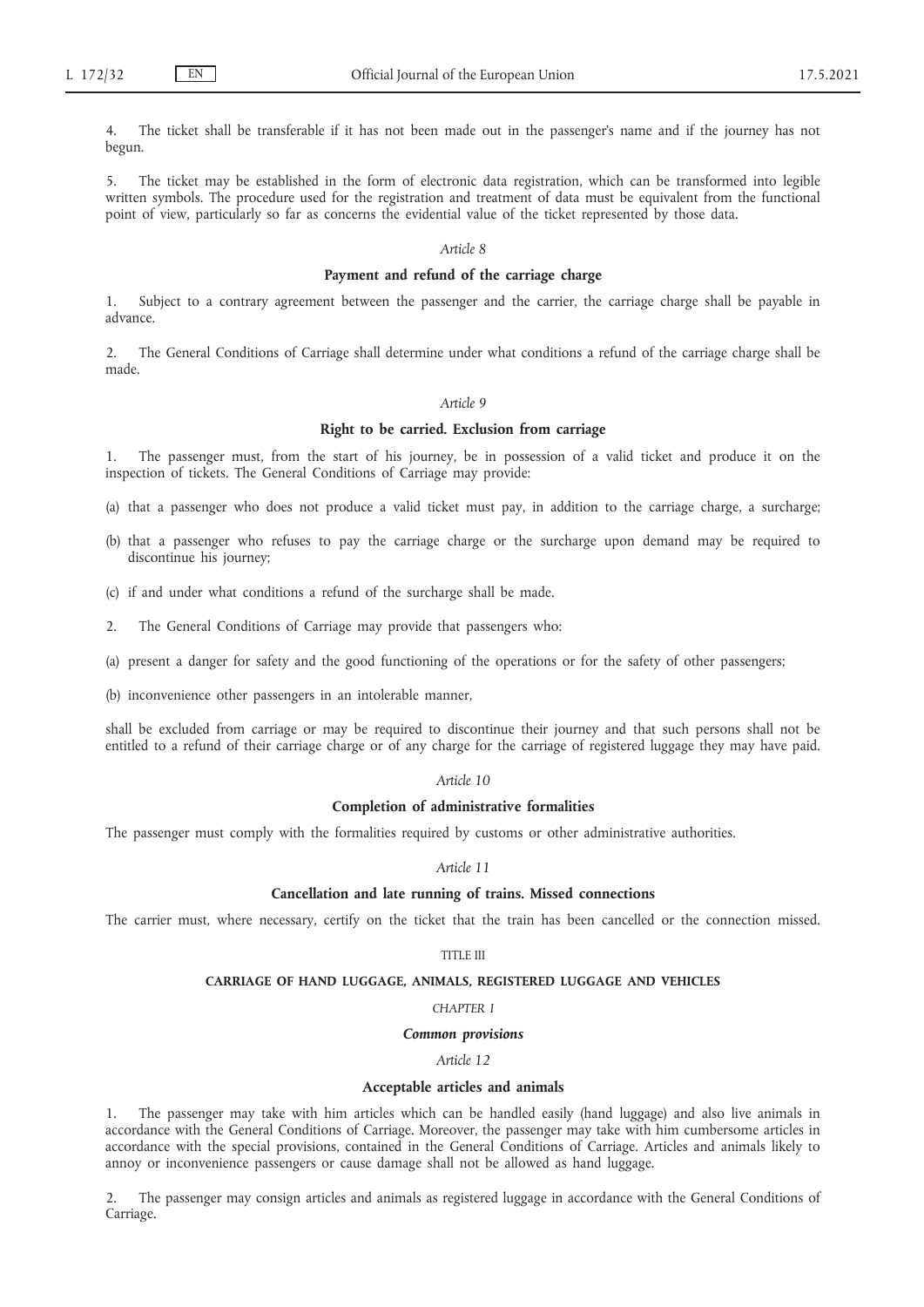The carrier may allow the carriage of vehicles on the occasion of the carriage of passengers in accordance with special provisions, contained in the General Conditions of Carriage.

4. The carriage of dangerous goods as hand luggage, registered luggage as well as in or on vehicles which, in accordance with this Title are carried by rail, must comply with the Regulation concerning the Carriage of Dangerous Goods by Rail (RID).

# *Article 13*

#### **Examination**

1. When there is good reason to suspect a failure to observe the conditions of carriage, the carrier shall have the right to examine whether the articles (hand luggage, registered luggage, vehicles including their loading) and animals carried comply with the conditions of carriage, unless the laws and prescriptions of the State in which the examination would take place prohibit such examination. The passenger must be invited to attend the examination. If he does not appear or cannot be reached, the carrier must require the presence of two independent witnesses.

2. If it is established that the conditions of carriage have not been respected, the carrier can require the passenger to pay the costs arising from the examination.

#### *Article 14*

## **Completion of administrative formalities**

The passenger must comply with the formalities required by customs or other administrative authorities when, on being carried, he has articles (hand luggage, registered luggage, vehicles including their loading) or animals carried. He shall be present at the inspection of these articles save where otherwise provided by the laws and prescriptions of each State.

#### *CHAPTER II*

#### *Hand luggage and animals*

#### *Article 15*

# **Supervision**

It shall be the passenger's responsibility to supervise the hand luggage and animals that he takes with him.

#### *CHAPTER III*

# *Registered luggage*

# *Article 16*

# **Consignment of registered luggage**

1. The contractual obligations relating to the forwarding of registered luggage must be established by a luggage registration voucher issued to the passenger.

2. Subject to Article 22 the absence, irregularity or loss of the luggage registration voucher shall not affect the existence or the validity of the agreements concerning the forwarding of the registered luggage, which shall remain subject to these Uniform Rules.

3. The luggage registration voucher shall be prima facie evidence of the registration of the luggage and the conditions of its carriage.

4. Subject to evidence to the contrary, it shall be presumed that when the carrier took over the registered luggage it was apparently in a good condition, and that the number and the mass of the items of luggage corresponded to the entries on the luggage registration voucher.

# *Article 17*

# **Luggage registration voucher**

The General Conditions of Carriage shall determine the form and content of the luggage registration voucher as well as the language and characters in which it is to be printed and made out. Article 7(5) shall apply *mutatis mutandis*.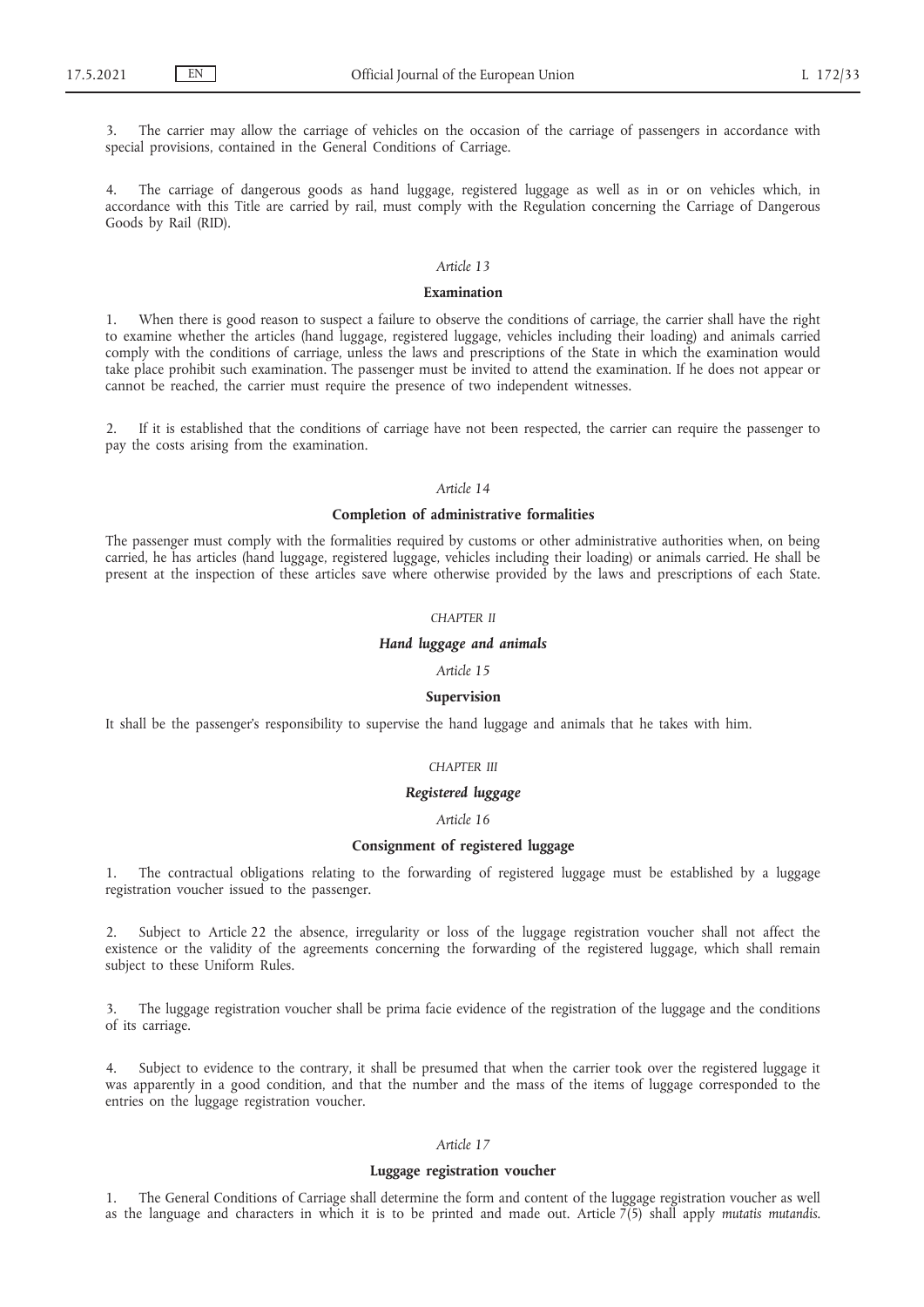- 2. The following, at least, must be entered on the luggage registration voucher:
- (a) the carrier or carriers;
- (b) a statement that the carriage is subject, notwithstanding any clause to the contrary, to these Uniform Rules; this may be indicated by the acronym CIV;
- (c) any other statement necessary to prove the contractual obligations relating to the forwarding of the registered luggage and enabling the passenger to assert the rights resulting from the contract of carriage.

3. The passenger must ensure, on receipt of the luggage registration voucher, that it has been made out in accordance with his instructions.

#### *Article 18*

#### **Registration and carriage**

1. Save where the General Conditions of Carriage otherwise provide, luggage shall be registered only on production of a ticket valid at least as far as the destination of the luggage. In other respects the registration of luggage shall be carried out in accordance with the prescriptions in force at the place of consignment.

2. When the General Conditions of Carriage provide that luggage may be accepted for carriage without production of a ticket, the provisions of these Uniform Rules determining the rights and obligations of the passenger in respect of his registered luggage shall apply *mutatis mutandis* to the consignor of registered luggage.

The carrier can forward the registered luggage by another train or by another mode of transport and by a different route from that taken by the passenger.

#### *Article 19*

# **Payment of charges for the carriage of registered luggage**

Subject to a contrary agreement between the passenger and the carrier, the charge for the carriage of registered luggage shall be payable on registration.

# *Article 20*

# **Marking of registered luggage**

The passenger must indicate on each item of registered luggage in a clearly visible place, in a sufficiently durable and legible manner:

(a) his name and address;

(b) the place of destination.

#### *Article 21*

#### **Right to dispose of registered luggage**

1. If circumstances permit and if customs requirements or the requirements of other administrative authorities are not thereby contravened, the passenger can request luggage to be handed back at the place of consignment on surrender of the luggage registration voucher and, if the General Conditions of Carriage so require, on production of the ticket.

2. The General Conditions of Carriage may contain other provisions concerning the right to dispose of registered luggage, in particular modifications of the place of destination and the possible financial consequences to be borne by the passenger.

#### *Article 22*

#### **Delivery**

1. Registered luggage shall be delivered on surrender of the luggage registration voucher and, where appropriate, on payment of the amounts chargeable against the consignment.

The carrier shall be entitled, but not obliged, to examine whether the holder of the voucher is entitled to take delivery.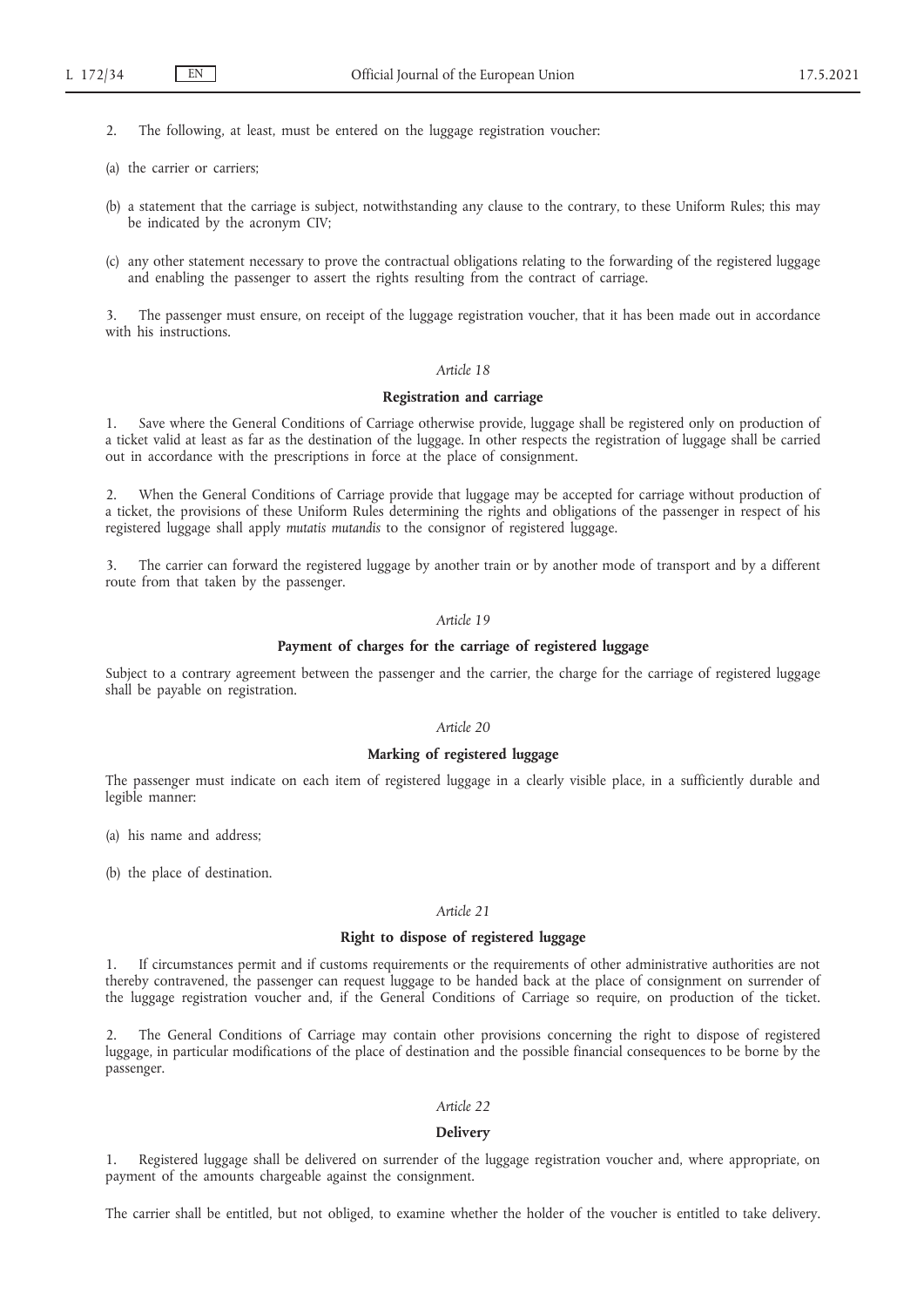It shall be equivalent to delivery to the holder of the luggage registration voucher if, in accordance with the prescriptions in force at the place of destination:

- (a) the luggage has been handed over to the customs or octroi authorities at their premises or warehouses, when these are not subject to the carrier's supervision;
- (b) live animals have been handed over to third parties.

3. The holder of the luggage registration voucher may require delivery of the luggage at the place of destination as soon as the agreed time and, where appropriate, the time necessary for the operations carried out by customs or other administrative authorities, has elapsed.

4. Failing surrender of the luggage registration voucher, the carrier shall only be obliged to deliver the luggage to the person proving his right thereto; if the proof offered appears insufficient, the carrier may require security to be given.

5. Luggage shall be delivered at the place of destination for which it has been registered.

6. The holder of a luggage registration voucher whose luggage has not been delivered may require the day and time to be endorsed on the voucher when he requested delivery in accordance with paragraph 3.

7. The person entitled may refuse to accept the luggage if the carrier does not comply with his request to carry out an examination of the registered luggage in order to establish alleged damage.

8. In all other respects delivery of luggage shall be carried out in accordance with the prescriptions in force at the place of destination.

#### *CHAPTER IV*

## *Vehicles*

# *Article 23*

# **Conditions of carriage**

The special provisions governing the carriage of vehicles, contained in the General Conditions of Carriage, shall specify in particular the conditions governing acceptance for carriage, registration, loading and carriage, unloading and delivery as well as the obligations of the passenger.

# *Article 24*

# **Carriage voucher**

1. The contractual obligations relating to the carriage of vehicles must be established by a carriage voucher issued to the passenger. The carriage voucher may be integrated into the passenger's ticket.

2. The special provisions governing the carriage of vehicles, contained in the General Conditions of Carriage, shall determine the form and content of the carriage voucher as well as the language and the characters in which it is to be printed and made out. Article 7(5) shall apply *mutatis mutandis*.

- 3. The following, at least, must be entered on the carriage voucher:
- (a) the carrier or carriers;
- (b) a statement that the carriage is subject, notwithstanding any clause to the contrary, to these Uniform Rules; this may be indicated by the acronym CIV;
- (c) any other statement necessary to prove the contractual obligations relating to the carriage of vehicles and enabling the passenger to assert the rights resulting from the contract of carriage.

4. The passenger must ensure, on receipt of the carriage voucher, that it has been made out in accordance with his instructions.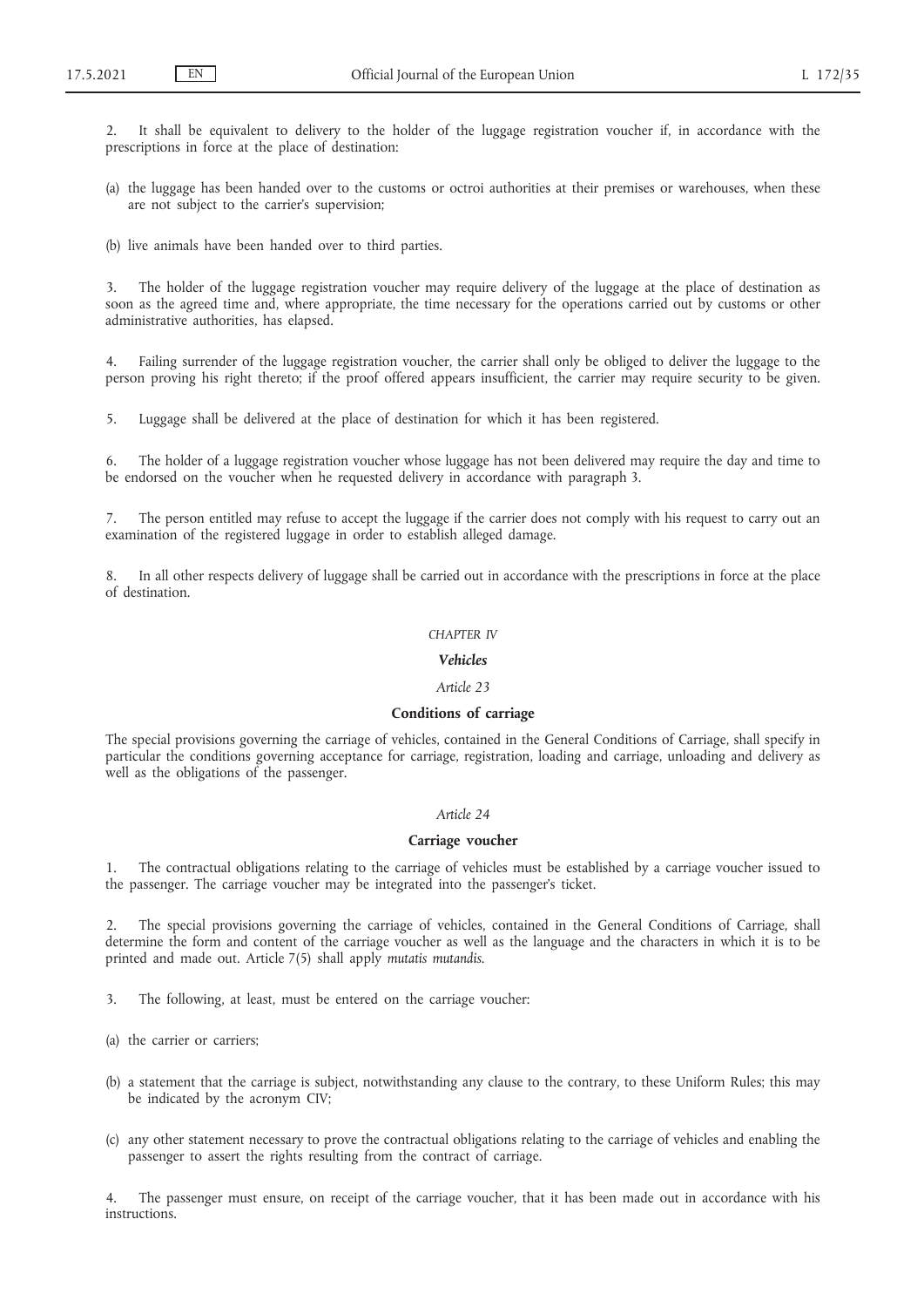#### *Article 25*

# **Applicable law**

Subject to the provisions of this Chapter, the provisions of Chapter III relating to the carriage of luggage shall apply to vehicles.

#### TITLE IV

# **LIABILITY OF THE CARRIER**

#### *CHAPTER I*

# *Liability in case of death of, or personal injury to, passengers*

#### *Article 26*

#### **Basis of liability**

1. The carrier shall be liable for the loss or damage resulting from the death of, personal injuries to, or any other physical or mental harm to, a passenger, caused by an accident arising out of the operation of the railway and happening while the passenger is in, entering or alighting from railway vehicles whatever the railway infrastructure used.

- 2. The carrier shall be relieved of this liability:
- (a) if the accident has been caused by circumstances not connected with the operation of the railway and which the carrier, in spite of having taken the care required in the particular circumstances of the case, could not avoid and the consequences of which he was unable to prevent;
- (b) to the extent that the accident is due to the fault of the passenger;
- (c) if the accident is due to the behaviour of a third party which the carrier, in spite of having taken the care required in the particular circumstances of the case, could not avoid and the consequences of which he was unable to prevent; another undertaking using the same railway infrastructure shall not be considered as a third party; the right of recourse shall not be affected.

3. If the accident is due to the behaviour of a third party and if, in spite of that, the carrier is not entirely relieved of his liability in accordance with paragraph 2, letter (c), he shall be liable in full up to the limits laid down in these Uniform Rules but without prejudice to any right of recourse which the carrier may have against the third party.

4. These Uniform Rules shall not affect any liability which may be incurred by the carrier in cases not provided for in paragraph 1.

If carriage governed by a single contract of carriage is performed by successive carriers, the carrier bound pursuant to the contract of carriage to provide the service of carriage in the course of which the accident happened shall be liable in case of death of, and personal injuries to, passengers. When this service has not been provided by the carrier, but by a substitute carrier, the two carriers shall be jointly and severally liable in accordance with these Uniform Rules.

# *Article 27*

# **Damages in case of death**

1. In case of death of the passenger the damages shall comprise:

(a) any necessary costs following the death, in particular those of transport of the body and the funeral expenses;

(b) if death does not occur at once, the damages provided for in Article 28.

2. If, through the death of the passenger, persons whom he had, or would have had, a legal duty to maintain are deprived of their support, such persons shall also be compensated for that loss. Rights of action for damages of persons whom the passenger was maintaining without being legally bound to do so, shall be governed by national law.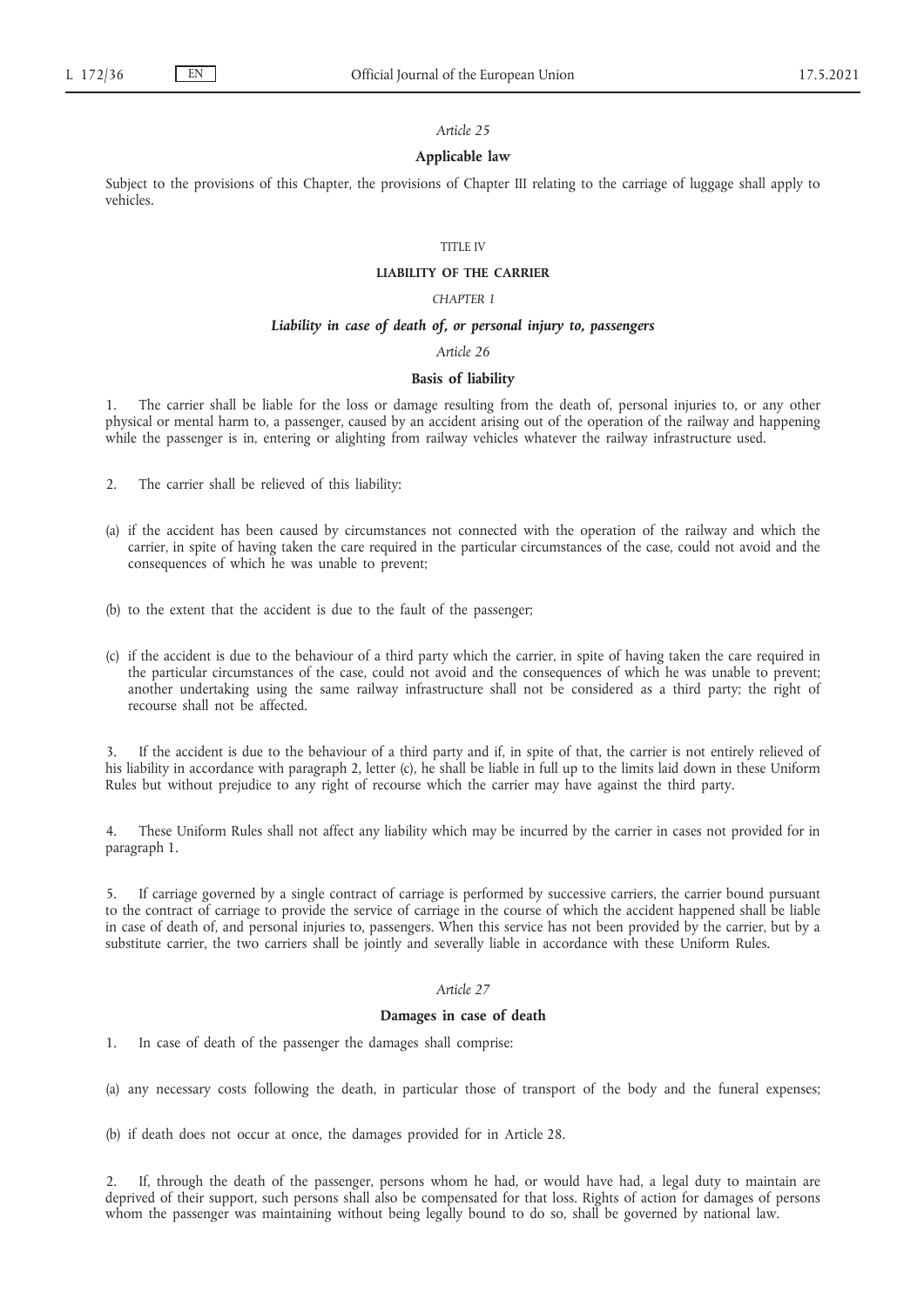#### *Article 28*

# **Damages in case of personal injury**

In case of personal injury or any other physical or mental harm to the passenger the damages shall comprise:

(a) any necessary costs, in particular those of treatment and of transport;

(b) compensation for financial loss, due to total or partial incapacity to work, or to increased needs.

#### *Article 29*

# **Compensation for other bodily harm**

National law shall determine whether and to what extent the carrier must pay damages for bodily harm other than that for which there is provision in Articles 27 and 28.

#### *Article 30*

#### **Form and amount of damages in case of death and personal injury**

1. The damages under Article 27(2) and Article 28(b) must be awarded in the form of a lump sum. However, if national law permits payment of an annuity, the damages shall be awarded in that form if so requested by the injured passenger or by the persons entitled referred to in Article 27(2).

2. The amount of damages to be awarded pursuant to paragraph 1 shall be determined in accordance with national law. However, for the purposes of these Uniform Rules, the upper limit per passenger shall be set at 175 000 units of account as a lump sum or as an annual annuity corresponding to that sum, where national law provides for an upper limit of less than that amount.

# *Article 31*

#### **Other modes of transport**

Subject to paragraph 2, the provisions relating to the liability of the carrier in case of death of, or personal injury to, passengers shall not apply to loss or damage arising in the course of carriage which, in accordance with the contract of carriage, was not carriage by rail.

2. However, where railway vehicles are carried by ferry, the provisions relating to liability in case of death of, or personal injury to, passengers shall apply to loss or damage referred to in Article  $26(1)$  and Article 33(1), caused by an accident arising out of the operation of the railway and happening while the passenger is in, entering or alighting from the said vehicles.

3. When, because of exceptional circumstances, the operation of the railway is temporarily suspended and the passengers are carried by another mode of transport, the carrier shall be liable pursuant to these Uniform Rules.

#### *CHAPTER II*

#### *Liability in case of failure to keep to the timetable*

#### *Article 32*

#### **Liability in case of cancellation, late running of trains or missed connections**

1. The carrier shall be liable to the passenger for loss or damage resulting from the fact that, by reason of cancellation, the late running of a train or a missed connection, his journey cannot be continued the same day, or that a continuation of the journey the same day could not reasonably be required because of given circumstances. The damages shall comprise the reasonable costs of accommodation as well as the reasonable costs occasioned by having to notify persons expecting the passenger.

2. The carrier shall be relieved of this liability, when the cancellation, late running or missed connection is attributable to one of the following causes:

(a) circumstances not connected with the operation of the railway which the carrier, in spite of having taken the care required in the particular circumstances of the case, could not avoid and the consequences of which he was unable to prevent;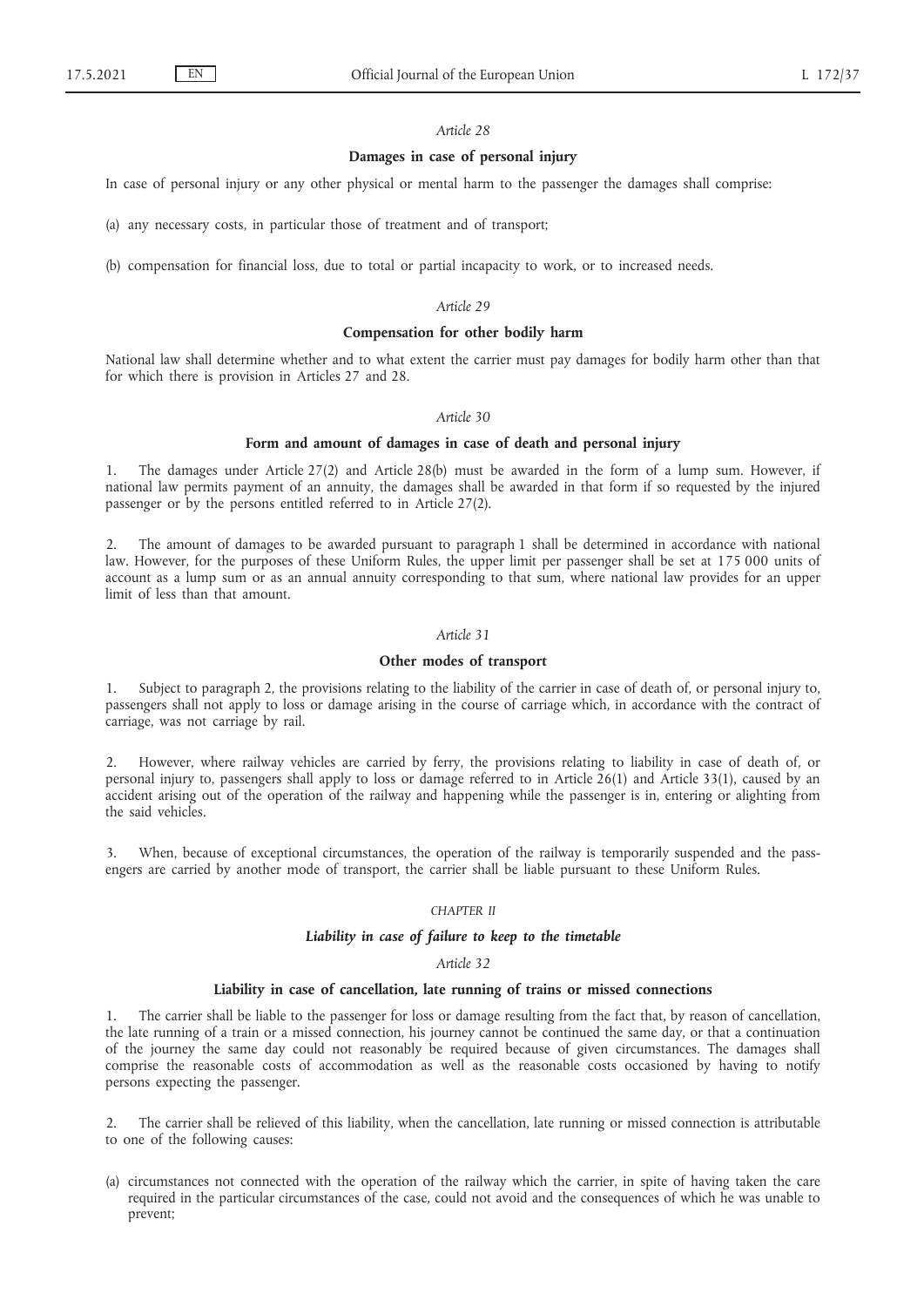- (b) fault on the part of the passenger; or
- (c) the behaviour of a third party which the carrier, in spite of having taken the care required in the particular circumstances of the case, could not avoid and the consequences of which he was unable to prevent; another undertaking using the same railway infrastructure shall not be considered as a third party; the right of recourse shall not be affected.

3. National law shall determine whether and to what extent the carrier must pay damages for harm other than that provided for in paragraph 1. This provision shall be without prejudice to Article 44.

#### *CHAPTER III*

# *Liability in respect of hand luggage, animals, registered luggage and vehicles*

Section 1

# **H a n d l u g g a g e a n d a n i m a l s**

*Article 33*

# **Liability**

1. In case of death of, or personal injury to, passengers the carrier shall also be liable for the loss or damage resulting from the total or partial loss of, or damage to, articles which the passenger had on him or with him as hand luggage; this shall apply also to animals which the passenger had brought with him. Article 26 shall apply *mutatis mutandis*.

2. In other respects, the carrier shall not be liable for the total or partial loss of, or damage to, articles, hand luggage or animals the supervision of which is the responsibility of the passenger in accordance with Article 15, unless this loss or damage is caused by the fault of the carrier. The other Articles of Title IV, with exception of Article 51, and Title VI shall not apply in this case.

# *Article 34*

#### **Limit of damages in case of loss of or damage to articles**

When the carrier is liable under Article 33(1), he must pay compensation up to a limit of 1 400 units of account per passenger.

# *Article 35*

# **Exclusion of liability**

The carrier shall not be liable to the passenger for loss or damage arising from the fact that the passenger does not conform to the formalities required by customs or other administrative authorities.

# Section 2

# **R e g i s t e r e d l u g g a g e**

*Article 36*

#### **Basis of liability**

1. The carrier shall be liable for loss or damage resulting from the total or partial loss of, or damage to, registered luggage between the time of taking over by the carrier and the time of delivery as well as from delay in delivery.

2. The carrier shall be relieved of this liability to the extent that the loss, damage or delay in delivery was caused by a fault of the passenger, by an order given by the passenger other than as a result of the fault of the carrier, by an inherent defect in the registered luggage or by circumstances which the carrier could not avoid and the consequences of which he was unable to prevent.

The carrier shall be relieved of this liability to the extent that the loss or damage arises from the special risks inherent in one or more of the following circumstances:

(a) the absence or inadequacy of packing;

(b) the special nature of the luggage;

(c) the consignment as luggage of articles not acceptable for carriage.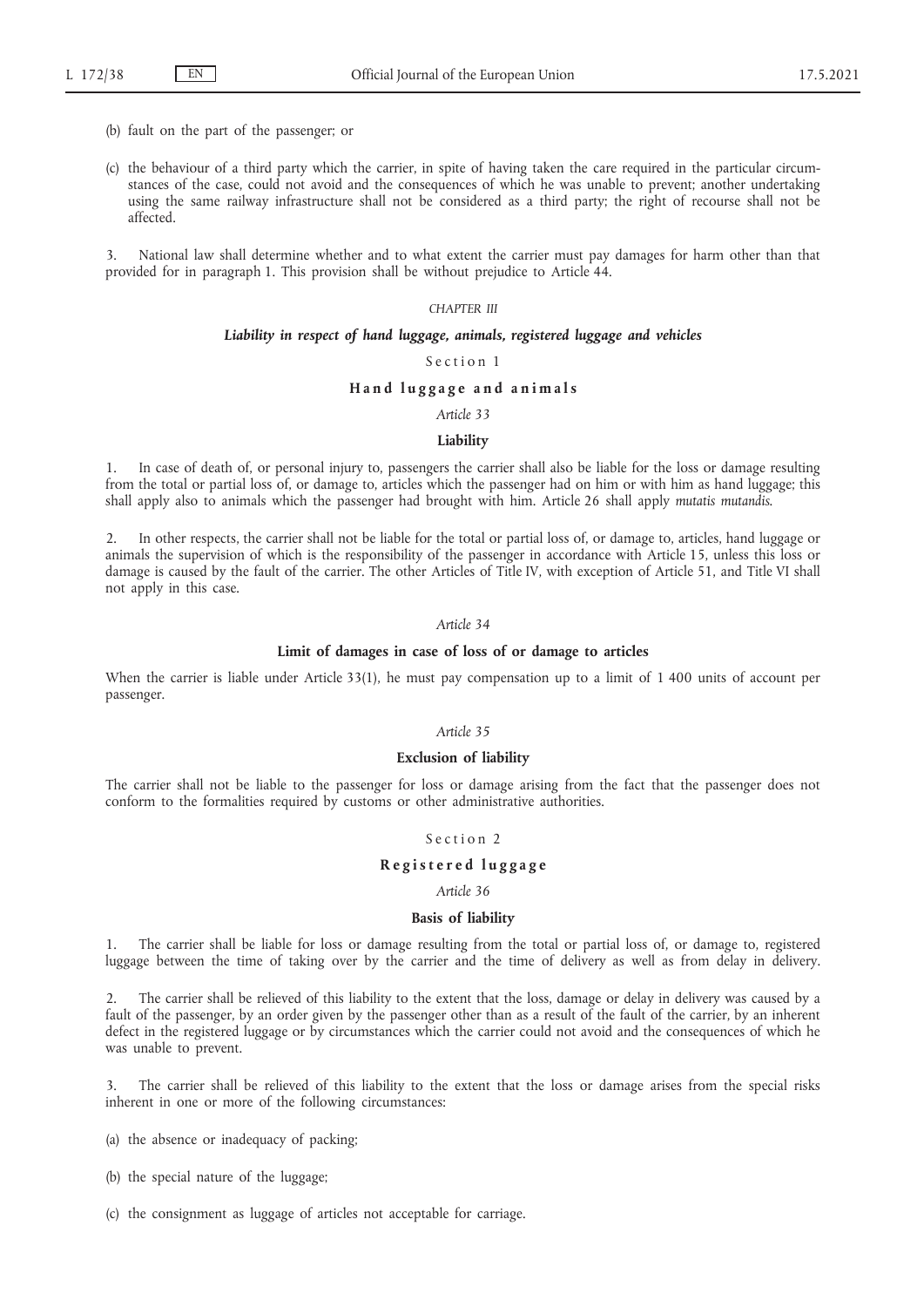#### *Article 37*

#### **Burden of proof**

1. The burden of proving that the loss, damage or delay in delivery was due to one of the causes specified in Article 36(2) shall lie on the carrier.

2. When the carrier establishes that, having regard to the circumstances of a particular case, the loss or damage could have arisen from one or more of the special risks referred to in Article 36(3), it shall be presumed that it did so arise. The person entitled shall, however, have the right to prove that the loss or damage was not attributable either wholly or in part to one of those risks.

#### *Article 38*

#### **Successive carriers**

If carriage governed by a single contract is performed by several successive carriers, each carrier, by the very act of taking over the luggage with the luggage registration voucher or the vehicle with the carriage voucher, shall become a party to the contract of carriage in respect of the forwarding of luggage or the carriage of vehicles, in accordance with the terms of the luggage registration voucher or of the carriage voucher and shall assume the obligations arising therefrom. In such a case each carrier shall be responsible for the carriage over the entire route up to delivery.

#### *Article 39*

#### **Substitute carrier**

Where the carrier has entrusted the performance of the carriage, in whole or in part, to a substitute carrier, whether or not in pursuance of a right under the contract of carriage to do so, the carrier shall nevertheless remain liable in respect of the entire carriage.

2. All the provisions of these Uniform Rules governing the liability of the carrier shall apply also to the liability of the substitute carrier for the carriage performed by him. Articles 48 and 52 shall apply if an action is brought against the servants or any other persons whose services the substitute carrier makes use of for the performance of the carriage.

3. Any special agreement under which the carrier assumes obligations not imposed by these Uniform Rules or waives rights conferred by these Uniform Rules shall be of no effect in respect of the substitute carrier who has not accepted it expressly and in writing. Whether or not the substitute carrier has accepted it, the carrier shall nevertheless remain bound by the obligations or waivers resulting from such special agreement.

4. Where and to the extent that both the carrier and the substitute carrier are liable, their liability shall be joint and several.

5. The aggregate amount of compensation payable by the carrier, the substitute carrier and their servants and other persons whose services they make use of for the performance of the carriage shall not exceed the limits provided for in these Uniform Rules.

6. This Article shall not prejudice rights of recourse which may exist between the carrier and the substitute carrier.

#### *Article 40*

#### **Presumption of loss**

1. The person entitled may, without being required to furnish further proof, consider an item of luggage as lost when it has not been delivered or placed at his disposal within 14 days after a request for delivery has been made in accordance with Article 22(3).

2. If an item of luggage deemed to have been lost is recovered within one year after the request for delivery, the carrier must notify the person entitled if his address is known or can be ascertained.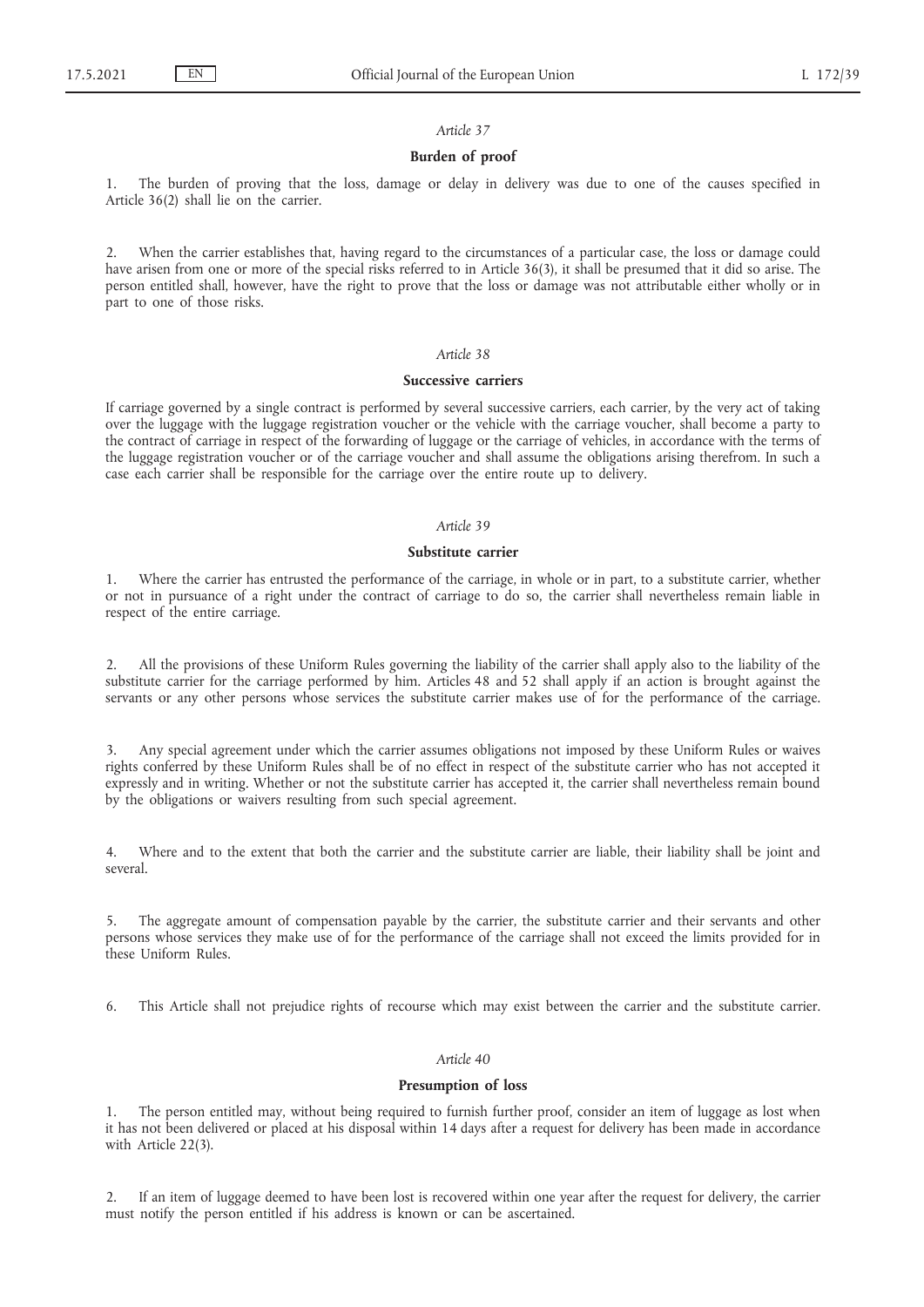3. Within thirty days after receipt of a notification referred to in paragraph 2, the person entitled may require the item of luggage to be delivered to him. In that case he must pay the charges in respect of carriage of the item from the place of consignment to the place where delivery is effected and refund the compensation received less, where appropriate, any costs included therein. Nevertheless he shall retain his rights to claim compensation for delay in delivery provided for in Article 43.

4. If the item of luggage recovered has not been claimed within the period stated in paragraph 3 or if it is recovered more than one year after the request for delivery, the carrier shall dispose of it in accordance with the laws and prescriptions in force at the place where the item of luggage is situated.

# *Article 41*

#### **Compensation for loss**

1. In case of total or partial loss of registered luggage, the carrier must pay, to the exclusion of all other damages:

- (a) if the amount of the loss or damage suffered is proved, compensation equal to that amount but not exceeding 80 units of account per kilogram of gross mass short or 1 200 units of account per item of luggage;
- (b) if the amount of the loss or damage suffered is not established, liquidated damages of 20 units of account per kilogram of gross mass short or 300 units of account per item of luggage.

The method of compensation, by kilogram missing or by item of luggage, shall be determined by the General Conditions of Carriage.

2. The carrier must in addition refund the charge for the carriage of luggage and the other sums paid in relation to the carriage of the lost item as well as the customs duties and excise duties already paid.

# *Article 42*

#### **Compensation for damage**

1. In case of damage to registered luggage, the carrier must pay compensation equivalent to the loss in value of the luggage, to the exclusion of all other damages.

- 2. The compensation shall not exceed:
- (a) if all the luggage has lost value through damage, the amount which would have been payable in case of total loss;
- (b) if only part of the luggage has lost value through damage, the amount which would have been payable had that part been lost.

# *Article 43*

#### **Compensation for delay in delivery**

In case of delay in delivery of registered luggage, the carrier must pay in respect of each whole period of 24 hours after delivery has been requested, but subject to a maximum of 14 days:

- (a) if the person entitled proves that loss or damage has been suffered thereby, compensation equal to the amount of the loss or damage, up to a maximum of 0,80 units of account per kilogram of gross mass of the luggage or 14 units of account per item of luggage, delivered late;
- (b) if the person entitled does not prove that loss or damage has been suffered thereby, liquidated damages of 0,14 units of account per kilogram of gross mass of the luggage or 2,80 units of account per item of luggage, delivered late.

The methods of compensation, by kilogram missing or by item of luggage, shall be determined by the General Conditions of Carriage.

2. In case of total loss of luggage, the compensation provided for in paragraph 1 shall not be payable in addition to that provided for in Article 41.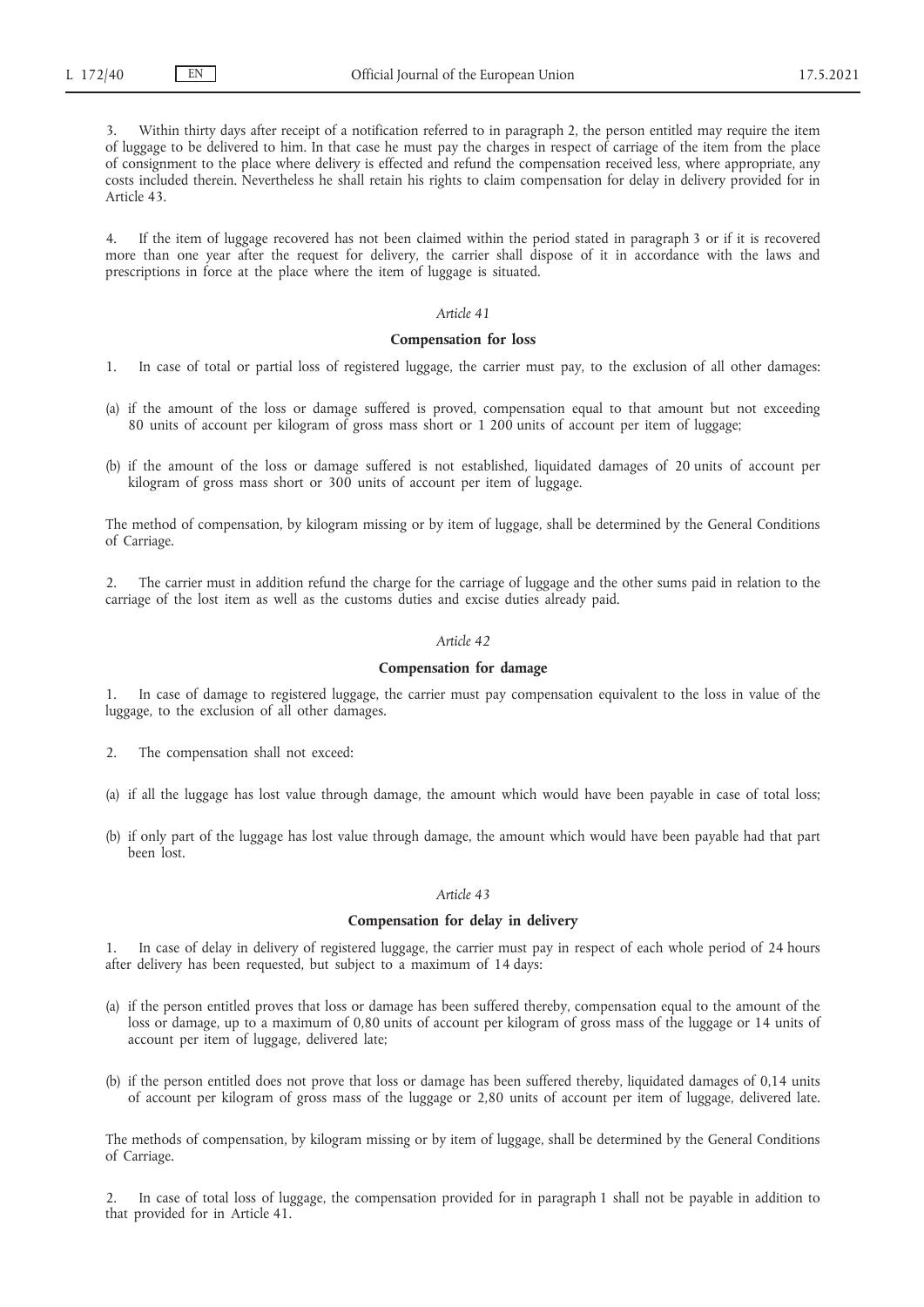In case of partial loss of luggage, the compensation provided for in paragraph 1 shall be payable in respect of that part of the luggage which has not been lost.

In case of damage to luggage not resulting from delay in delivery the compensation provided for in paragraph 1 shall, where appropriate, be payable in addition to that provided for in Article 42.

5. In no case shall the total of compensation provided for in paragraph 1 together with that payable under Articles 41 and 42 exceed the compensation which would be payable in case of total loss of the luggage.

#### Section 3

#### **V e h i c l e s**

#### *Article 44*

# **Compensation for delay**

1. In case of delay in loading for a reason attributable to the carrier or delay in delivery of a vehicle, the carrier must, if the person entitled proves that loss or damage has been suffered thereby, pay compensation not exceeding the amount of the carriage charge.

2. If, in case of delay in loading for a reason attributable to the carrier, the person entitled elects not to proceed with the contract of carriage, the carriage charge shall be refunded to him. In addition the person entitled may, if he proves that loss or damage has been suffered as a result of the delay, claim compensation not exceeding the carriage charge.

# *Article 45*

# **Compensation for loss**

In case of total or partial loss of a vehicle the compensation payable to the person entitled for the loss or damage proved shall be calculated on the basis of the usual value of the vehicle. It shall not exceed 8 000 units of account. A loaded or unloaded trailer shall be considered as a separate vehicle.

#### *Article 46*

#### **Liability in respect of other articles**

1. In respect of articles left inside the vehicle or situated in boxes (e.g. luggage or ski boxes) fixed to the vehicle, the carrier shall be liable only for loss or damage caused by his fault. The total compensation payable shall not exceed 1 400 units of account.

2. So far as concerns articles stowed on the outside of the vehicle, including the boxes referred to in paragraph 1, the carrier shall be liable in respect of articles placed on the outside of the vehicle only if it is proved that the loss or damage results from an act or omission, which the carrier has committed either with intent to cause such a loss or damage or recklessly and with knowledge that such loss or damage would probably result.

# *Article 47*

#### **Applicable law**

Subject to the provisions of this Section, the provisions of Section 2 relating to liability for luggage shall apply to vehicles.

#### *CHAPTER IV*

#### *Common provisions*

*Article 48*

# **Loss of right to invoke the limits of liability**

The limits of liability provided for in these Uniform Rules as well as the provisions of national law, which limit the compensation to a fixed amount, shall not apply if it is proved that the loss or damage results from an act or omission, which the carrier has committed either with intent to cause such loss or damage, or recklessly and with knowledge that such loss or damage would probably result.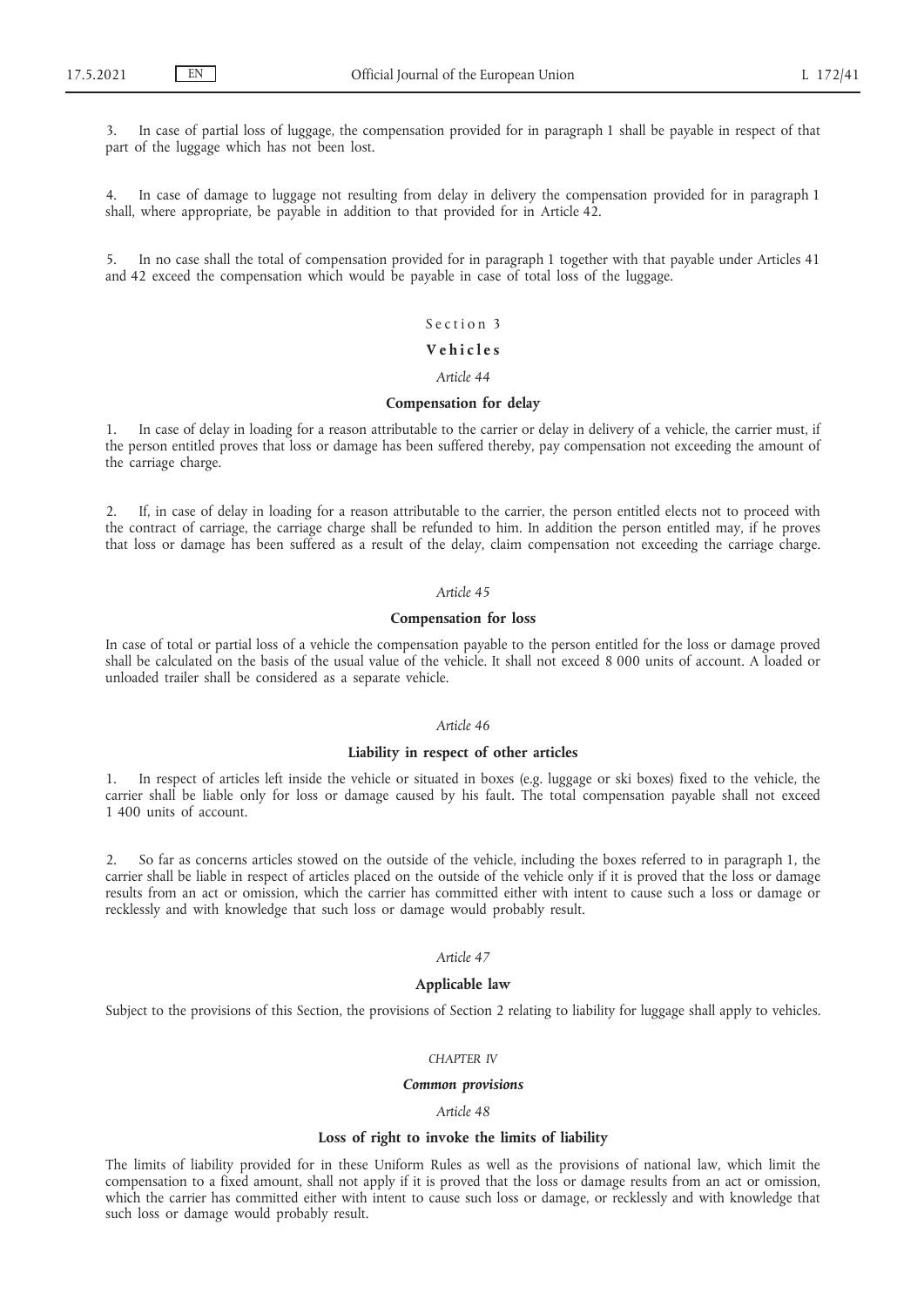#### *Article 49*

#### **Conversion and interest**

1. Where the calculation of compensation requires the conversion of sums expressed in foreign currency, conversion shall be at the exchange rate applicable on the day and at the place of payment of the compensation.

2. The person entitled may claim interest on compensation, calculated at five per cent per annum, from the day of the claim provided for in Article 55 or, if no such claim has been made, from the day on which legal proceedings were instituted.

3. However, in the case of compensation payable pursuant to Articles 27 and 28, interest shall accrue only from the day on which the events relevant to the assessment of the amount of compensation occurred, if that day is later than that of the claim or the day when legal proceedings were instituted.

In the case of luggage, interest shall only be payable if the compensation exceeds 16 units of account per luggage registration voucher.

5. In the case of luggage, if the person entitled does not submit to the carrier, within a reasonable time allotted to him, the supporting documents required for the amount of the claim to be finally settled, no interest shall accrue between the expiry of the time allotted and the actual submission of such documents.

# *Article 50*

# **Liability in case of nuclear incidents**

The carrier shall be relieved of liability pursuant to these Uniform Rules for loss or damage caused by a nuclear incident when the operator of a nuclear installation or another person who is substituted for him is liable for the loss or damage pursuant to the laws and prescriptions of a State governing liability in the field of nuclear energy.

# *Article 51*

# **Persons for whom the carrier is liable**

The carrier shall be liable for his servants and other persons whose services he makes use of for the performance of the carriage, when these servants and other persons are acting within the scope of their functions. The managers of the railway infrastructure on which the carriage is performed shall be considered as persons whose services the carrier makes use of for the performance of the carriage.

# *Article 52*

# **Other actions**

1. In all cases where these Uniform Rules shall apply, any action in respect of liability, on whatever grounds, may be brought against the carrier only subject to the conditions and limitations laid down in these Uniform Rules.

2. The same shall apply to any action brought against the servants and other persons for whom the carrier is liable pursuant to Article 51.

#### TITLE V

# **LIABILITY OF THE PASSENGER**

# *Article 53*

# **Special principles of liability**

The passenger shall be liable to the carrier for any loss or damage:

(a) resulting from failure to fulfil his obligations pursuant to:

1. Articles 10, 14 and 20;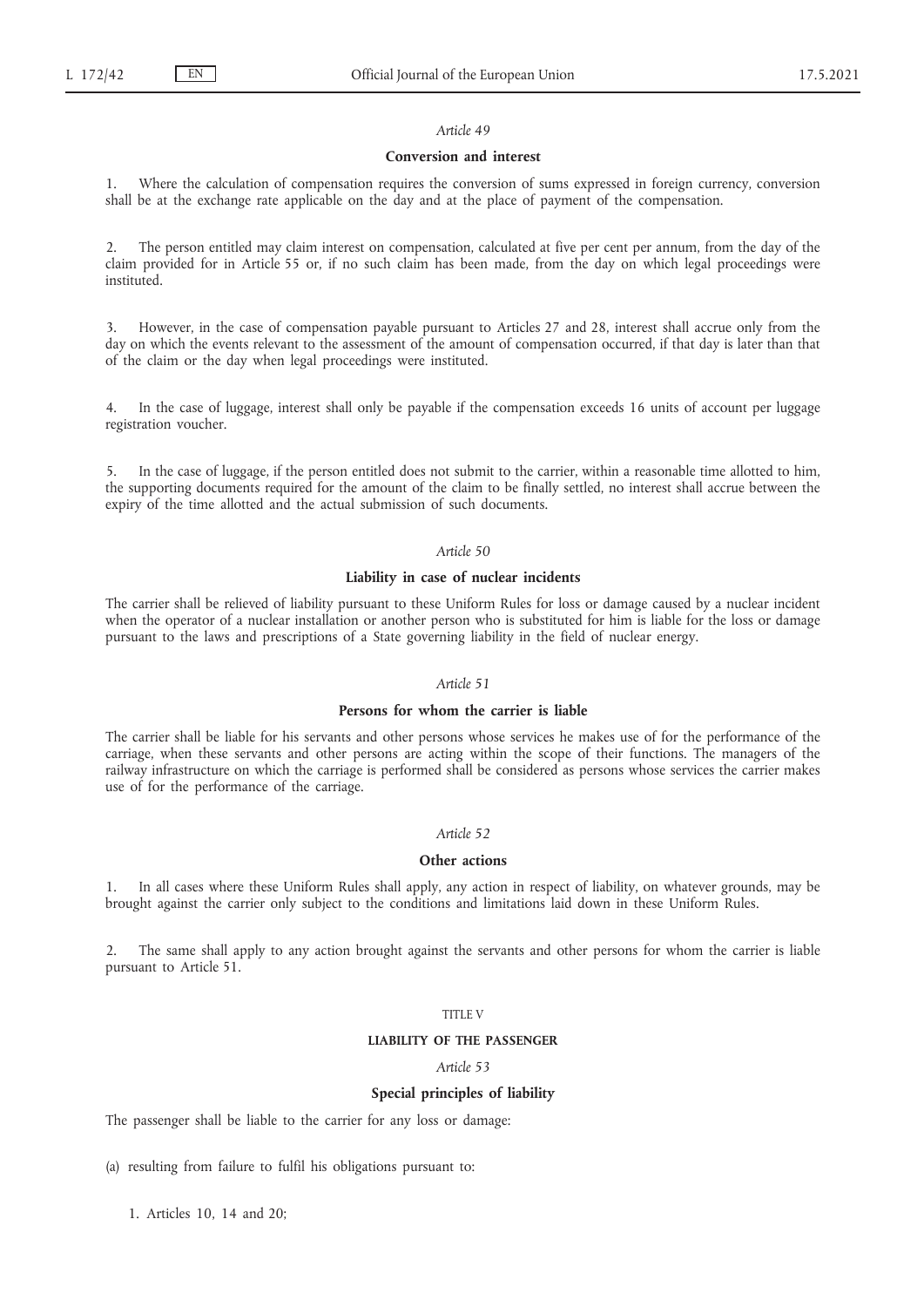2. the special provisions for the carriage of vehicles, contained in the General Conditions of Carriage; or

3. the Regulation concerning the International Carriage of Dangerous Goods by Rail (RID); or

(b) caused by articles and animals that he brings with him,

unless he proves that the loss or damage was caused by circumstances that he could not avoid and the consequences of which he was unable to prevent, despite the fact that he exercised the diligence required of a conscientious passenger. This provision shall not affect the liability of the carrier pursuant to Articles 26 and 33(1).

#### TITLE VI

# **ASSERTION OF RIGHTS**

*Article 54*

#### **Ascertainment of partial loss or damage**

1. When partial loss of, or damage to, an article carried in the charge of the carrier (luggage, vehicles) is discovered or presumed by the carrier or alleged by the person entitled, the carrier must without delay, and if possible in the presence of the person entitled, draw up a report stating, according to the nature of the loss or damage, the condition of the article and, as far as possible, the extent of the loss or damage, its cause and the time of its occurrence.

2. A copy of the report must be supplied free of charge to the person entitled.

3. Should the person entitled not accept the findings in the report, he may request that the condition of the luggage or vehicle and the cause and amount of the loss or damage be ascertained by an expert appointed either by the parties to the contract of carriage or by a court or tribunal. The procedure to be followed shall be governed by the laws and prescriptions of the State in which such ascertainment takes place.

#### *Article 55*

# **Claims**

1. Claims relating to the liability of the carrier in case of death of, or personal injury to, passengers must be addressed in writing to the carrier against whom an action may be brought. In the case of a carriage governed by a single contract and performed by successive carriers the claims may also be addressed to the first or the last carrier as well as to the carrier having his principal place of business or the branch or agency which concluded the contract of carriage in the State where the passenger is domiciled or habitually resident.

2. Other claims relating to the contract of carriage must be addressed in writing to the carrier specified in Article 56(2) and (3).

3. Documents which the person entitled thinks fit to submit with the claim shall be produced either in the original or as copies, where appropriate, the copies duly certified if the carrier so requires. On settlement of the claim, the carrier may require the surrender of the ticket, the luggage registration voucher and the carriage voucher.

# *Article 56*

#### **Carriers against whom an action may be brought**

1. An action based on the liability of the carrier in case of death of, or personal injury to, passengers may only be brought against the carrier who is liable pursuant to Article 26(5).

2. Subject to paragraph 4 other actions brought by passengers based on the contract of carriage may be brought only against the first carrier, the last carrier or the carrier having performed the part of carriage on which the event giving rise to the proceedings occurred.

3. When, in the case of carriage performed by successive carriers, the carrier who must deliver the luggage or the vehicle is entered with his consent on the luggage registration voucher or the carriage voucher, an action may be brought against him in accordance with paragraph 2 even if he has not received the luggage or the vehicle.

4. An action for the recovery of a sum paid pursuant to the contract of carriage may be brought against the carrier who has collected that sum or against the carrier on whose behalf it was collected.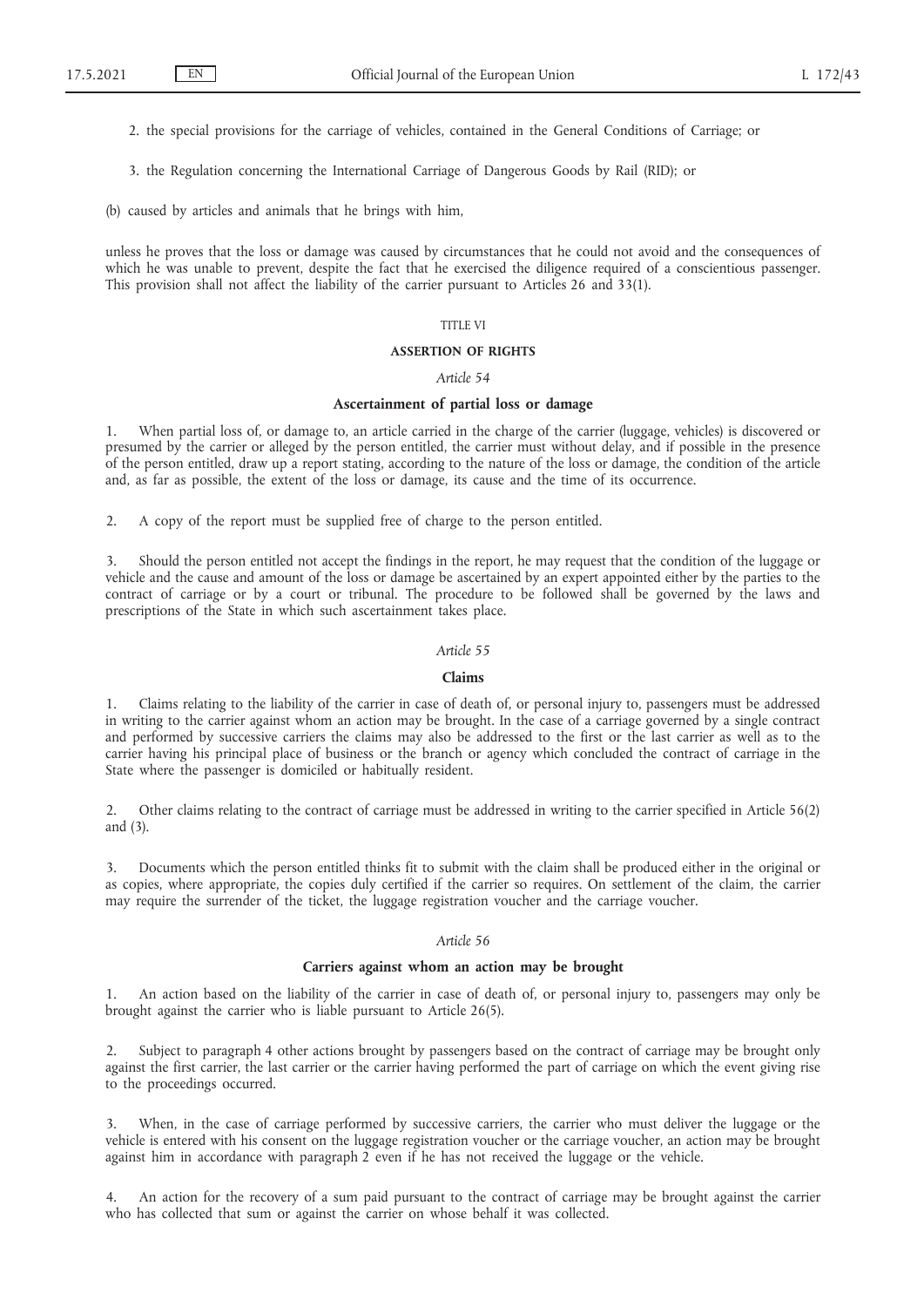5. An action may be brought against a carrier other than those specified in paragraphs 2 and 4 when instituted by way of counter-claim or by way of exception in proceedings relating to a principal claim based on the same contract of carriage.

6. To the extent that these Uniform Rules apply to the substitute carrier, an action may also be brought against him.

7. If the plaintiff has a choice between several carriers, his right to choose shall be extinguished as soon as he brings an action against one of them; this shall also apply if the plaintiff has a choice between one or more carriers and a substitute carrier.

# *Article 58*

#### **Extinction of right of action in case of death or personal injury**

1. Any right of action by the person entitled based on the liability of the carrier in case of death of, or personal injury to, passengers shall be extinguished if notice of the accident to the passenger is not given by the person entitled, within 12 months of his becoming aware of the loss or damage, to one of the carriers to whom a claim may be addressed in accordance with Article 55(1). Where the person entitled gives oral notice of the accident to the carrier, the carrier shall furnish him with an acknowledgement of such oral notice.

2. Nevertheless, the right of action shall not be extinguished if:

- (a) within the period provided for in paragraph 1 the person entitled has addressed a claim to one of the carriers designated in Article 55(1);
- (b) within the period provided for in paragraph 1 the carrier who is liable has learned of the accident to the passenger in some other way;
- (c) notice of the accident has not been given, or has been given late, as a result of circumstances not attributable to the person entitled;
- (d) the person entitled proves that the accident was caused by fault on the part of the carrier.

#### *Article 59*

#### **Extinction of right of action arising from carriage of luggage**

1. Acceptance of the luggage by the person entitled shall extinguish all rights of action against the carrier arising from the contract of carriage in case of partial loss, damage or delay in delivery.

- 2. Nevertheless, the right of action shall not be extinguished:
- (a) in case of partial loss or damage, if:
	- 1. the loss or damage was ascertained in accordance with Article 54 before the acceptance of the luggage by the person entitled;
	- 2. the ascertainment which should have been carried out in accordance with Article 54 was omitted solely through the fault of the carrier;
- (b) in case of loss or damage which is not apparent whose existence is ascertained after acceptance of the luggage by the person entitled, if he:
	- 1. asks for ascertainment in accordance with Article 54 immediately after discovery of the loss or damage and not later than three days after the acceptance of the luggage; and
	- 2. in addition, proves that the loss or damage occurred between the time of taking over by the carrier and the time of delivery;
- (c) in case of delay in delivery, if the person entitled has, within twenty-one days, asserted his rights against one of the carriers specified in Article 56(3);
- (d) if the person entitled proves that the loss or damage was caused by fault on the part of the carrier.

#### *Article 60*

#### **Limitation of actions**

1. The period of limitation of actions for damages based on the liability of the carrier in case of death of, or personal injury to, passengers shall be:

(a) in the case of a passenger, three years from the day after the accident;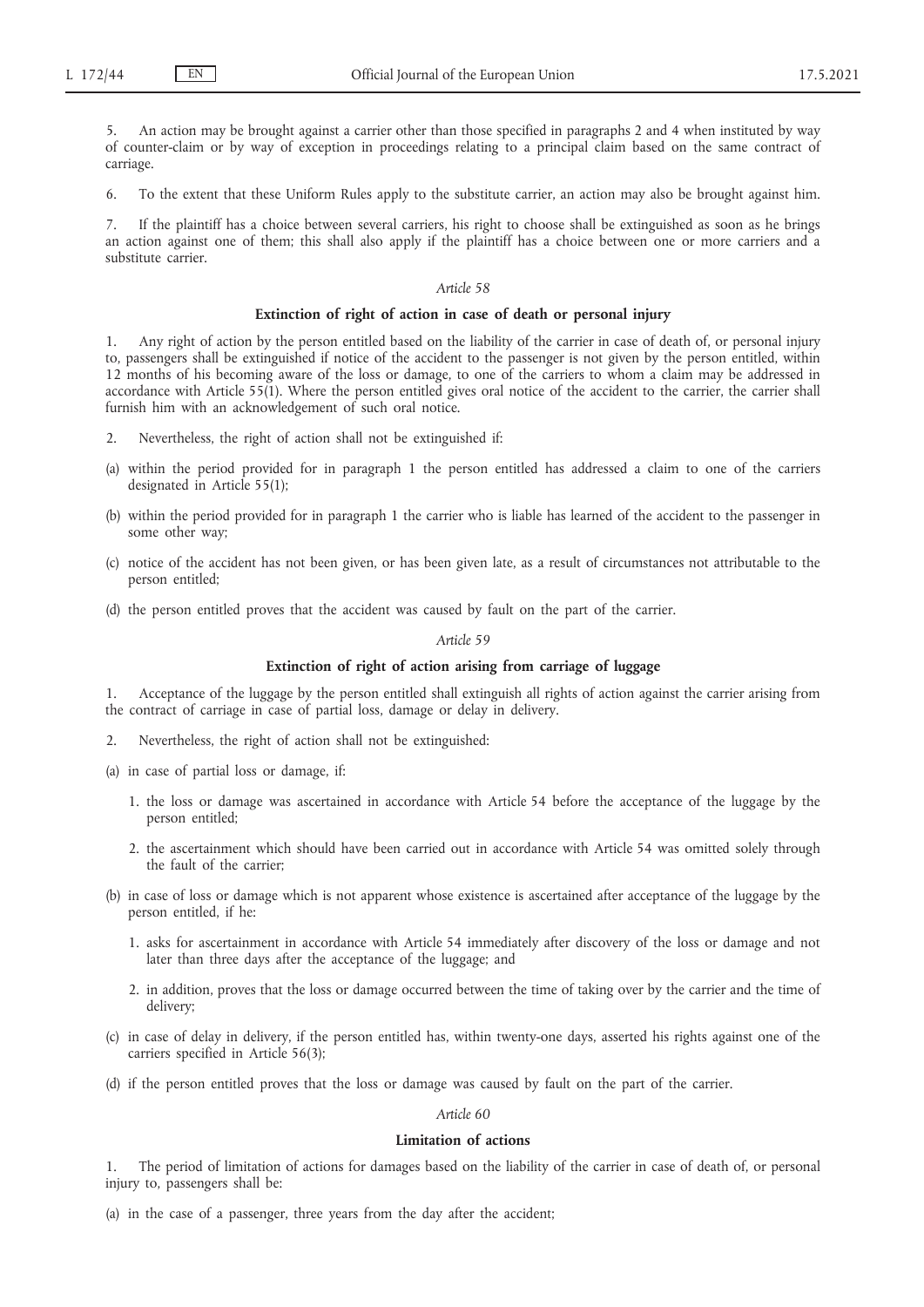(b) in the case of other persons entitled, three years from the day after the death of the passenger, subject to a maximum of five years from the day after the accident.

2. The period of limitation for other actions arising from the contract of carriage shall be one year. Nevertheless, the period of limitation shall be two years in the case of an action for loss or damage resulting from an act or omission committed either with the intent to cause such loss or damage, or recklessly and with knowledge that such loss or damage would probably result.

- 3. The period of limitation provided for in paragraph 2 shall run for actions:
- (a) for compensation for total loss, from the fourteenth day after the expiry of the period of time provided for in Article 22(3);
- (b) for compensation for partial loss, damage or delay in delivery, from the day when delivery took place;
- (c) in all other cases involving the carriage of passengers, from the day of expiry of validity of the ticket.

The day indicated for the commencement of the period of limitation shall not be included in the period.

4. Otherwise, the suspension and interruption of periods of limitation shall be governed by national law.

# TITLE VII

# **RELATIONS BETWEEN CARRIERS**

# *Article 61*

# **Apportionment of the carriage charge**

1. Any carrier who has collected or ought to have collected a carriage charge must pay to the carriers concerned their respective shares of such a charge. The methods of payment shall be fixed by agreement between the carriers.

2. Article 6(3), Article 16(3) and Article 25 shall also apply to the relations between successive carriers.

# *Article 62*

# **Right of recourse**

1. A carrier who has paid compensation pursuant to these Uniform Rules shall have a right of recourse against the carriers who have taken part in the carriage in accordance with the following provisions:

- (a) the carrier who has caused the loss or damage shall be solely liable for it;
- (b) when the loss or damage has been caused by several carriers, each shall be liable for the loss or damage he has caused; if such distinction is impossible, the compensation shall be apportioned between them in accordance with letter (c);
- (c) if it cannot be proved which of the carriers has caused the loss or damage, the compensation shall be apportioned between all the carriers who have taken part in the carriage, except those who prove that the loss or damage was not caused by them; such apportionment shall be in proportion to their respective shares of the carriage charge.

In the case of insolvency of any one of these carriers, the unpaid share due from him shall be apportioned among all the other carriers who have taken part in the carriage, in proportion to their respective shares of the carriage charge.

# *Article 63*

# **Procedure for recourse**

1. The validity of the payment made by the carrier exercising a right of recourse pursuant to Article 62 may not be disputed by the carrier against whom the right to recourse is exercised, when compensation has been determined by a court or tribunal and when the latter carrier, duly served with notice of the proceedings, has been afforded an opportunity to intervene in the proceedings. The court or tribunal seized of the principal action shall determine what time shall be allowed for such notification of the proceedings and for intervention in the proceedings.

2. A carrier exercising his right of recourse must present his claim in one and the same proceedings against all the carriers with whom he has not reached a settlement, failing which he shall lose his right of recourse in the case of those against whom he has not taken proceedings.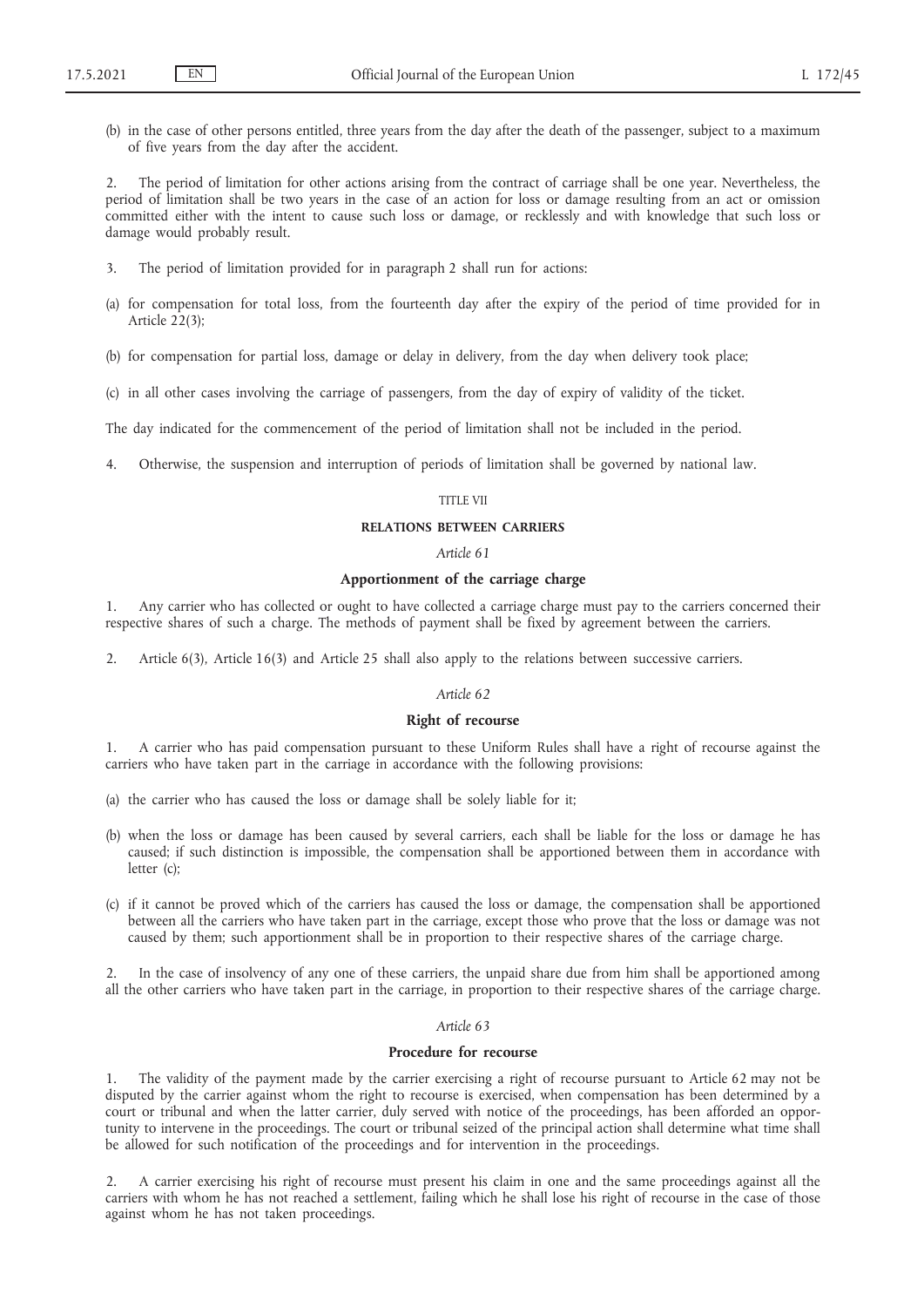3. The court or tribunal shall give its decision in one and the same judgment on all recourse claims brought before it.

4. The carrier wishing to enforce his right of recourse may bring his action in the courts or tribunals of the State on the territory of which one of the carriers participating in the carriage has his principal place of business, or the branch or agency which concluded the contract of carriage.

5. When the action must be brought against several carriers, the plaintiff carrier shall be entitled to choose the court or tribunal in which he will bring the proceedings from among those having competence pursuant to paragraph 4.

6. Recourse proceedings may not be joined with proceedings for compensation taken by the person entitled under the contract of carriage.

# *Article 64*

#### **Agreements concerning recourse**

The carriers may conclude agreements which derogate from Articles 61 and 62.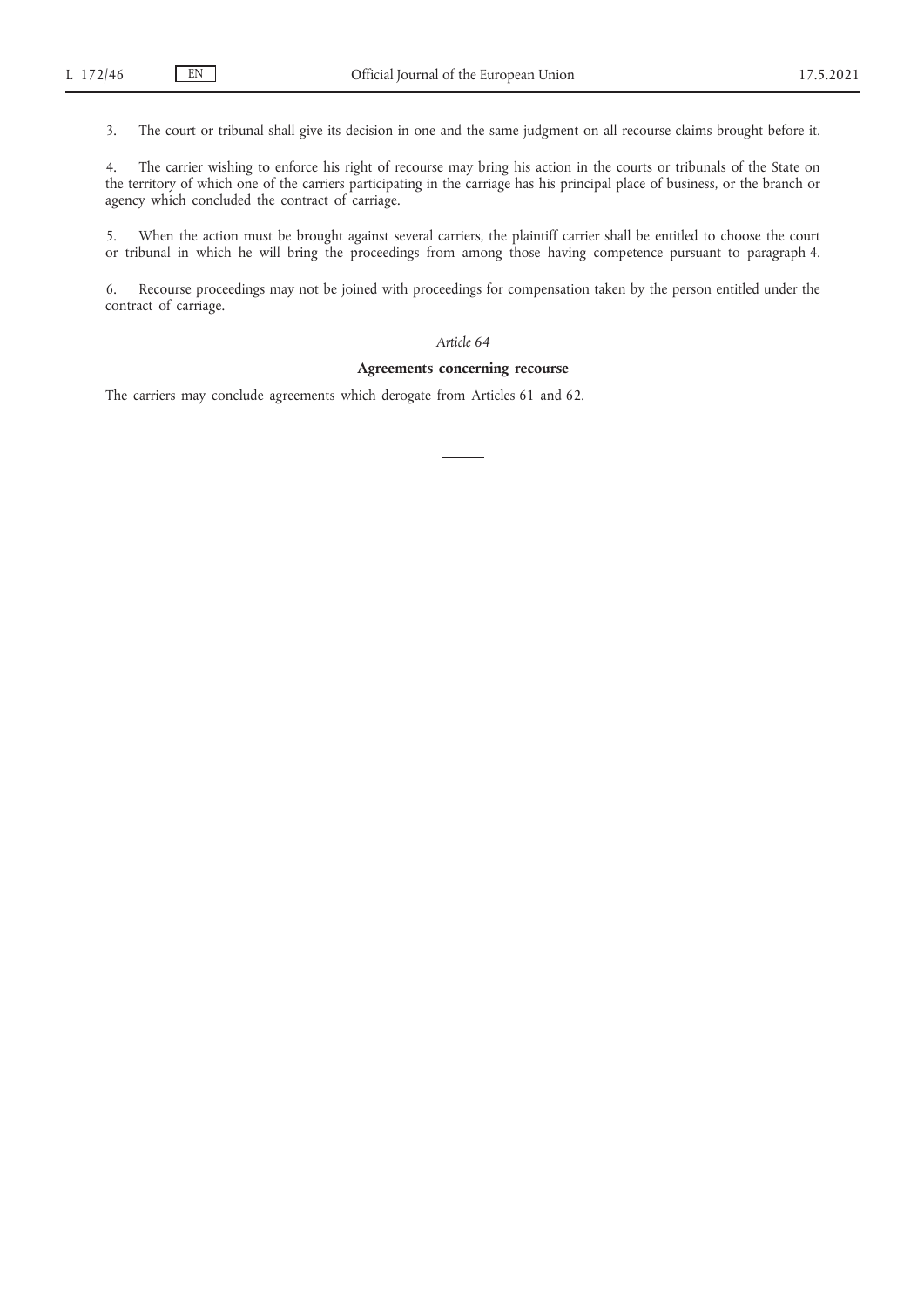#### *ANNEX II*

# MINIMUM INFORMATION TO BE PROVIDED BY RAILWAY UNDERTAKINGS AND TICKET VENDORS

Part I: Pre-journey information

General conditions applicable to the contract

Time schedules and conditions for the fastest trip

Time schedules and conditions for all available fares, highlighting the lowest fares

Accessibility, access conditions and availability on board of facilities for persons with disabilities and persons with reduced mobility in accordance with Directive (EU) 2019/882 and Regulations (EU) No 454/2011 and (EU) No 1300/2014

Availability of capacity and access conditions for bicycles

Availability of seats in first and second class as well as couchette cars and sleeping carriages

Disruptions and delays (planned and in real time)

Availability of on-board facilities, including Wi-Fi and toilets, and of on-board services, including the assistance passengers are provided with by staff

Information prior to purchase on whether the ticket or the tickets constitute a through-ticket

Procedures for reclaiming lost luggage

Procedures for the submission of complaints

Part II: Information during the journey

On-board services and facilities, including Wi-Fi

Next station

Disruptions and delays (planned and in real time)

Main connecting services

Security and safety issues

Part III: Operations regarding reservation systems

Requests for availability of rail transport services, including applicable tariffs

Requests for reservation of rail transport services

Requests for partial or full cancellation of a reservation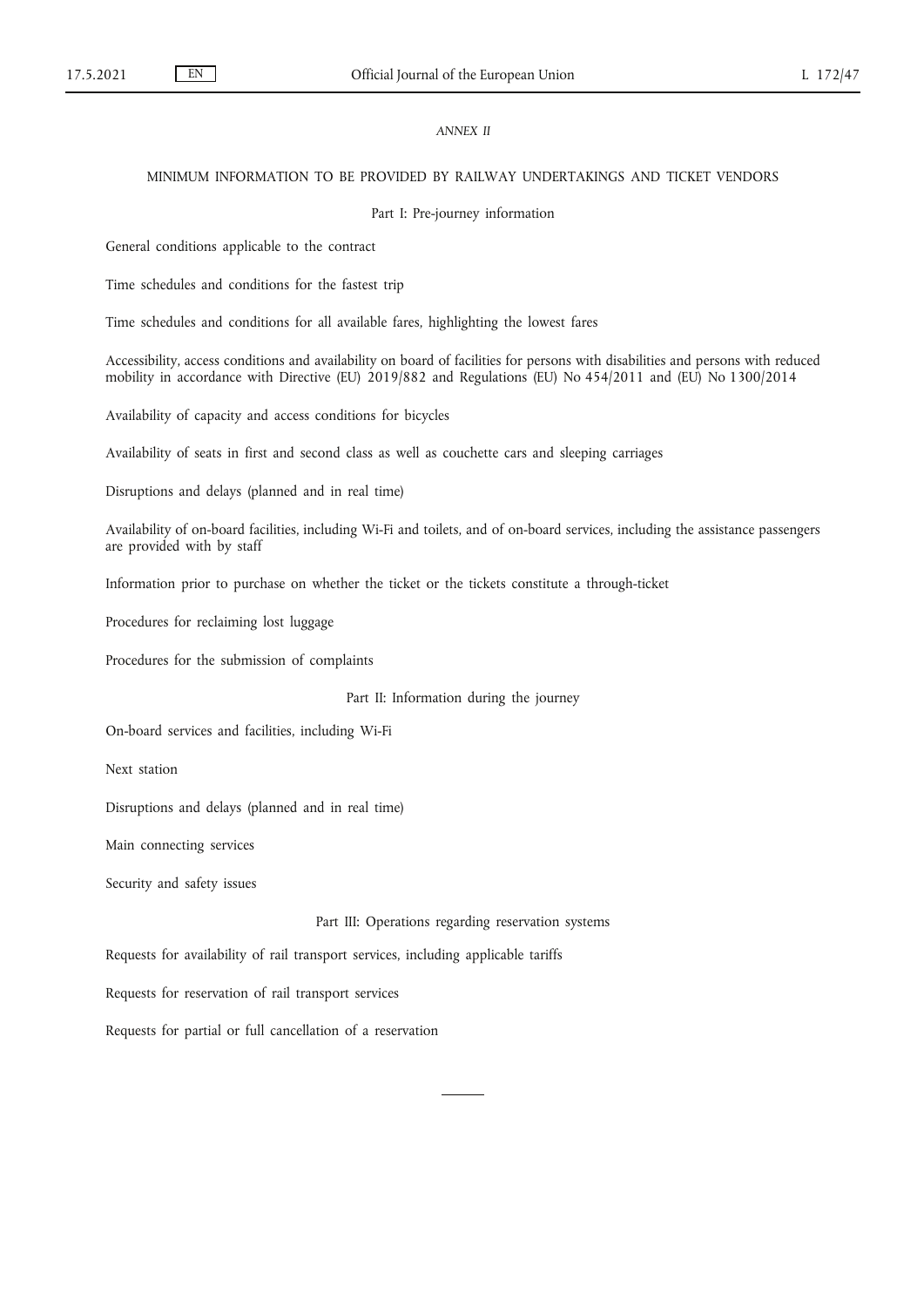# *ANNEX III*

# MINIMUM SERVICE QUALITY STANDARDS

Information and tickets

Punctuality of services, and general principles to cope with disruptions to services

Delays

- (i) overall average delay of services as a percentage per category of service (long-distance, regional and urban/suburban);
- (ii) percentage of delays caused by circumstances referred to in Article 19(10);
- (iii) percentage of services delayed at departure;
- (iv) percentage of services delayed at arrival:
	- percentage of delays of less than 60 minutes;
	- percentage of delays of 60-119 minutes;
	- percentage of delays of 120 minutes or more;

Cancellations of services

- (i) cancellation of services as a percentage per category of service (international, domestic long-distance, regional and urban/suburban);
- (ii) cancellation of services as a percentage per category of service (international, domestic long-distance, regional and urban/suburban) caused by circumstances referred to in Article 19(10).

Cleanliness of rolling stock and station facilities (air quality and temperature control in carriages, hygiene of sanitary facilities, etc.)

Customer satisfaction survey

Complaint handling, refunds and compensation for non-compliance with service quality standards

Assistance provided to persons with disabilities and persons with reduced mobility, and discussions concerning this assistance with representative organisations and, where relevant, representatives of persons with disabilities and persons with reduced mobility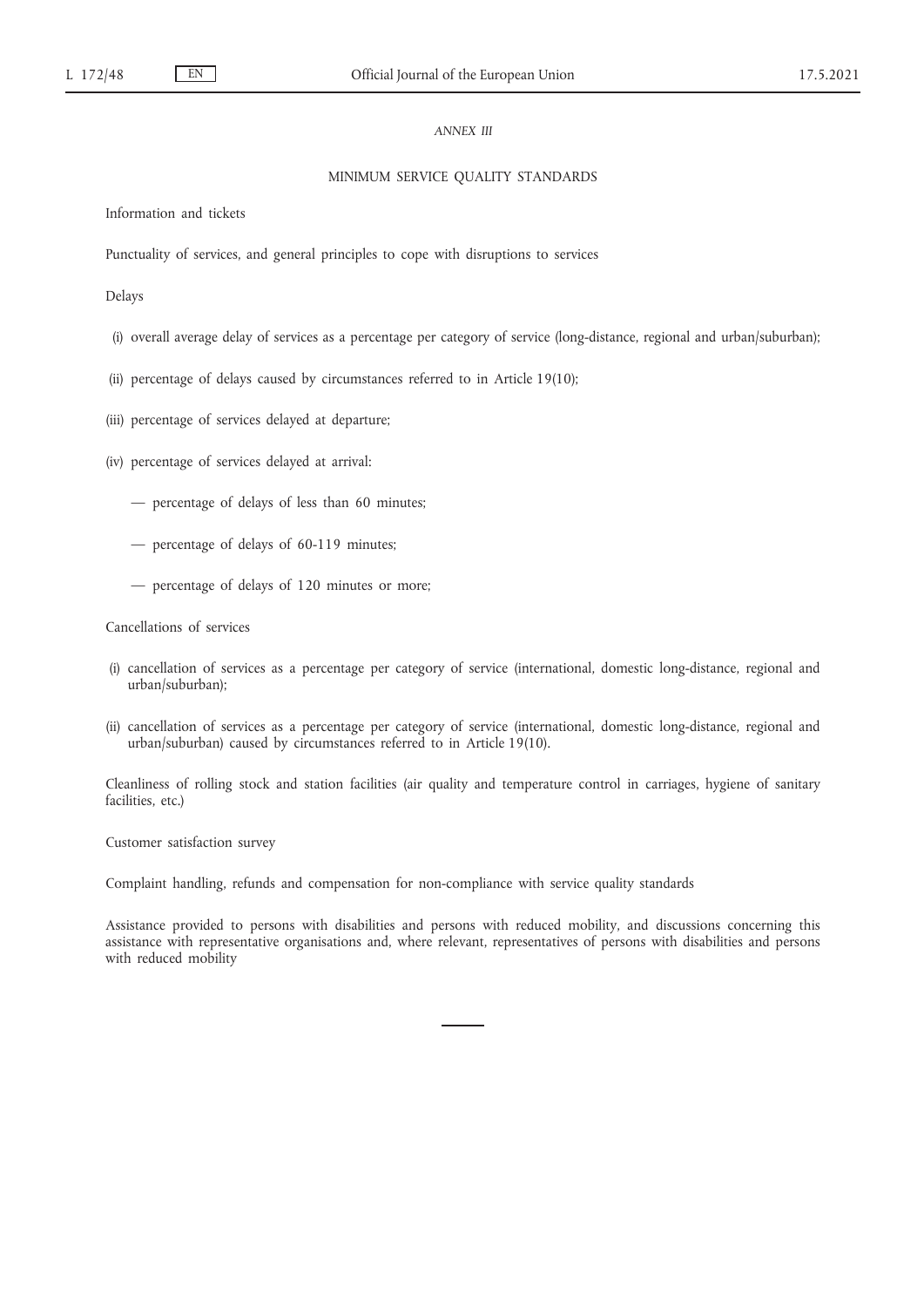# *ANNEX IV*

# CORRELATION TABLE

| Regulation (EC) No 1371/2007 | This Regulation                |
|------------------------------|--------------------------------|
| Article 1                    | Article 1                      |
| Article 1(a)                 | Article 1(a)                   |
| Article 1(b)                 | Article 1(b)                   |
|                              | Article 1(c)                   |
| Article 1(c)                 | Article 1(d)                   |
|                              | Article 1(e)                   |
| Article 1(d)                 | Article 1(f)                   |
| Article 1(e)                 | Article 1(g)                   |
|                              | Article 1(h)                   |
| Article 1(f)                 | Article 1(i)                   |
| Article 2                    | Article 2                      |
| Article 2(1)                 | Article 2(1)                   |
| Article 2(2)                 |                                |
| Article 2(3)                 |                                |
| Article 2(4)                 | $\overline{\phantom{0}}$       |
| Article 2(5)                 | Article 2(6)(a), (8)           |
| Article 2(6)                 | Article $2(6)(b)$              |
| Article 2(7)                 | Article 2(7)                   |
|                              | Article 2(2)                   |
|                              | Article 2(3)                   |
|                              | Article 2(4)                   |
|                              | Article 2(5)                   |
| Article 3                    | Article 3                      |
| Article 3(1)                 | Article 3(1)                   |
| Article 3(2), (3)            | $\overbrace{\phantom{123321}}$ |
| Article 3(4)                 | Article 3(2)                   |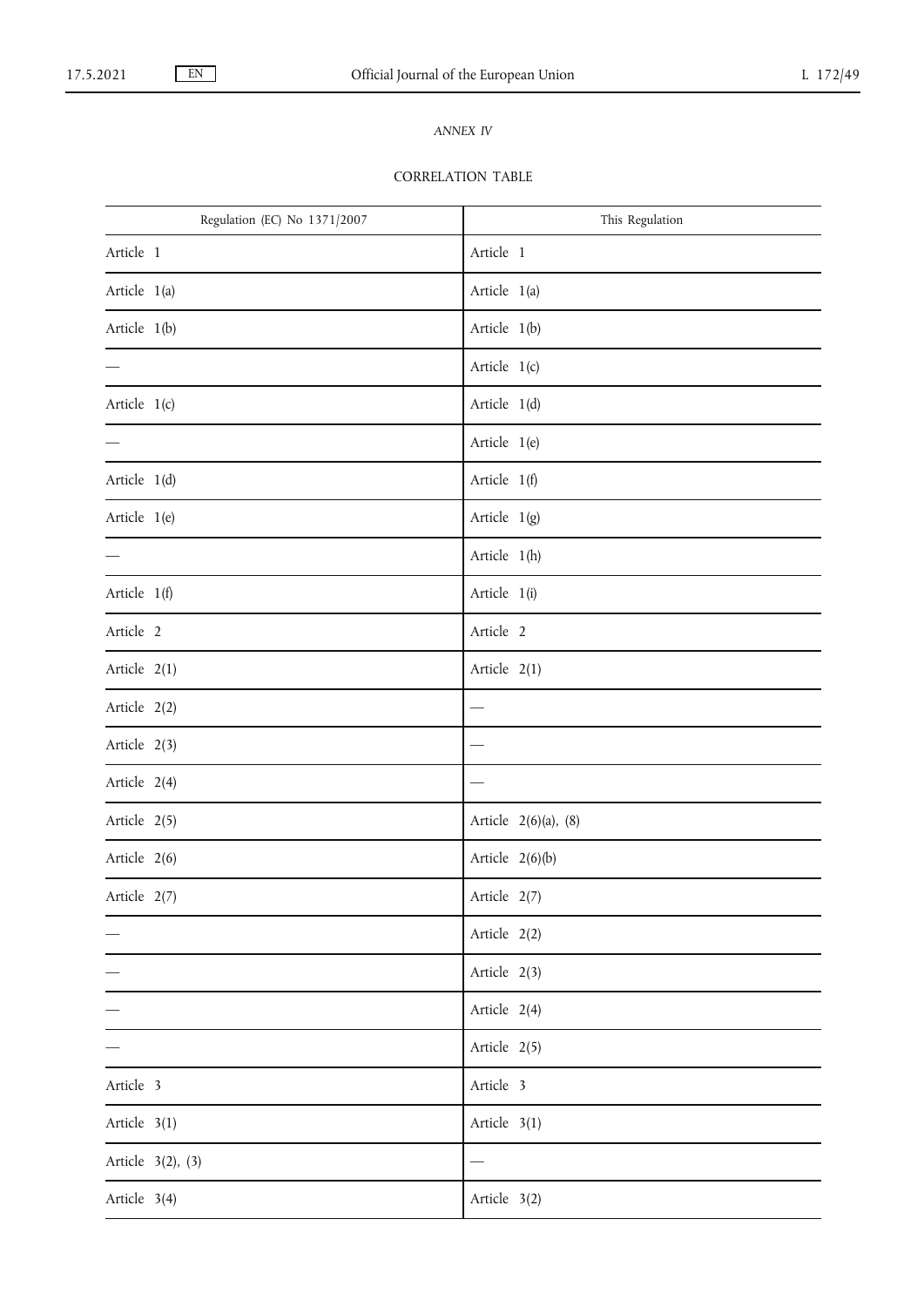| Regulation (EC) No 1371/2007 | This Regulation |
|------------------------------|-----------------|
| Article 3(5)                 | Article 3(3)    |
| Article 3(6)                 | Article 3(4)    |
| Article 3(7)                 | Article 3(5)    |
| Article 3(8)                 | Article 3(6)    |
|                              | Article 3(7)    |
| Article 3(9)                 | Article 3(8)    |
| Article 3(10)                | Article 3(9)    |
|                              | Article 3(10)   |
|                              | Article 3(11)   |
| Article 3(11)                | Article 3(12)   |
|                              | Article 3(13)   |
|                              | Article 3(14)   |
|                              | Article 3(15)   |
|                              | Article 3(16)   |
| Article 3(12)                | Article 3(17)   |
|                              | Article 3(18)   |
| Article 3(13)                | Article 3(19)   |
|                              | Article 3(20)   |
| Article 3(15)                | Article 3(21)   |
|                              | Article 3(22)   |
| Article 4                    | Article 4       |
|                              | Article 5       |
| Article 5                    | Article 6       |
| Article 6                    | Article 7       |
| Article 7                    | Article 8       |
| Article 8                    | Article 9       |
|                              | Article 10      |
| Article 9                    | Article 11      |
| $\overline{\phantom{0}}$     | Article 12      |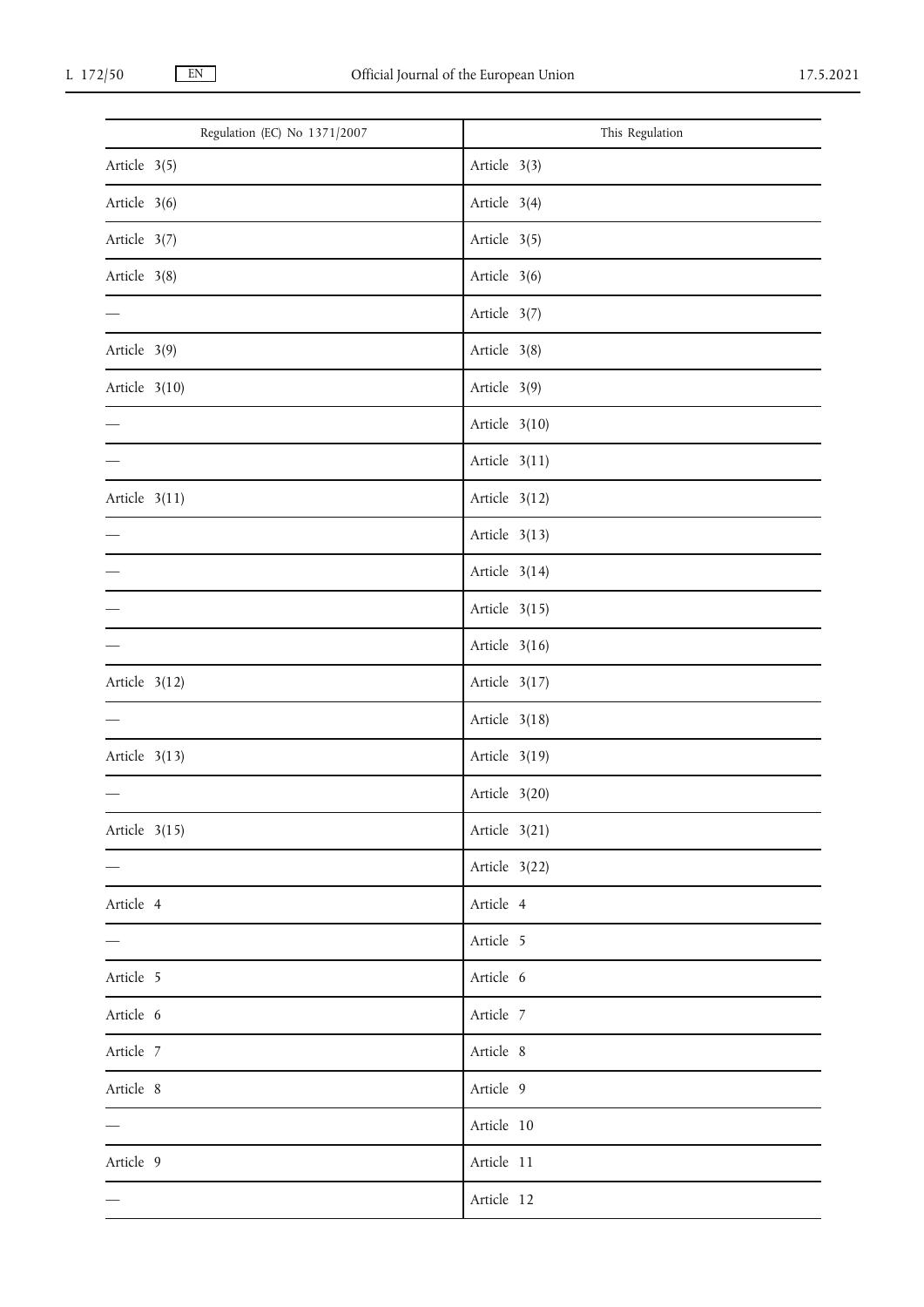| Regulation (EC) No 1371/2007 | This Regulation                        |
|------------------------------|----------------------------------------|
| Article 11                   | Article 13                             |
| Article 12                   | Article 14                             |
| Article 13                   | Article 15                             |
| Article 14                   | Article 16                             |
| Article 15                   | Article 17                             |
| Article 16                   | Article 18                             |
|                              | Article 18(2), (3), (4), (5), (6), (7) |
| Article 17(1)                | Article 19(1), (2), (3), (4)           |
|                              | Article 19(5), (6)                     |
| Article 17(2)                | Article 19(7)                          |
| Article 17(3)                | Article 19(8)                          |
| Article 17(4)                | Article 19(9)                          |
|                              | Article 19(10)                         |
| Article 18                   | Article 20                             |
|                              | Article 20(6)                          |
| Article 19                   | Article 21                             |
| Article 20                   | Article 22                             |
| Article 21(1)                |                                        |
| Article 21(2)                | Article 23(1)(g)                       |
| Article 22, Article 23       | Article 23                             |
| Article 22(2)                | $\hspace{0.05cm}$                      |
| Article 24                   | Article 24                             |
| Article 25                   | Article 25(1), (2), (3)                |
|                              | Article 26                             |
| Article 26                   | Article 27                             |
| Article 27                   | Article 28                             |
|                              | Article 28(3)                          |
| Article 27(3)                | Article 28(4)                          |